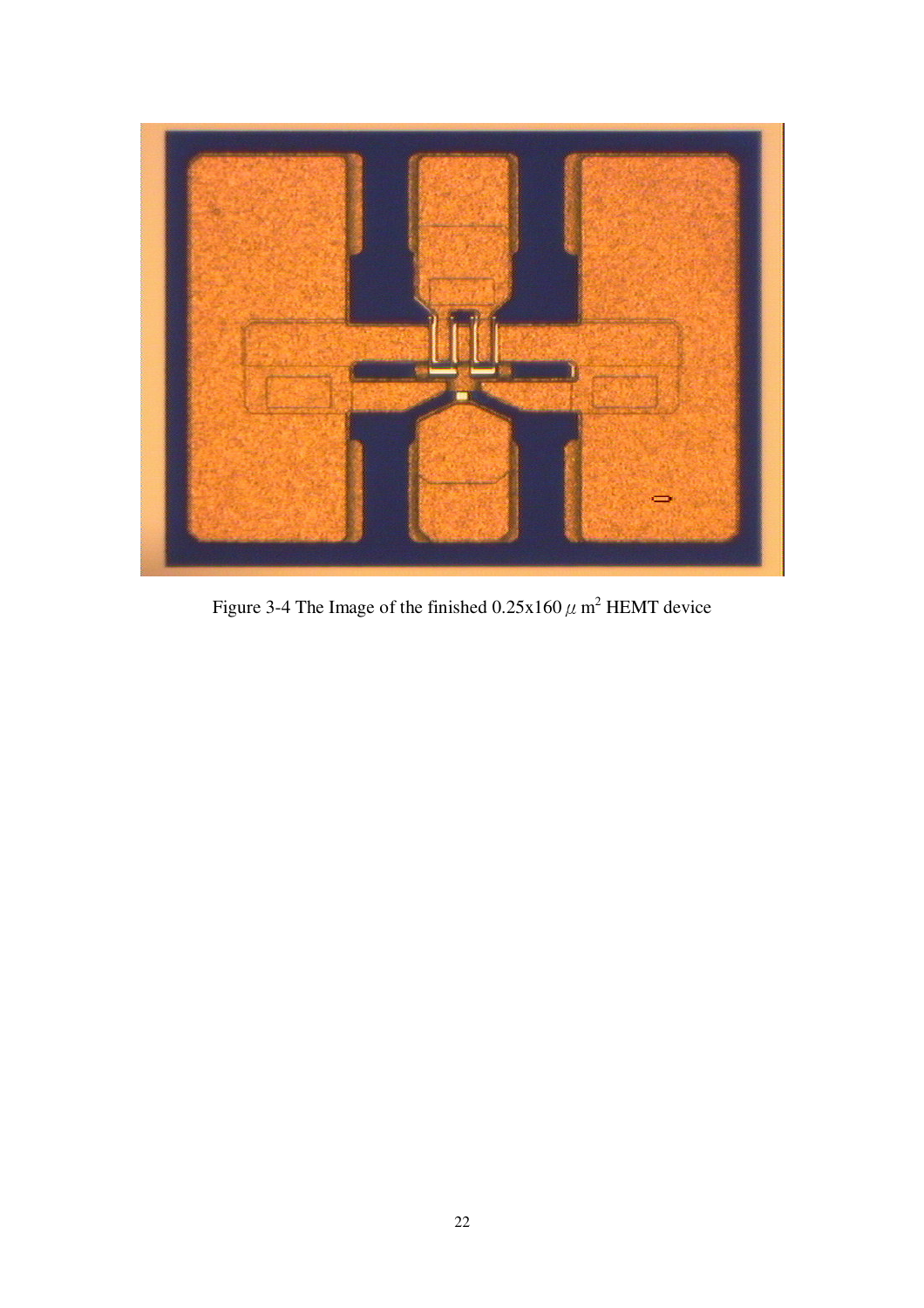## **Chapter 4**

# *A Low Noise Composite-Channel Metamorphic HEMT for Wireless Communication Applications*

## **4.1 Introduction**

InP high-electron-mobility transistors (HEMTs) with their superior carrier transport and carrier confinement characteristics the device of choice for high frequency applications. The high indium content of the channel (53%), which is lattice matched to the substrate is the primary factor behind the superior performance of HEMTs. However, the commercialization of this technology has been constrained by the small wafer size, fragility and a low volume of InP substrates resulting in high-cost monolithic microwave integrated circuits (MMICs) with low fabrication yields. Metamorphic high-electron-mobility transistors (MHEMTs) allows a wide range of Indium composition (from 30% to 80% based on the applications) in the InGaAs channel on a compositionally graded buffer, offering a low cost and manufacturabe alternative to InP HEMTs for low-noise, high power and reliable MMICs.

The performance of the conventional MHEMTs can be further refined with a band-engineered composite channel. A composite-channel MHEMT with an InAlAs graded buffer was grown by molecular Beam Epitaxy (MBE) on a 3-inch-diameter GaAs substrate. The device structure is shown in Fig.4-1(a). It contains an In<sub>0.52</sub>Ga<sub>0.48</sub>As cap layer with a doping concentration of  $3\times10^{18}$  cm<sup>-3</sup>, to achieve good ohmic contact. The InAlAs layer was used as the Schottky layer. Two δ-doped layers above and below the InAlAs spacer layers were used to increase the current density of the device. The composite-channel includes a top  $In<sub>0.55</sub>Ga<sub>0.45</sub>As layer, a middle$  $In<sub>0.67</sub>Ga<sub>0.33</sub>As layer, and a bottom  $In<sub>0.55</sub>Ga<sub>0.45</sub>As layer. The design of this structure$$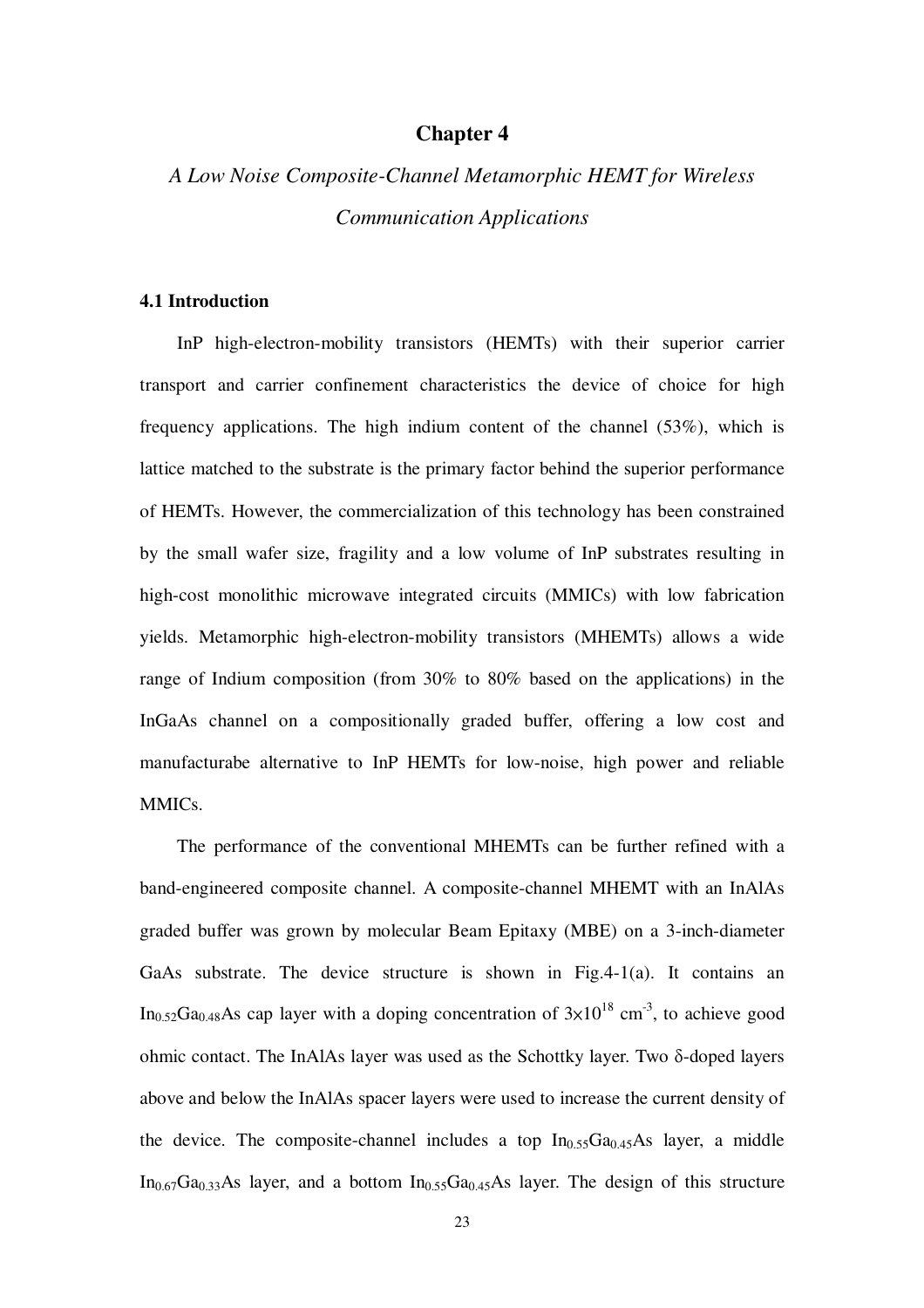takes advantages of both the high drift velocity and low impact ionization of  $In<sub>0.55</sub>Ga<sub>0.45</sub>As$  under high electric fields, as well as the high electron mobility of  $In<sub>0.67</sub>Ga<sub>0.33</sub>As$  under low electric fields. Furthermore, this structure also has the advantage of good electron confinement [13] when compared with conventional MHEMTs. For comparison, a conventional MHEMT with the structure as shown in Fig.4-1(b) was also fabricated. The structure of the conventional MHEMT is the same as that of the composite- channel MHEMTs except for the channel layers.

### **4.2 Device performance**

The developed 0.25x160-  $\mu$  m<sup>2</sup> composite-channel MHEMT shows drain to source saturation current of 520mA/mm as shown in Fig.4-2(a). The extrinsic transconductance of the device is  $773 \text{mS/mm}$  at  $V_{DS} = 1.5 \text{V}$  as shown in Fig.4-2(b). The gate to drain breakdown voltage is higher than 18.8 V as shown in Fig.4-3 and the channel breakdown voltage is larger than 3 volt. Because the composite-channel MHEMT has a better electron confinement property than the conventional MHEMT, it results in a flatter transconductance across the transconductance vs applied gate voltage curve, as shown in Fig.4-4. The third-order distortion of the signal is approximately determined by the following equation (2.16) [5]:

$$
IP3 \propto \frac{(G_m)^3}{G_m^{''} \cdot G_{ds}^2 \cdot R_L}
$$

Therefore, when the transconductance remains constant across the operating range of gate bias, the third-order distortions will be greater. Compared with that of the conventional MHEMTs, the transconductance of the composite-channel MHEMT is flatter, as shown in Fig.4-4. Therefore, it has higher linearity and output third-order intercept point (IP3) at the same DC bias, as shown in Table.4-1. The noise of the device at 6GHz was 0.23dB with 15.06dB associated gain, and the noise figure at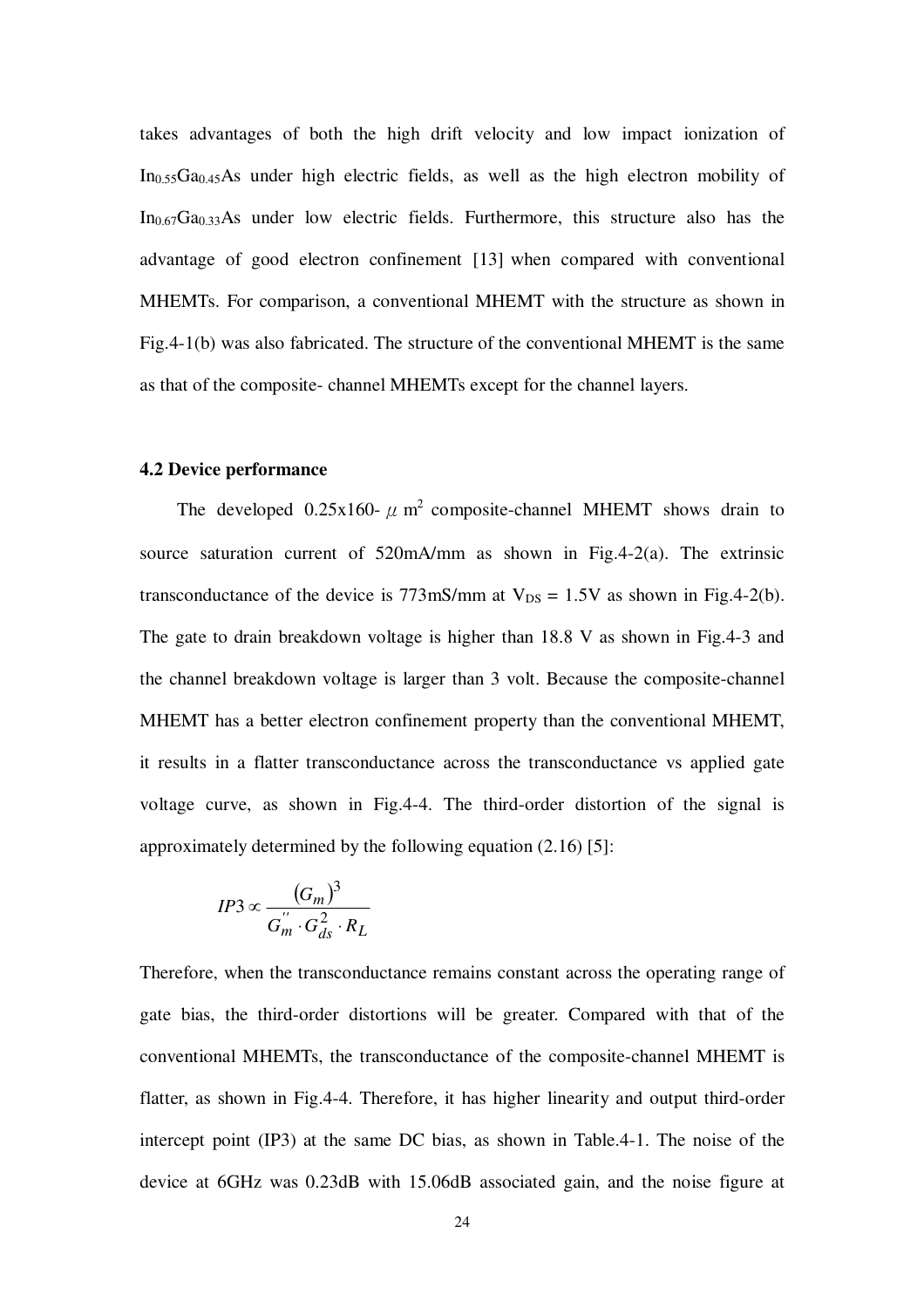12GHz was 0.48dB with 11.42dB associated gain as shown in Fig4-5. The maximum frequency of oscillation  $f_{\text{max}}$  and the current gain cut-off frequency  $f_t$  of the composite channel MHEMT were 290 GHz and 110 GHz, respectively.

The outstanding performance of the device demonstrates that the composite channel metamorphic HEMT has a great potential for low noise and high linearity application at high frequencies.

### **4.3 Conclusion**

We have fabricated composite-channel MHEMT grown by Molecular Beam Epitaxy (MBE) on GaAs substrates with InAlAs graded buffer. The  $0.25\times160\,\mu$  m<sup>2</sup> device with the novel channel structure exhibits a maximum frequency of oscillation  $f_{\text{max}}$  of 290 GHz and a current gain cut-off frequency  $f_t$  of 110 GHz. The noise figure of the device at 6 GHz is 0.23dB and the associated gain was 15.06dB. The IP3 of the device at 6GHz is 18.67 dBm. The composite channel metamorphic HEMT shows great potential for high linearity and low noise application at high frequencies. Future work will be focused on achieving optimized source drain configurations, further band engineering improvement in composite channel, optimization for higher power output at superior transconductances.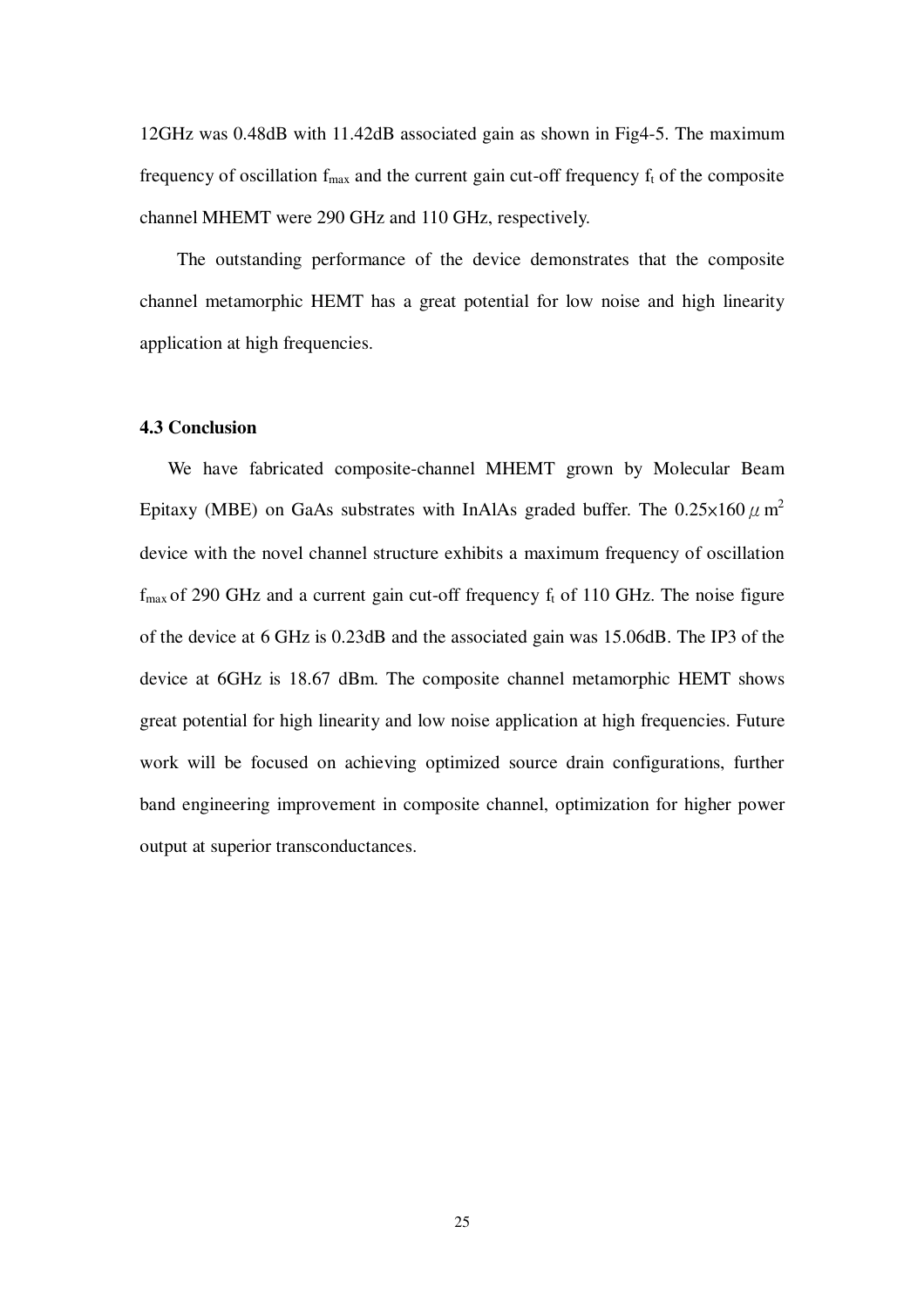| Au/Ge/Ni/Au               | Ti/Pt/Au            | Au/Ge/Ni/Au |  |  |  |  |
|---------------------------|---------------------|-------------|--|--|--|--|
| n-InGaAs                  |                     |             |  |  |  |  |
|                           |                     |             |  |  |  |  |
| i-InAlAs                  |                     |             |  |  |  |  |
| i-InAlAs                  |                     | 3nm         |  |  |  |  |
| i-In <sub>0.55</sub> GaAs |                     | 3nm         |  |  |  |  |
| i-In <sub>0.67</sub> GaAs | Si $\delta$ -doping | 10nm        |  |  |  |  |
| i-In <sub>0.55</sub> GaAs |                     | 3nm         |  |  |  |  |
| i-InAlAs                  |                     | 3nm         |  |  |  |  |
| i-InAlAs                  |                     |             |  |  |  |  |
| InAlAs buffer             |                     |             |  |  |  |  |
| SI GaAs                   |                     |             |  |  |  |  |



## (b)

## Figure 4-1(a) Structure of  $In<sub>0.67</sub>Ga<sub>0.33</sub>As composite-channel MHEMT.$

(b) Structure of  $In_{0.6}Ga_{0.4}As$  conventional MHEMT.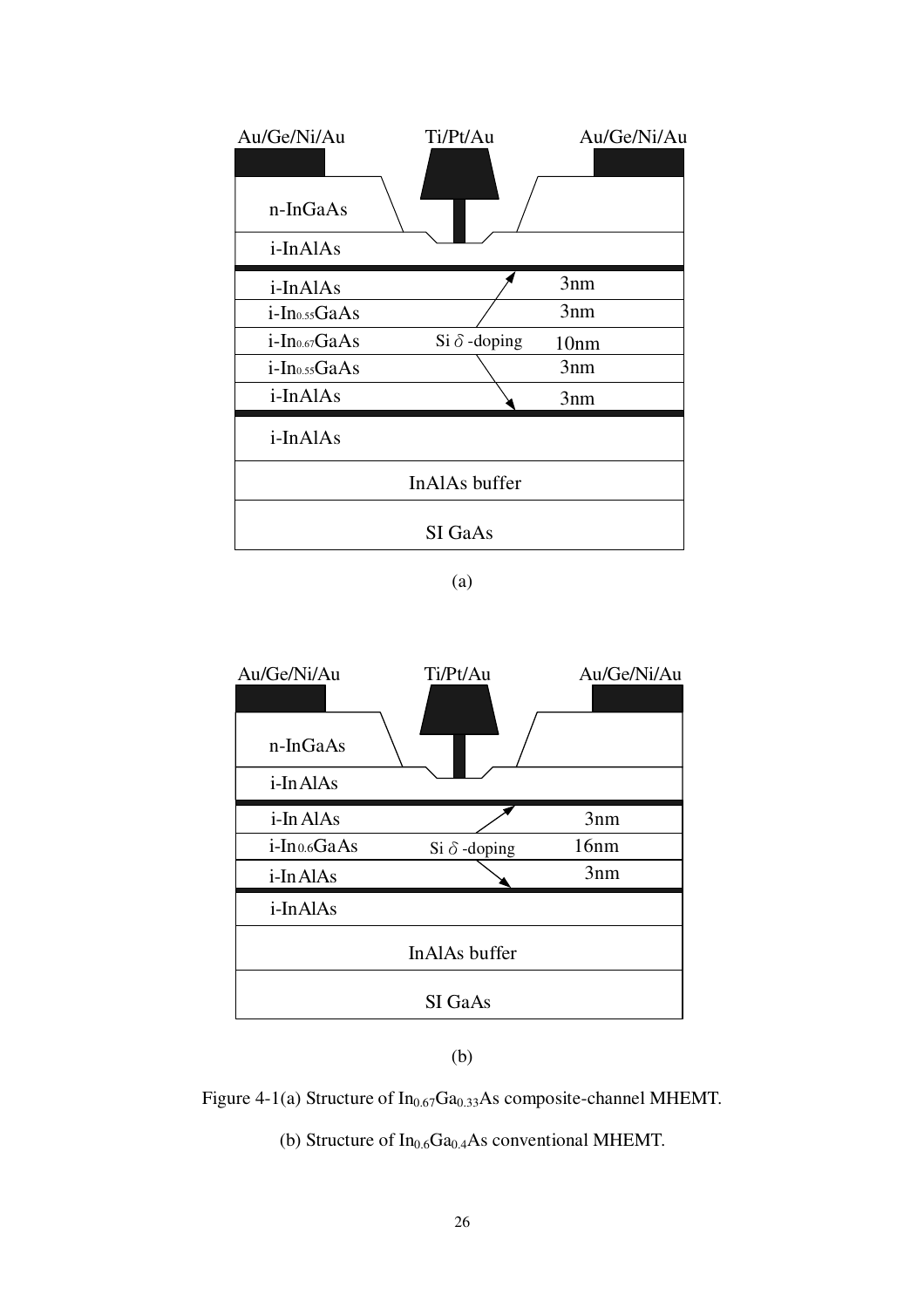



Figure4-2 (a) I-V characteristics (b) Extrinsic transconductances vs gate bias of the  $0.25\times160$   $\mu$  m<sup>2</sup> In<sub>0.67</sub>Ga<sub>0.33</sub>As composite-channel MHEMT.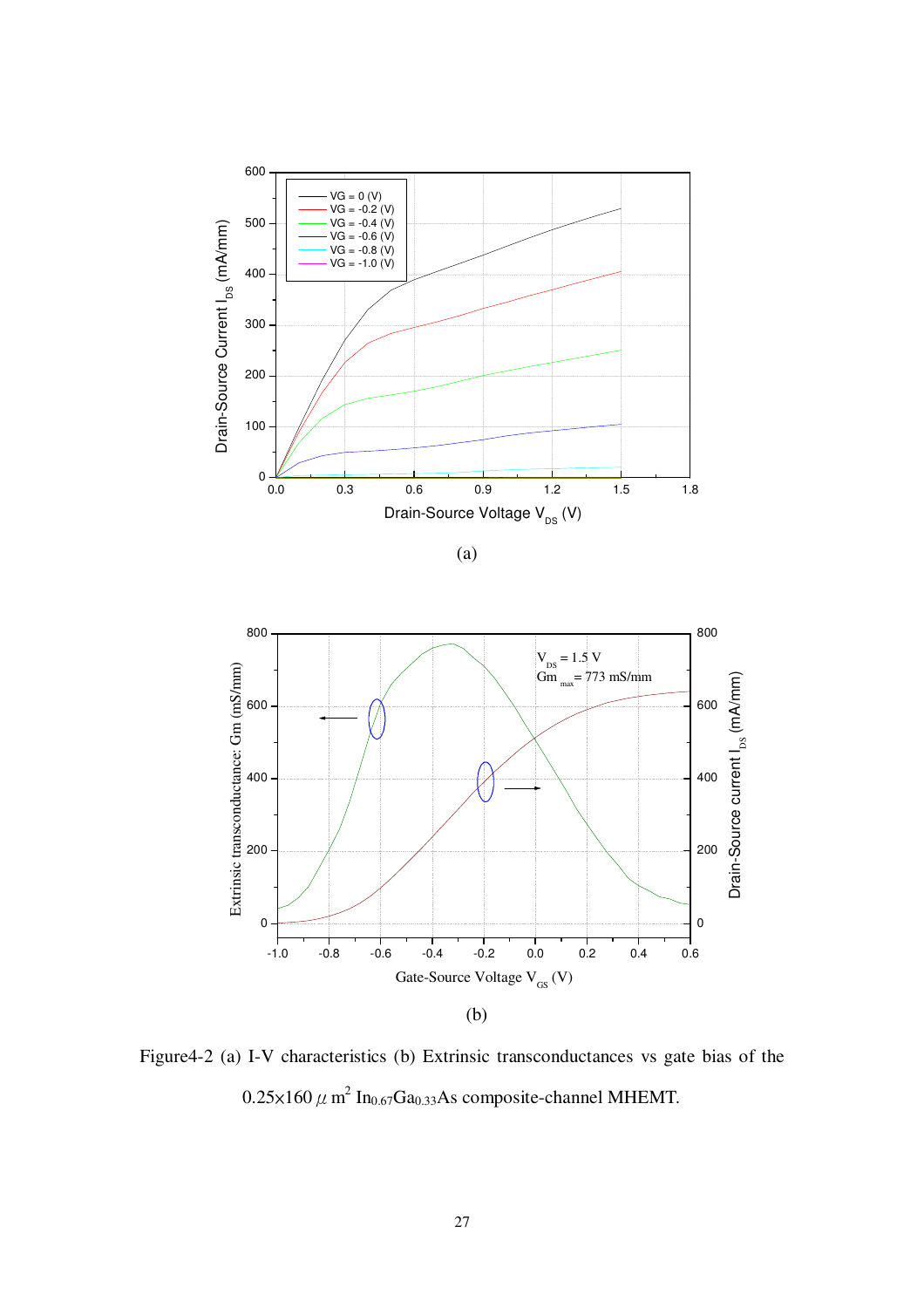

Figure 4-3 The gate to drain breakdown voltage of the  $0.25 \times 160 \mu$  m<sup>2</sup> In<sub>0.67</sub>Ga<sub>0.33</sub>As composite-channel MHEMT.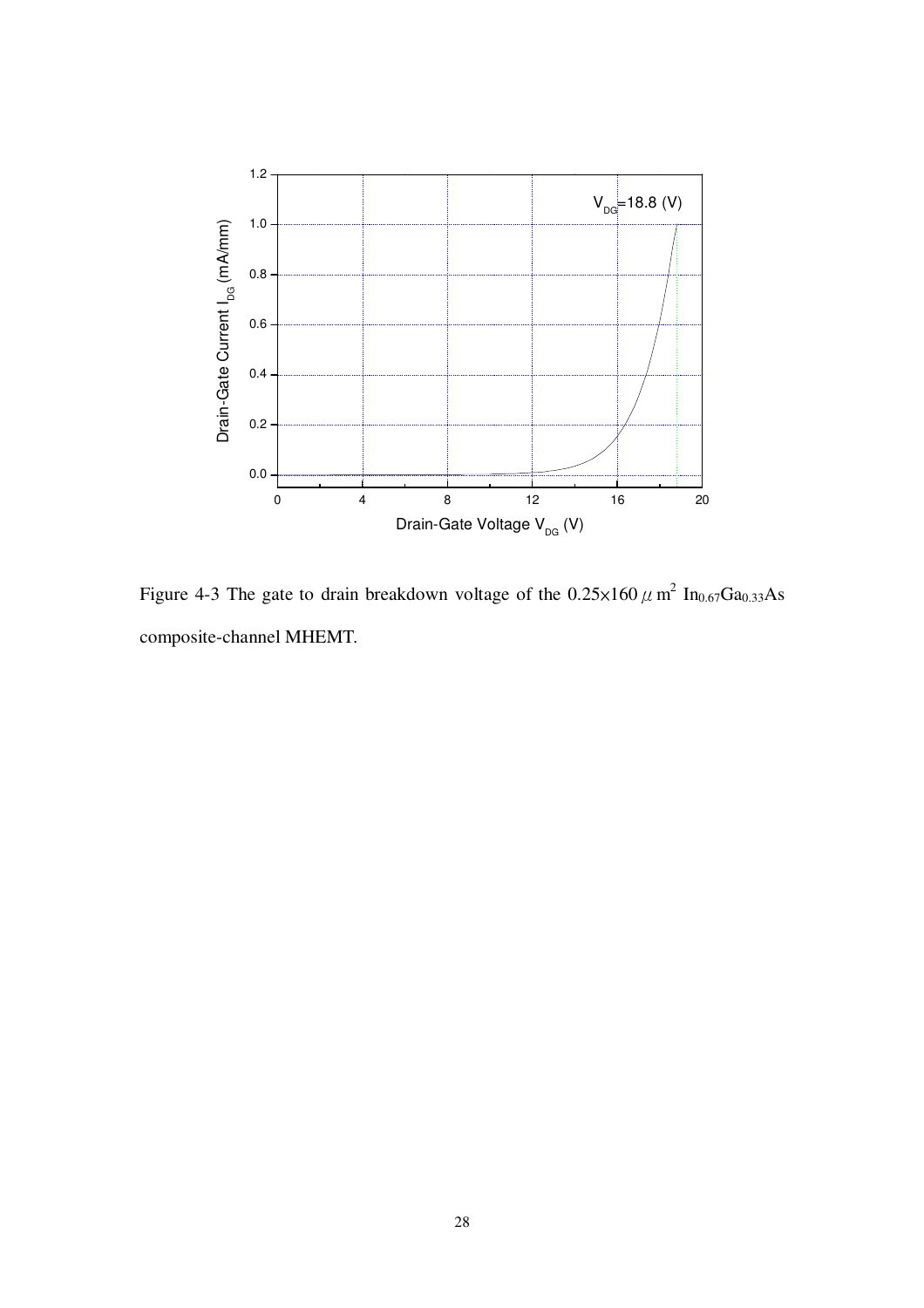

Figure 4-4 Extrinsic transconductances of the  $In_{0.67}Ga_{0.33}As$  composite-channel MHEMT and the In<sub>0.6</sub>Ga<sub>0.4</sub>As conventional MHEMT of the  $0.25 \times 160 \,\mu$  m<sup>2</sup> devices.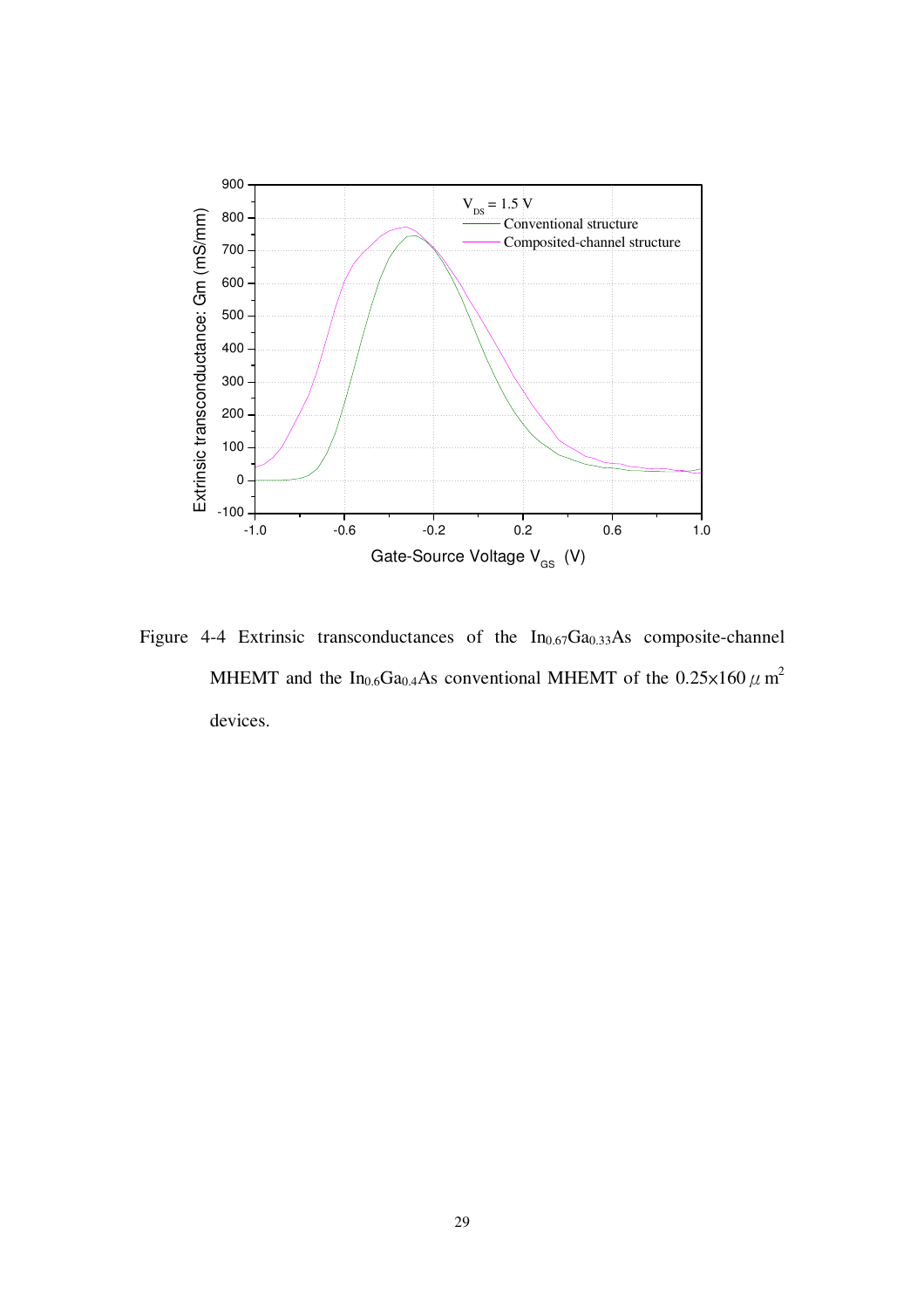

Figure 4-5. Noise and associated gain of the composite-channel MHEMT at  $V_{DS} = 1.5$ V and  $I_{DS} = 50$  mA/mm.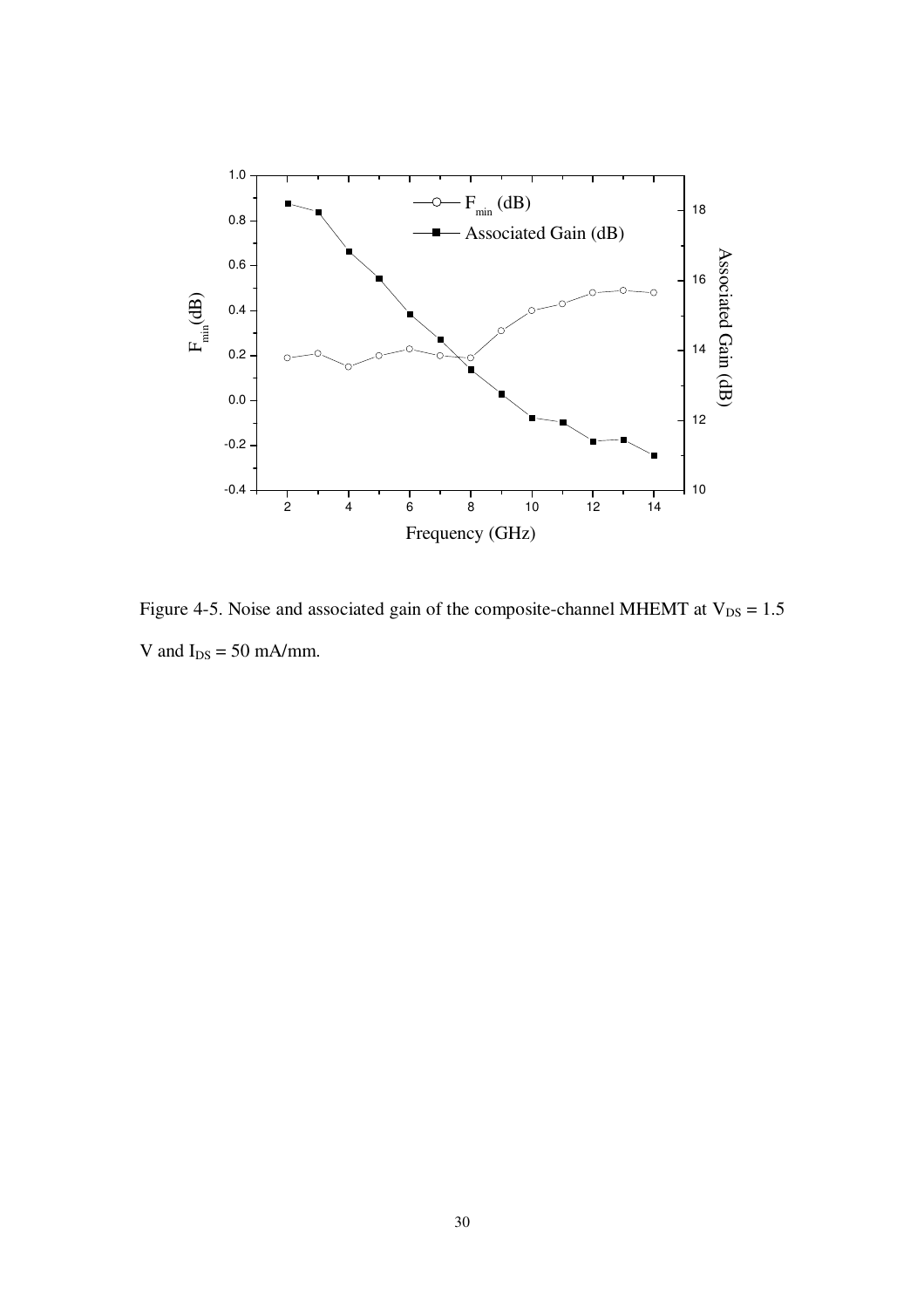|  |  | Table.4-1 Performance of the $In_{0.67}Ga_{0.33}As$ composite-channel MHEMT and the                              |  |  |
|--|--|------------------------------------------------------------------------------------------------------------------|--|--|
|  |  | In <sub>0.6</sub> Ga <sub>0.4</sub> As conventional MHEMT of the 0.25 $\times$ 160 $\mu$ m <sup>2</sup> devices. |  |  |

| Device Type              |                                  |                   | Composite-channel | <b>Convention MHEMT</b> |  |
|--------------------------|----------------------------------|-------------------|-------------------|-------------------------|--|
|                          |                                  |                   | $Wg = 160 \mu m$  | $Wg = 160 \mu m$        |  |
| Gm @ $Vds=1.5V$          |                                  | 773               |                   | 745.6                   |  |
| (mS/mm)                  |                                  |                   |                   |                         |  |
|                          | DC bias point:                   | $Ids = 0.08$ Idss | $Ids = 0.17$ Idss | $Ids = 0.17$ Idss       |  |
|                          | $Vds = 1.5V$                     |                   |                   |                         |  |
|                          | $P_{1dB}(dBm)$                   |                   |                   |                         |  |
| IP3<br>(frequency: 6GHz) | 1dB compression                  | 3.46              | 3.53              | 2.24                    |  |
|                          | output power                     |                   |                   |                         |  |
|                          | $IP3$ (dBm)                      | 18.67             | 16.75             | 14.07                   |  |
|                          | $\Delta$ (IP3-P <sub>1dB</sub> ) | 15.21             | 13.22             | 11.83                   |  |
|                          | (dB)                             |                   |                   |                         |  |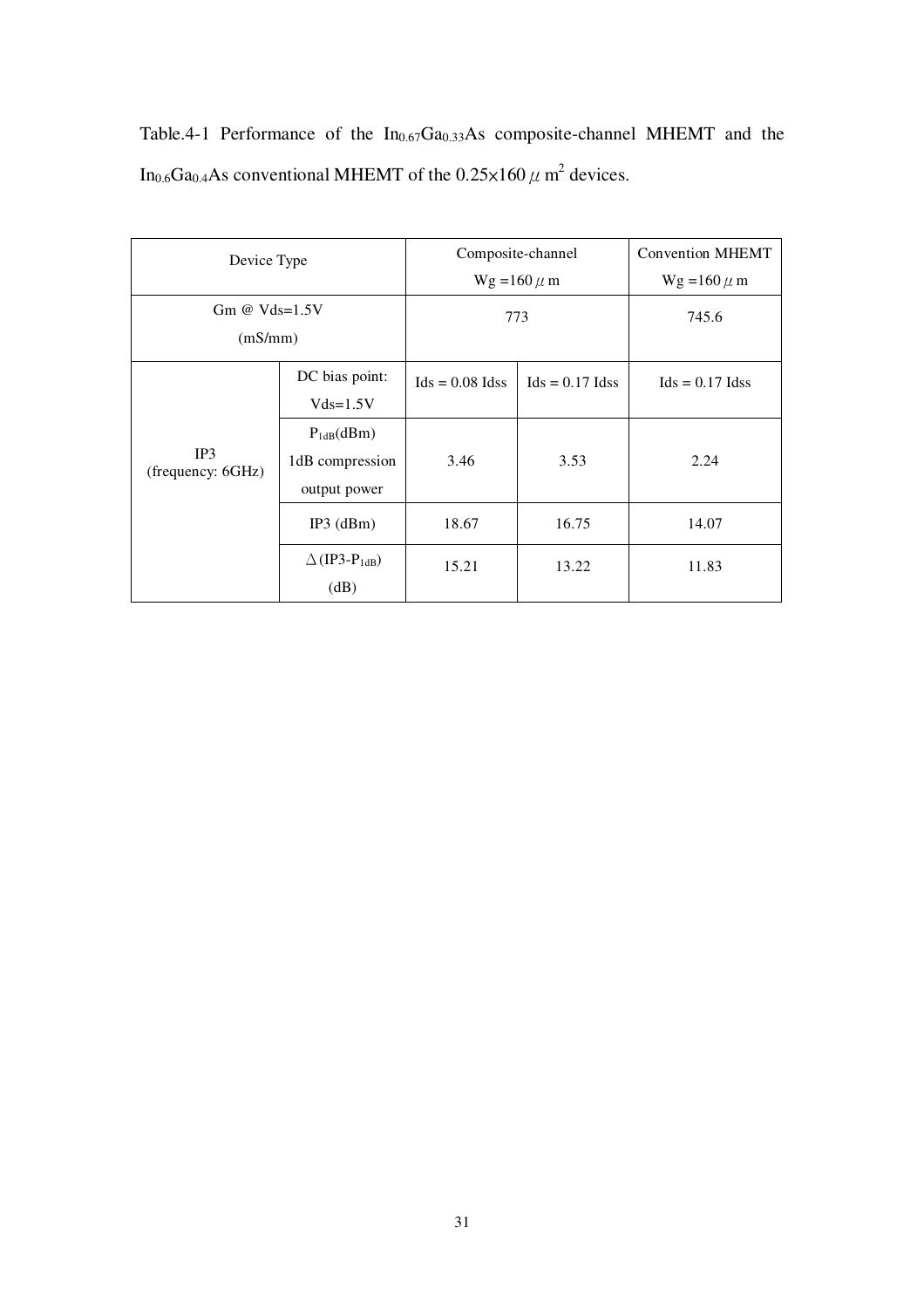## **Chapter 5**

# *Device Linearity Comparison of the Uniformly-Doped and the* δ *Doped In0.52Al0.48As/In0.6Ga0.4As Metamorphic HEMTs*

### **5.1 Introduction**

For wireless communication applications, it is an important issue that the devices used in the system may produce nonlinear distortion and thus degrade the signal to noise ratio of the system. Consequently, the device structures need to be tailored to improve the RF performance of the system. Metamorphic high electron mobility transistors (MHEMT) have been widely investigated for low noise and high power applications in recently years [14-17]. The main advantage of MHEMT is that it uses high indium content  $In_xGa_{1-x}As$  channel with In composition ranging from 30% to 80 % that results in higher electron mobility for the device. Therefore, MHEMT offers a low cost alternative to the high performance, but more expensive InP HEMTs.

Delta doping and uniformly doping are two typical doping types for HEMTs. The performances of HEMT with these two different types of dopings had been studied before [18, 19]. However, no paper on the linearity performance of these two kinds of HEMTs ever reported. The  $In<sub>0.52</sub>Al<sub>0.48</sub>As/In<sub>0.6</sub>Ga<sub>0.4</sub>As MHEMTs with different doping$ profiles are studied in this paper for device linearity comparison. Fig.5-1 shows the two kinds of device structures studied, one with uniform-doping in the  $In_{0,3}Al_{0,7}As$ layer and another one with δ doping between  $In_{0,3}Al_{0,7}As$  and  $In_{0,52}Al_{0,48}As$  layer. These wafers were grown by Molecular Beam Epitaxy Method (MBE) on 3-inch GaAs substrates with InAlAs graded metamorphic buffer. The  $In<sub>0.52</sub>Ga<sub>0.48</sub>As$  layer was used as the cap layer with doping concentration of  $3\times10^{18}$  cm<sup>-3</sup> to obtain good Ohmic contacts. The  $In<sub>0.3</sub>Al<sub>0.7</sub>As$  Schottky layer has high etch selectivity with the  $In<sub>0.52</sub>Ga<sub>0.48</sub>As$  cap layer, which provides excellent gate recess uniformity. Dual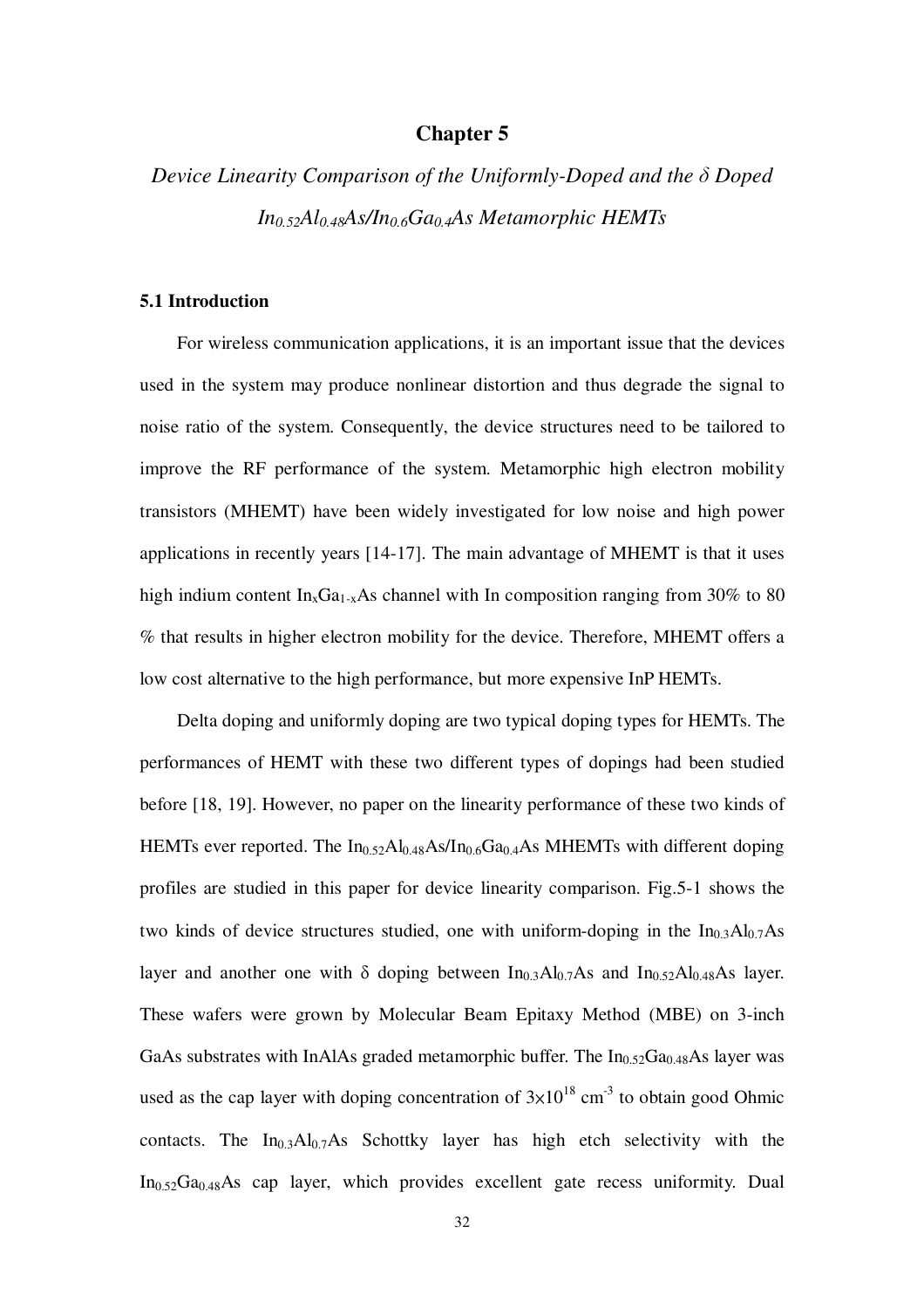channels with  $In<sub>0.52</sub>Al<sub>0.48</sub>As$  spacecraft layers are designed to increase the current density,provide uniform electron distribution and improve the device linearity [17,18].

#### **5-2 Results and discussion**

The electrical characteristics of the two structures in Fig.5-1 were studied and analyzed. Fig. 5-2 shows the drain to source current  $(I_{DS})$  vs gate to source voltage (V<sub>GS</sub>) curves of the  $0.3\times160\,\mu$  m<sup>2</sup> In<sub>0.52</sub>Al<sub>0.48</sub>As/In<sub>0.6</sub>Ga<sub>0.4</sub>As MHEMT devices when biased at  $V_{DS} = 1.5V$ . The gate to drain breakdown voltages of the  $\delta$  doped and the uniformly-doped device were 7.2V and 3.8V respectively. Compared to the  $\delta$  doped device, the uniformly-doped device has lower  $I_{DSS}$  ( $I_{DS}$  @  $V_{GS}=0$ ) with more straight  $I_{DS}$  vs  $V_{GS}$  curve. Extrinsic transconductance (Gm) vs. gate to source voltage ( $V_{GS}$ ) curves are shown in Fig.5-3. Even though the  $\delta$  doped device has higher peak Gm, the Gm vs I<sub>DS</sub> curve of the uniformly-doped device is flatter than the  $\delta$  doped device. According to the device simulation results, the uniformly doped device has more uniform electron distribution in the quantum well region than the  $\delta$  doped device. This explains why the uniformly doped device has flatter Gm vs  $I_{DS}$  curve. To investigate the linearity performance, the  $I_{DS}$ - $V_{GS}$  curves were expressed in terms of a fifth order polynomial as equation (2.17):

$$
I_{DS}(V_{GS}) = A_0 + a_1 V_{GS} + a_2 V_{GS}^2 + a_3 V_{GS}^3 + a_4 V_{GS}^4 + a_5 V_{GS}^5 + \dots
$$

The device linearity is related to the flatness of the derivative of Gm with  $V_{GS}$ , i.e.,  $a_I$ should be larger and  $a_3/a_1$  and  $a_5/a_1$  should be minimized. The coefficients of these two devices extracted from the measurement data are listed in Table5-1. The uniformly-doped MHEMT shows higher  $a_1$ , lower  $a_3/a_1$  and  $a_5/a_1$ . Finally, IP3 of these devices were measured to investigate the effects of different types of doping on the device linearity. Because IP3 is a function of several parameters, for comparison,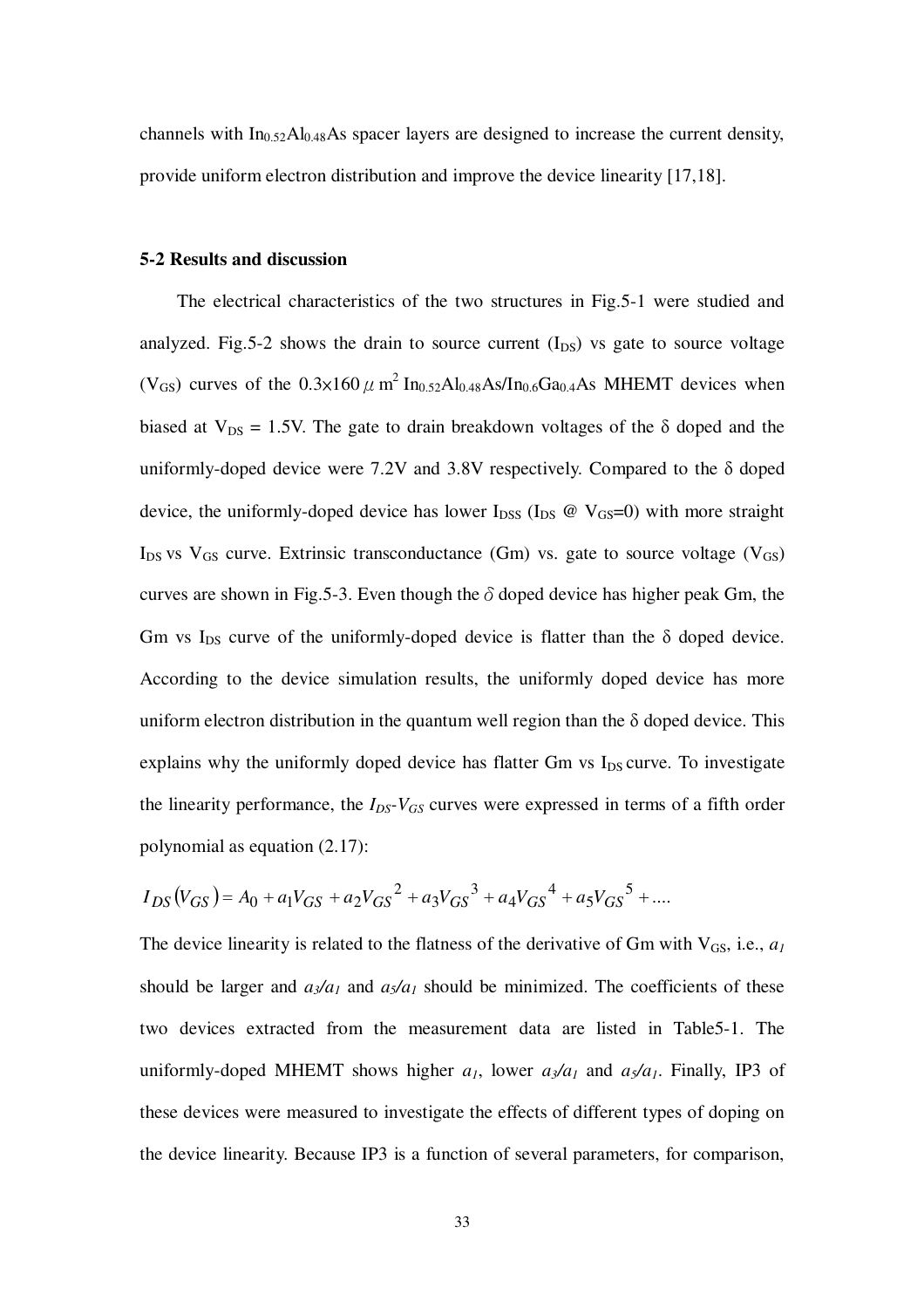we kept the  $V_{DS}$  at 1.5V, tuning maximum power with different  $I_{DS}$  bias for IP3 comparison. Fig.5-4 shows the device IP3 with different bias currents. For IP3 measurement, the load impedance was firstly tuned for maximum power for each individual device. Then the IMD3 (third-order inter-modulation distortion level) was measured and plotted as a function of input power under given DC bias conditions. IP3 was determined by the intercept point of the Pout and IMD3 curves (as functions of input power) after extrapolation. Two signals with the same amplitude but 1MHz apart in frequency at 6GHz were used as the input for IMD3 measurement. The uniformly-doped MHEMT has higher IP3 as compared to the  $\delta$  doped device at a wide range of bias currents. The measured maximum IP3 of the uniformly-doped MHEMT was 19.83 dBm and that of the  $\delta$  doped device was 16.98 dBm. Higher  $\Delta$ (IP3-P1dB) of 13.66 dB was observed for the uniformly-doped MHEMT compared to the data of 12.1 dB observed for the  $\delta$  doped one. In addition, the uniformly-doped MHEMT demonstrates a much higher IP3 to DC power consumption ratio  $(IP3/P<sub>DC</sub>)$ of 6.21 as compared to the  $\delta$  doped device of 1.96 (Table5-2).

### **5-3 Conclusion**

The uniformly-doped and  $\delta$  doped  $In_{0.52}Al_{0.48}As/In_{0.6}Ga_{0.4}As$  MHEMTs were fabricated and the device linearity was compared. Even though the  $\delta$  doped device has higher peak transconductance, the uniformly-doped MHEMT shows much better device linearity. This is because the uniform doped device has more uniform electron distribution in the quantum well region which enables the device to possess straight  $I_{DS}$  versus  $V_{GS}$  curve and more flat  $G_m$  versus  $I_{DS}$  curve, and in turn results in much higher IP3 levels, higher  $\Delta$  and higher IP3/P<sub>DC</sub>. Thus, the uniformly-doped MHEMT device is more suitable for the modern digital wireless communication systems which impose very stringent linearity requirement for the devices.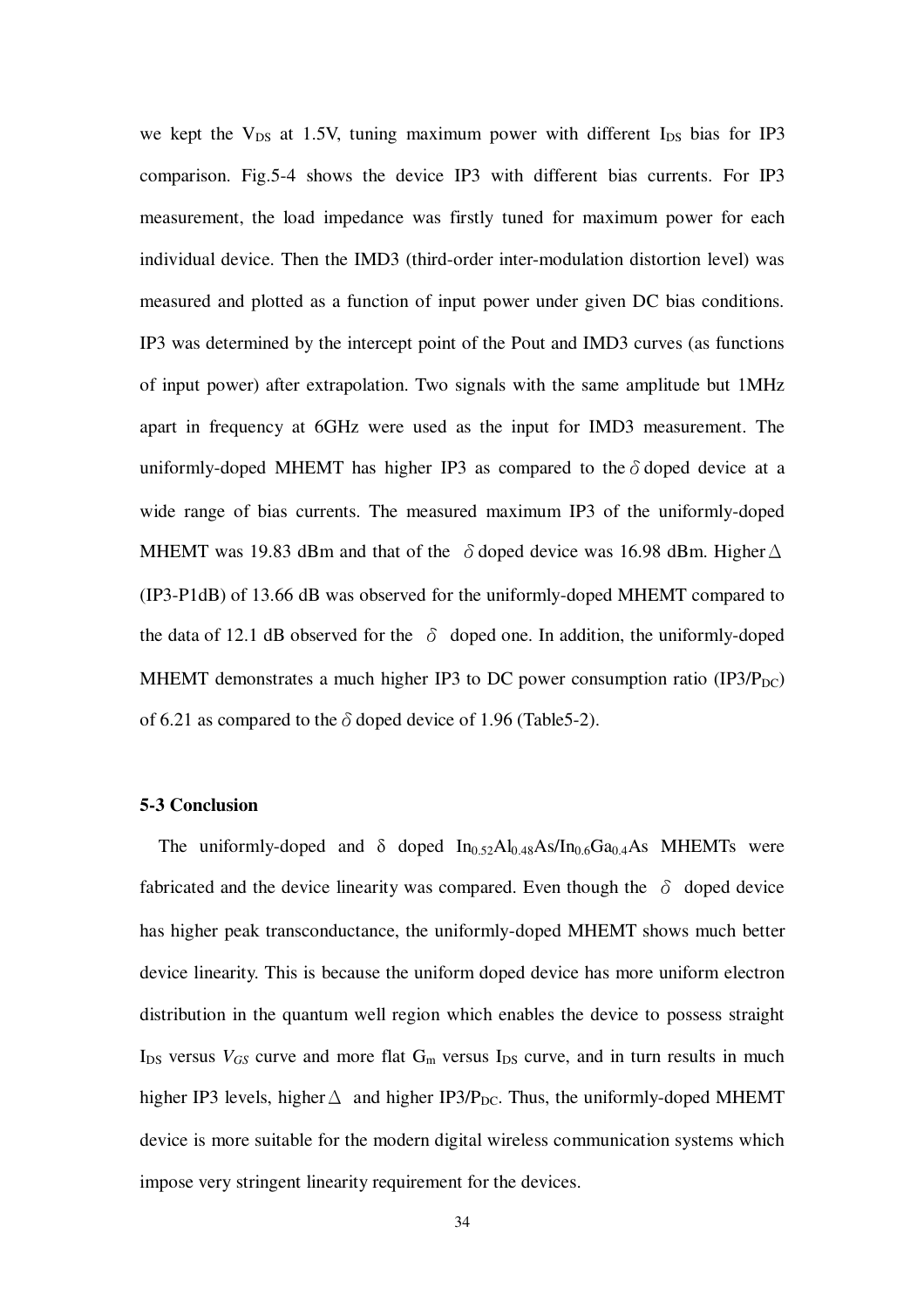| Au/Ge/Ni/Au                                | Ti/Pt/Au |                                   | Au/Ge/Ni/Au     |  |  |  |
|--------------------------------------------|----------|-----------------------------------|-----------------|--|--|--|
|                                            |          |                                   |                 |  |  |  |
| $n-In_{0.52}Ga_{0.48}As$                   |          |                                   |                 |  |  |  |
| $n-In_{0.3}Al_{0.7}As$                     |          | $3\times10^{18}$ /cm <sup>3</sup> | 15nm            |  |  |  |
| i-In <sub>0.52</sub> Al <sub>0.48</sub> As |          |                                   | 3nm             |  |  |  |
| $i-In_06Ga_04As$                           |          |                                   | 16nm            |  |  |  |
| i-In <sub>0.52</sub> Al <sub>0.48</sub> As |          |                                   | 3nm             |  |  |  |
| $n-In_{03}Al_{07}As$                       |          | $2\times10^{18}$ /cm <sup>3</sup> | 5 <sub>nm</sub> |  |  |  |
| In AlAs buffer                             |          |                                   |                 |  |  |  |
| SI GaAs                                    |          |                                   |                 |  |  |  |



## (b)

# Figure 5-1 Structure of the  $In<sub>0.52</sub>Al<sub>0.48</sub>As/In<sub>0.6</sub>Ga<sub>0.4</sub>As MHEMT: (a) Uniformly-doped,$

(b) δ doped.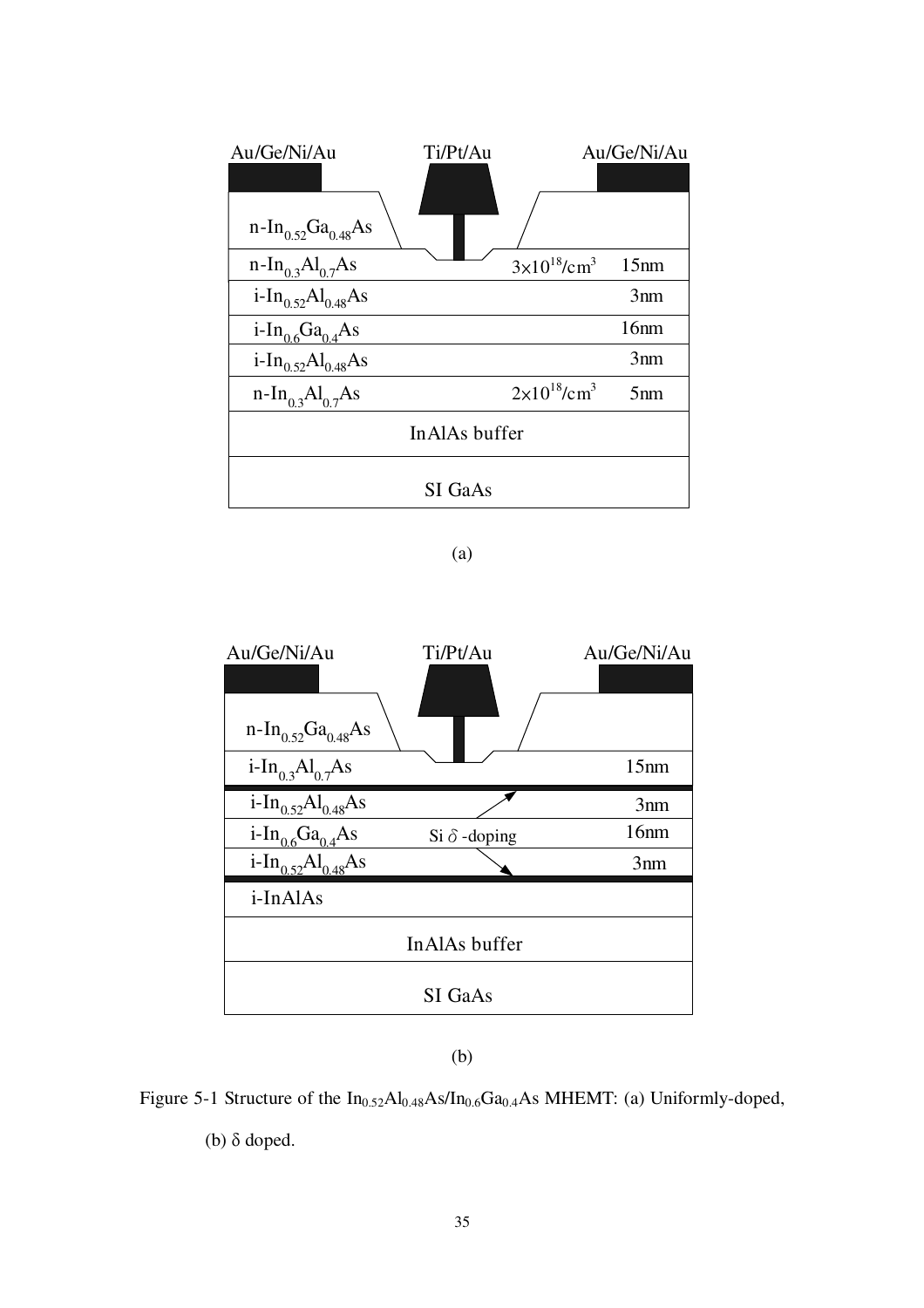

Figure 5-2 Drain to source current  $(I_{DS})$  vs gate to source voltage  $(V_{GS})$  of the 0.3x  $160 \mu$  m<sup>2</sup> In<sub>0.52</sub>Al<sub>0.48</sub>As/In<sub>0.6</sub>Ga<sub>0.4</sub>As MHEMT devices.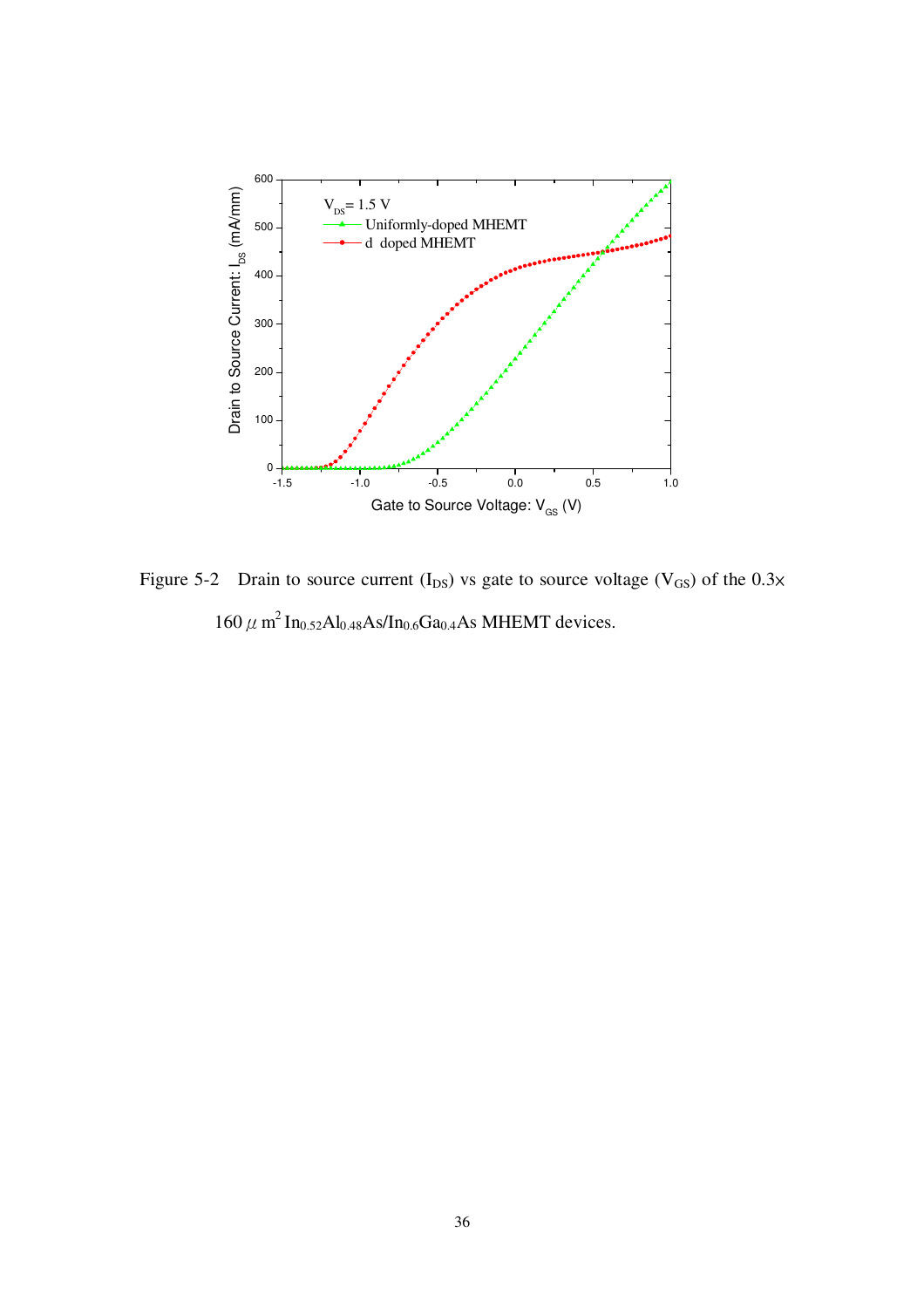

Figure 5-3 Extrinsic transconductance  $(G_m)$  vs drain to source current  $(I_{DS})$  of the 0.3 $\times$  $160 \mu$  m<sup>2</sup> In<sub>0.6</sub>Ga<sub>0.4</sub>As MHEMT devices.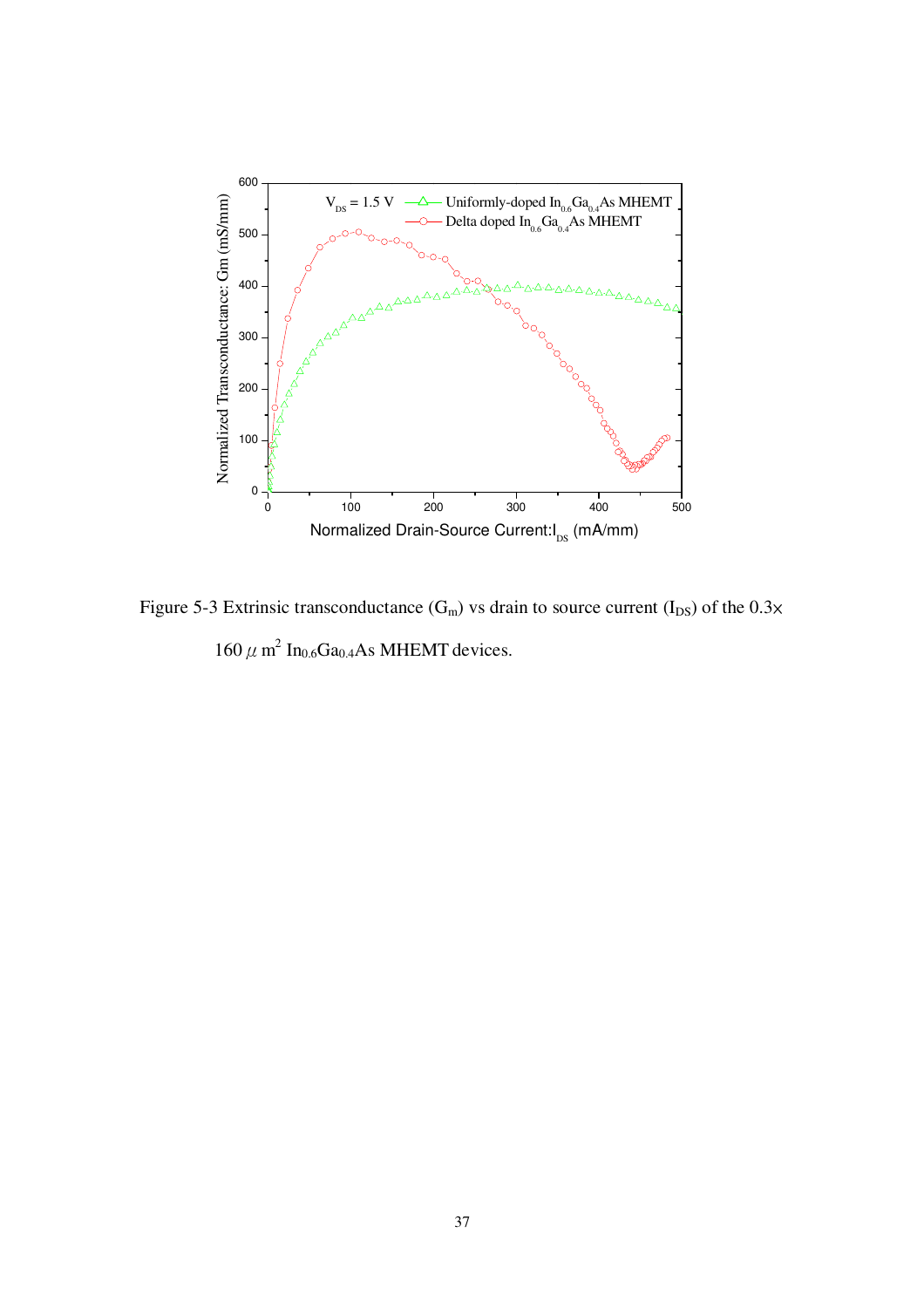

Figure 5-4. Comparison of device linearity of the uniformly-doped and the δ doped  $In_{0.52}Al_{0.48}As/In_{0.6}Ga_{0.4}As$  MHEMTs.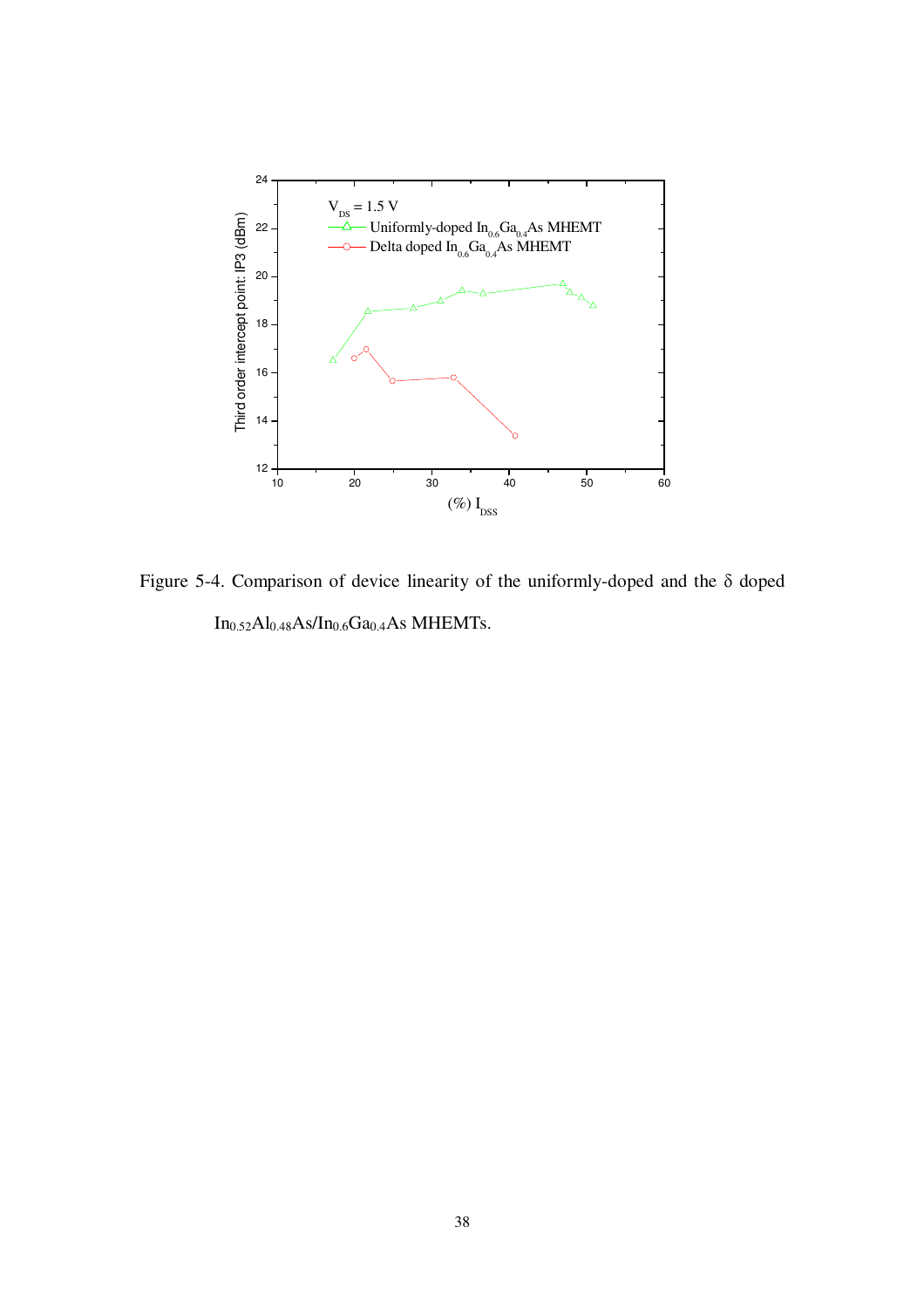Table5-1 Comparison of the DC characteristics of the Uniform-doped and the δ doped  $In<sub>0.52</sub>Al<sub>0.48</sub>As/In<sub>0.6</sub>Ga<sub>0.4</sub>As MHEMTs.$ 

| Device Type                                | $\delta$ doped<br>$In0.6Ga0.4As MHEMT$ | Uniformly-doped<br>$In0.6Ga0.4As MHEMT$ |
|--------------------------------------------|----------------------------------------|-----------------------------------------|
| $I_{DSS}$ ( $I_{DS}$ @ $V_{GS}=0$ , mA/mm) | 414.5                                  | 228.0                                   |
| $Gm_{max}$ (mS/mm)                         | 506.0                                  | 401.4                                   |
| Pinch off voltage: $(V)$                   | $-1.17$                                | $-0.90$                                 |
| a <sub>0</sub>                             | 0.06634                                | 0.03627                                 |
| a <sub>1</sub>                             | 0.01835                                | 0.06445                                 |
| $a_2/a_1$                                  | $-1.555$                               | 0.131                                   |
| $a_3/a_1$                                  | 1.215                                  | $-0.359$                                |
| $a_4/a_1$                                  | 0.403                                  | $-0.045$                                |
| $a_5/a_1$                                  | $-0.472$                               | 0.106                                   |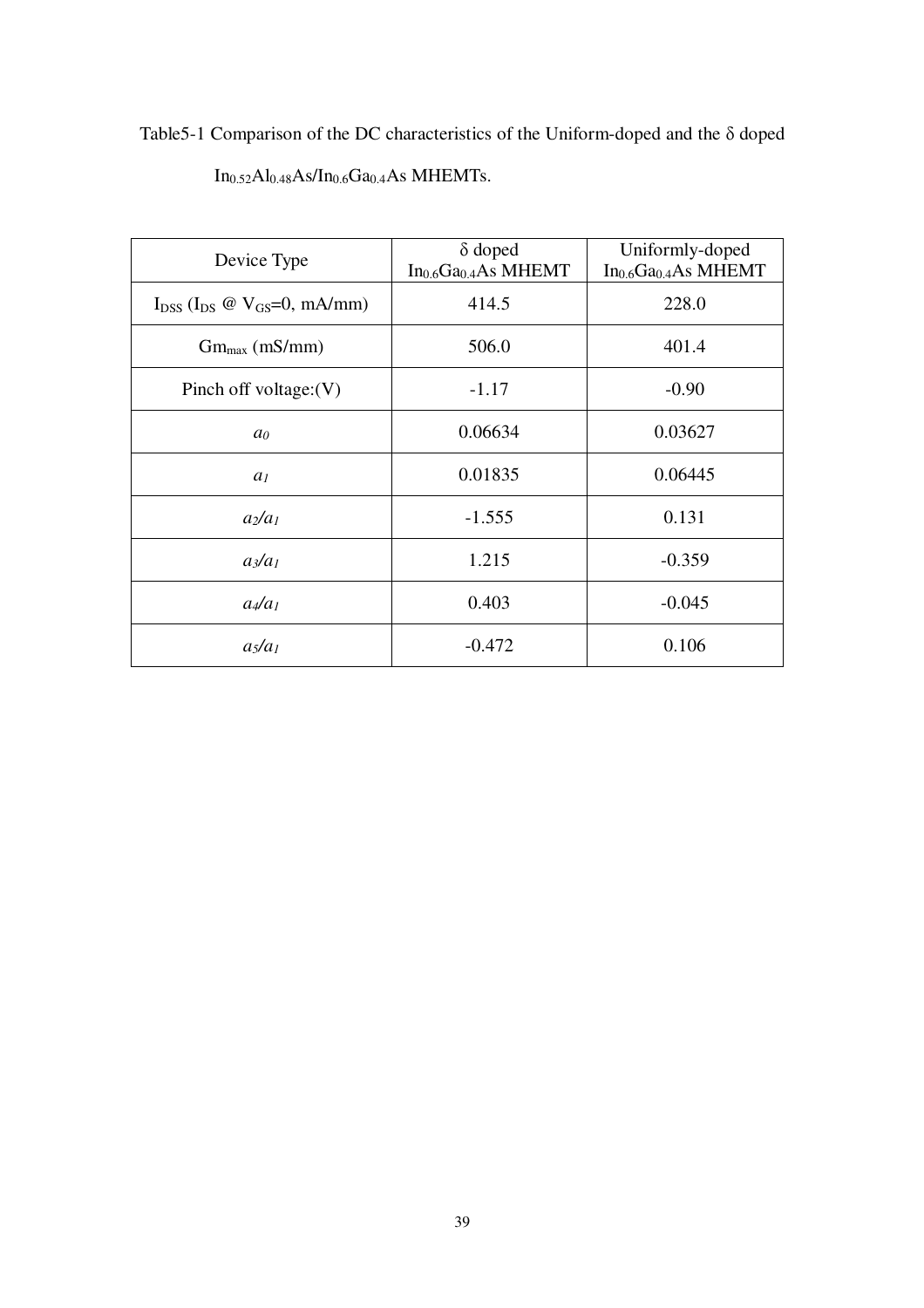|                                        | DC bias point: $V_{DS} = 1.5V$ |                                      |       |              |                     |  |
|----------------------------------------|--------------------------------|--------------------------------------|-------|--------------|---------------------|--|
| Device Type                            | $I_{DS}$                       | Operation frequency: 6GHz            |       |              |                     |  |
|                                        | (mA)                           | P <sub>1</sub> d <sub>B</sub><br>IP3 |       |              | IP3/P <sub>DC</sub> |  |
|                                        |                                | (dBm)                                | (dBm) | $(IP3-P1dB)$ |                     |  |
|                                        |                                |                                      |       | (dB)         |                     |  |
| $\delta$ doped                         | 16.72                          | 4.88                                 | 16.98 | 12.1         | 1.96                |  |
| In <sub>0.6</sub> Ga <sub>0.4</sub> As |                                |                                      |       |              |                     |  |
| <b>MHEMT</b>                           |                                |                                      |       |              |                     |  |
| Uniformly-doped                        | 10.32                          | 6.17                                 | 19.83 | 13.66        | 6.21                |  |
| In <sub>0.6</sub> Ga <sub>0.4</sub> As |                                |                                      |       |              |                     |  |
| <b>MHEMT</b>                           |                                |                                      |       |              |                     |  |

Table5-2 Comparison of the IM3 and IP3 of the Uniformly-doped and δ doped  $In_{0.52}Al_{0.48}As/In_{0.6}Ga_{0.4}As$  MHEMTs.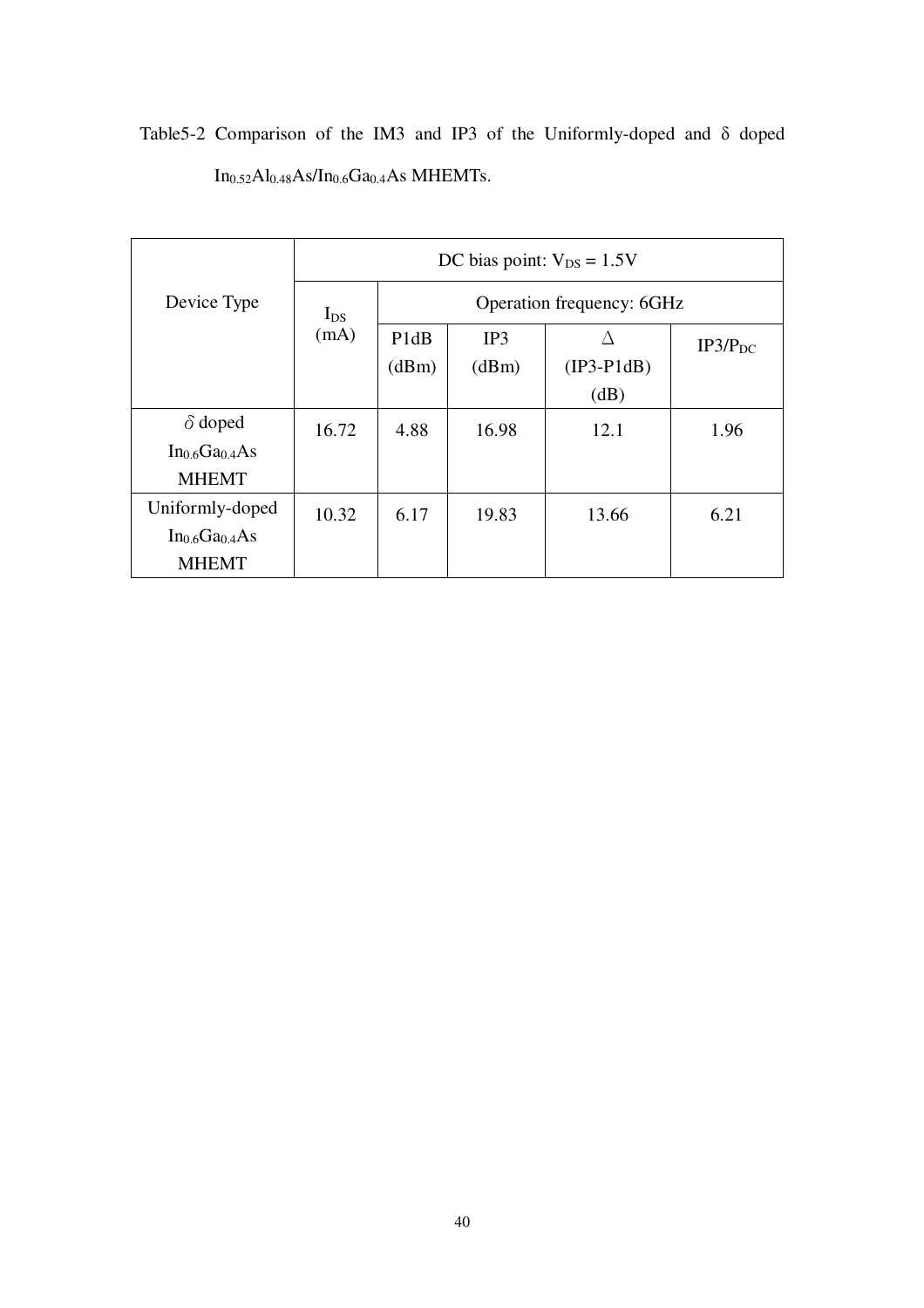## **Chapter 6**

# A Low Noise InGaP PHEMT with AlGaAs spacer for High IP3 Application

### **6.1 Introduction**

A low noise InGaP pseudomorphic high-electron-mobility transistors (PHEMTs) with AlGaAs spacer for high linearity application is developed. The device structure is as shown in Fig.6-1. It uses high doping concentration n<sup>+</sup>-GaAs as cap layer to form good ohmic contact for the drain and source electrodes. The InGaP layer is used as the Schottky layer. The use of InGaP instead of AlGaAs as the Schottky layer for the PHEMT has the following advantages. Foremost, InGaP has higher energy band gap that can reduce the gate leakage current. Additionally, InGaP does not form deep-complex (DX) center at the desired doping level. Finally, high etch selectivity between InGaP and GaAs can be achieved, which improve the gate recess uniformity. In this study, we use AlGaAs as the spacer layer above and below InGaAs channel layer to increase the electron mobility, and high electron mobility of  $6410 \text{ cm}^2/\text{Vs}$  in the two dimensional electron gas (2DEG) channel region was achieved. This is believed to be highest electron mobility formed in the InGaP/AlGaAs/InGaAs PHEMT. Two delta-doped layers are used above and below the quantum well region to improve the transconductance flatness of the device [8,13]. Lastly, AlGaAs/GaAs superlattice was used to reduce the leakage current from the substrate.

### **6.2 Result and discussion**

Due to the use of the InGaP Schottky layer and the AlGaAs spacer with dual delta doped structure, the device exhibits very low leakage current, low-noise with very high IP3 characteristics that is of great use for microwave applications.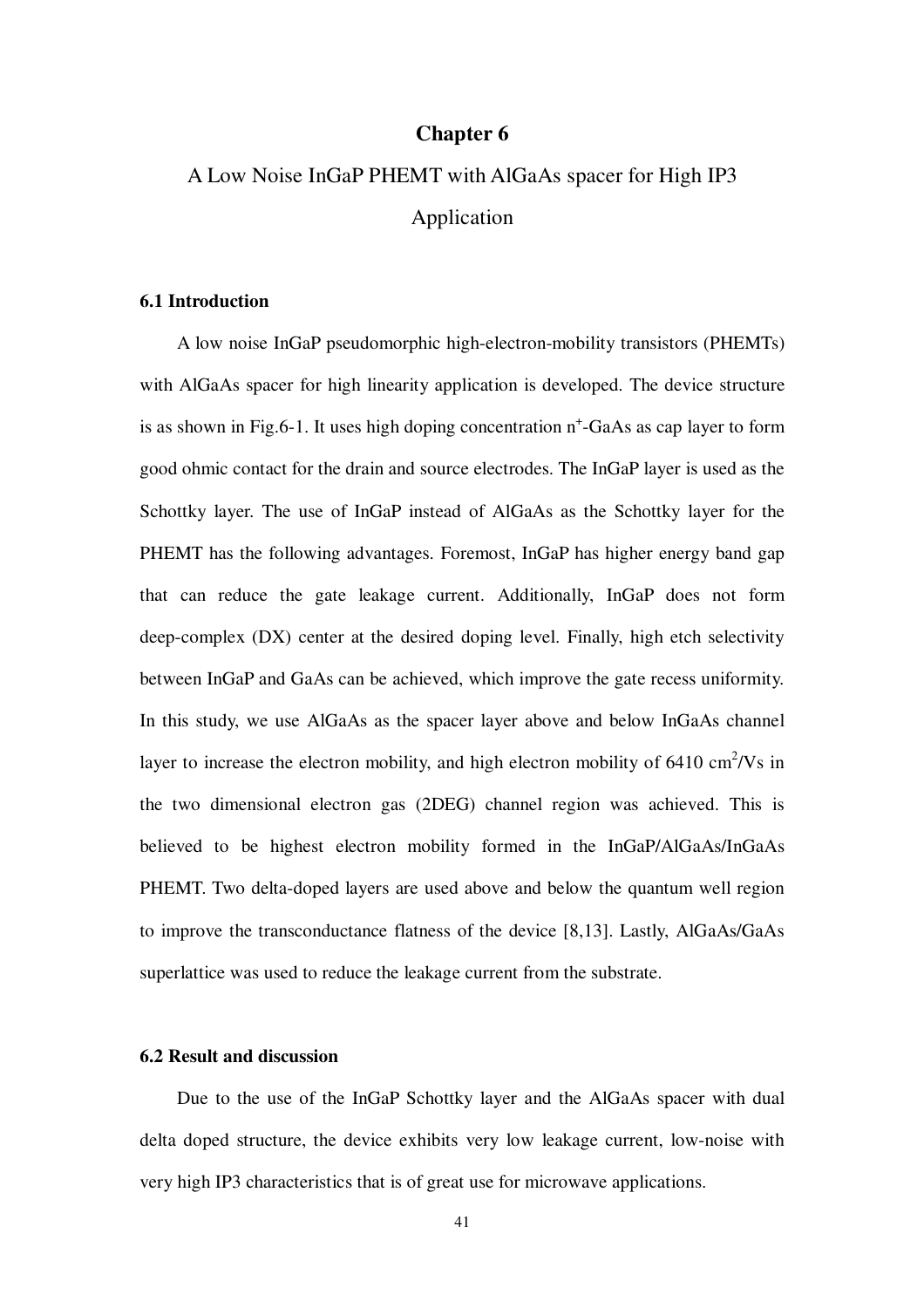The fabricated 0.25  $\times$  160-  $\mu$  m<sup>2</sup> PHEMT device shows a saturation current of 243 mA/mm and the high extrinsic transconductance is  $414.2 \text{mS/mm}$  at  $V_{DS} = 1.5 \text{V}$ as shown in Fig.6-2. The device drain to gate breakdown voltage can reach up to 15.2 V as shown in Fig.6-3. The  $160 \mu$  m gate-width device has a noise figure of 0.59dB with 11.7dB associated gain at 12 GHz and the *f<sup>t</sup>* and *fmax* are 80 GHz and 190 GHz respectively. The 0.25  $\times$  300-  $\mu$  m<sup>2</sup> PHEMT device shows high output 3 order Intercept point (IP3) of 28.1dBm and the output power 1 dB compression ( $P_{1dB}$ ) of 11.1dBm with Gain 16.2dB when DC bias at Vds = 2.4V, Ids = 28.6mA  $\omega$  6GHz as shown in Fig.6-4. Compared with the conventional AlGaAs/InGaAs PHEMT data, the InGaP/AlGaAs/InGaAs PHEMT developed has high  $\triangle$  (IP3-P<sub>1dB</sub>) and high IP3/P<sub>DC</sub> ratio as shown in Table6-1[7]. Furthermore, gate leakage current of the device is very low. Fig.6-5 shows the gate current against reverse gate-source voltage with different drain-source bias, the gate current is  $36 \mu$  A/mm at  $V_{DS} = 7V$ ,  $V_{GS} = -0.8V$ .

#### **6.3 Conclusions**

An InGaP/AlGaAs/InGaAs PHEMT with very low noise figure, low third-order distortion, and low dc power consumption is developed. The outstanding performance of the device is attributed to the use of high band gap InGaP as the Schottky layer so as to improve the noise figure and reduce the gate leakage current, along with the use of AlGaAs as the spacer to improve the electron mobility, and the use of dual delta doped layers to improve the device linearity. The developed InGaP/AlGaAs/InGaAs PHEMT with very low noise figure and leakage current and very high IP3 is of great use for the wireless communication applications.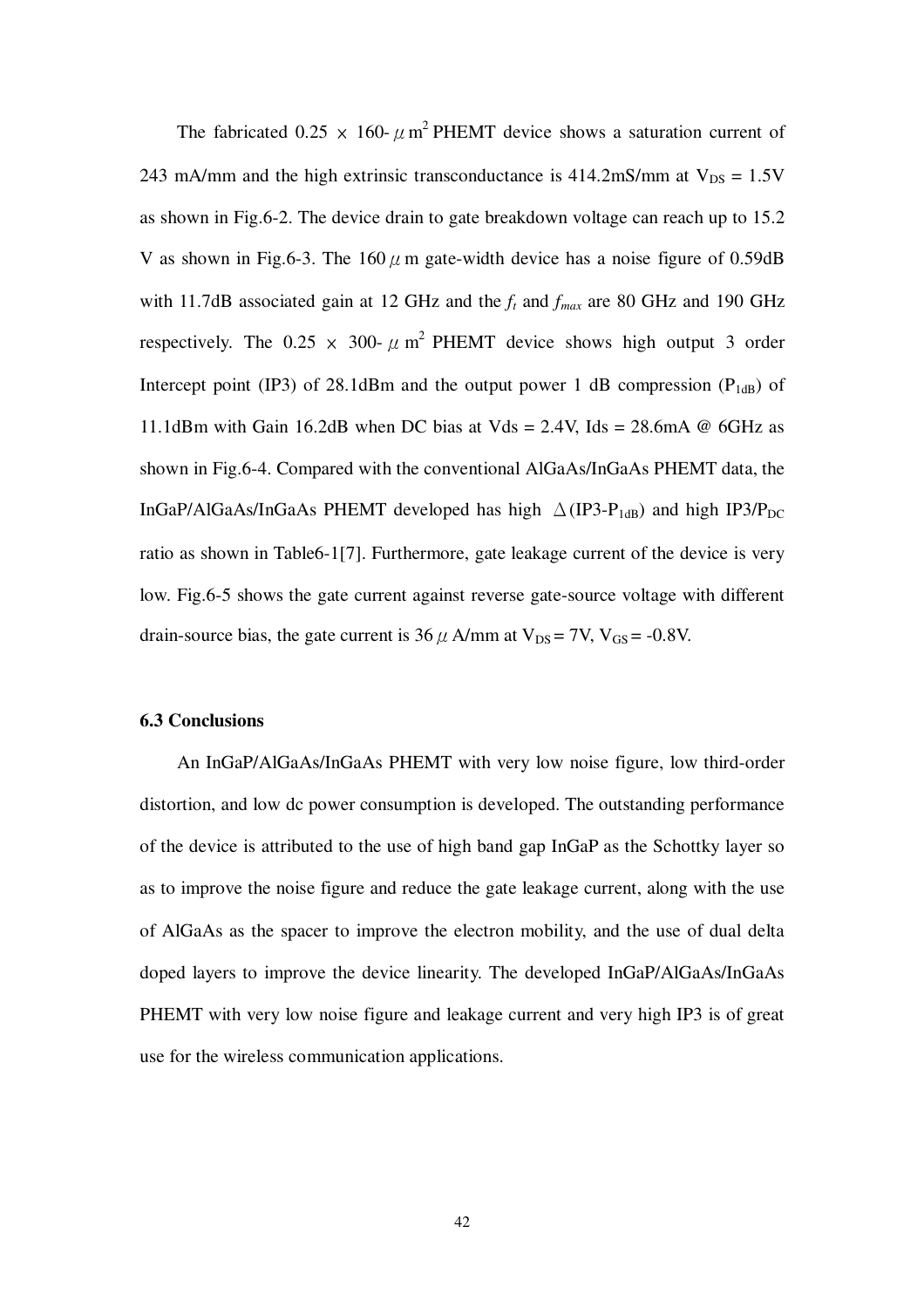| Au/Ge/Ni/Au<br>$n +$ -GaAs | Ti/Pt/Au                  | Au/Ge/Ni/Au |
|----------------------------|---------------------------|-------------|
| i-InGaP                    |                           |             |
| i-AlGaAs                   |                           |             |
| i-InGaAs                   | $Si \delta$ -doping       |             |
| i-AlGaAs                   |                           |             |
| i-AlGaAs                   |                           |             |
| i-AlGaAs                   |                           |             |
|                            | AlGaAs/GaAs supperlattice |             |
|                            | GaAs buffer               |             |
|                            | SI GaAs                   |             |

Figure6-1 Structure of InGaP/AlGaAs/InGaAs PHEMT.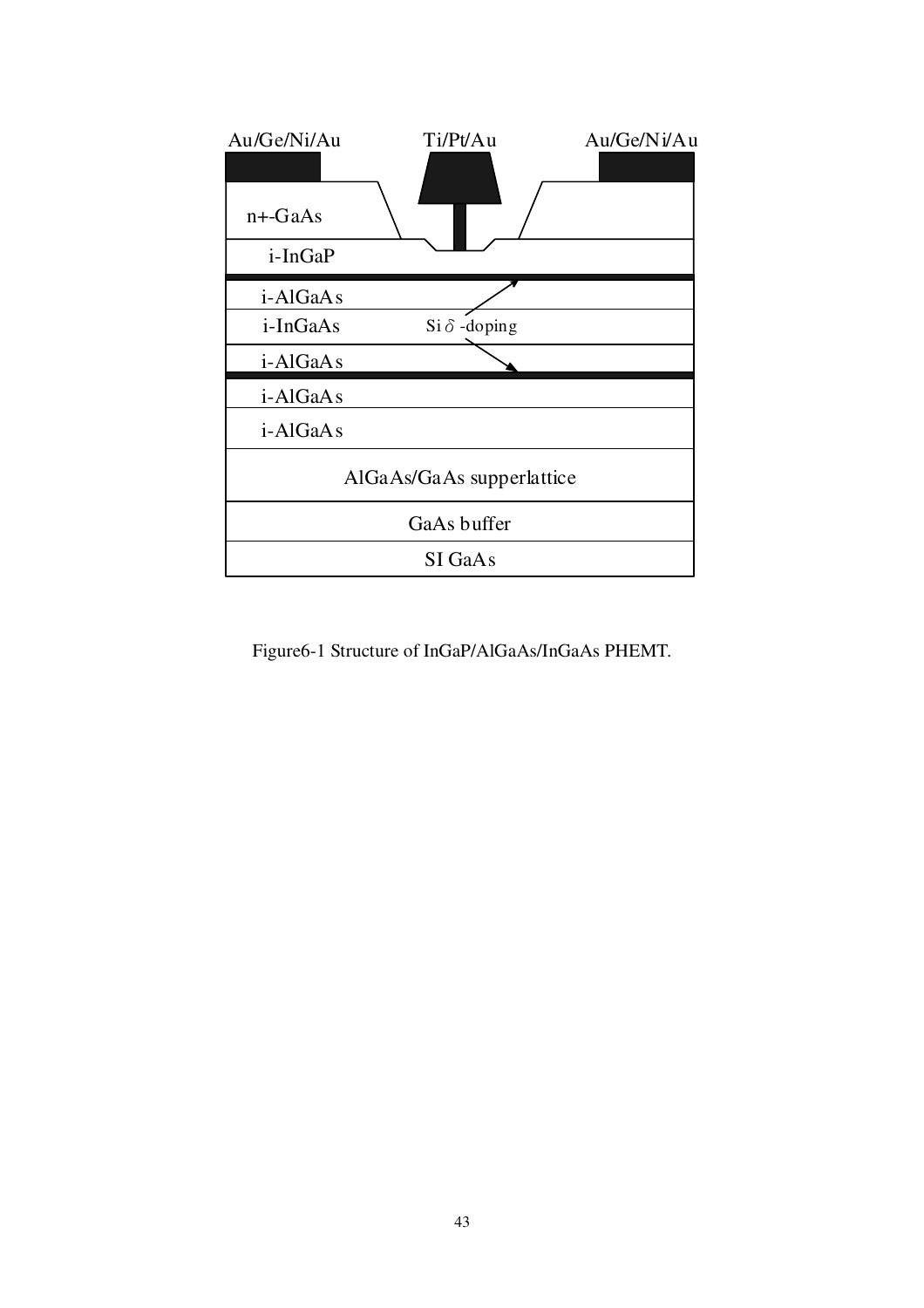



(b)

Figure6-2. The  $0.25x160 \mu$  m<sup>2</sup> InGaP/AlGaAs/InGaAs PHEMT DC characteristics:

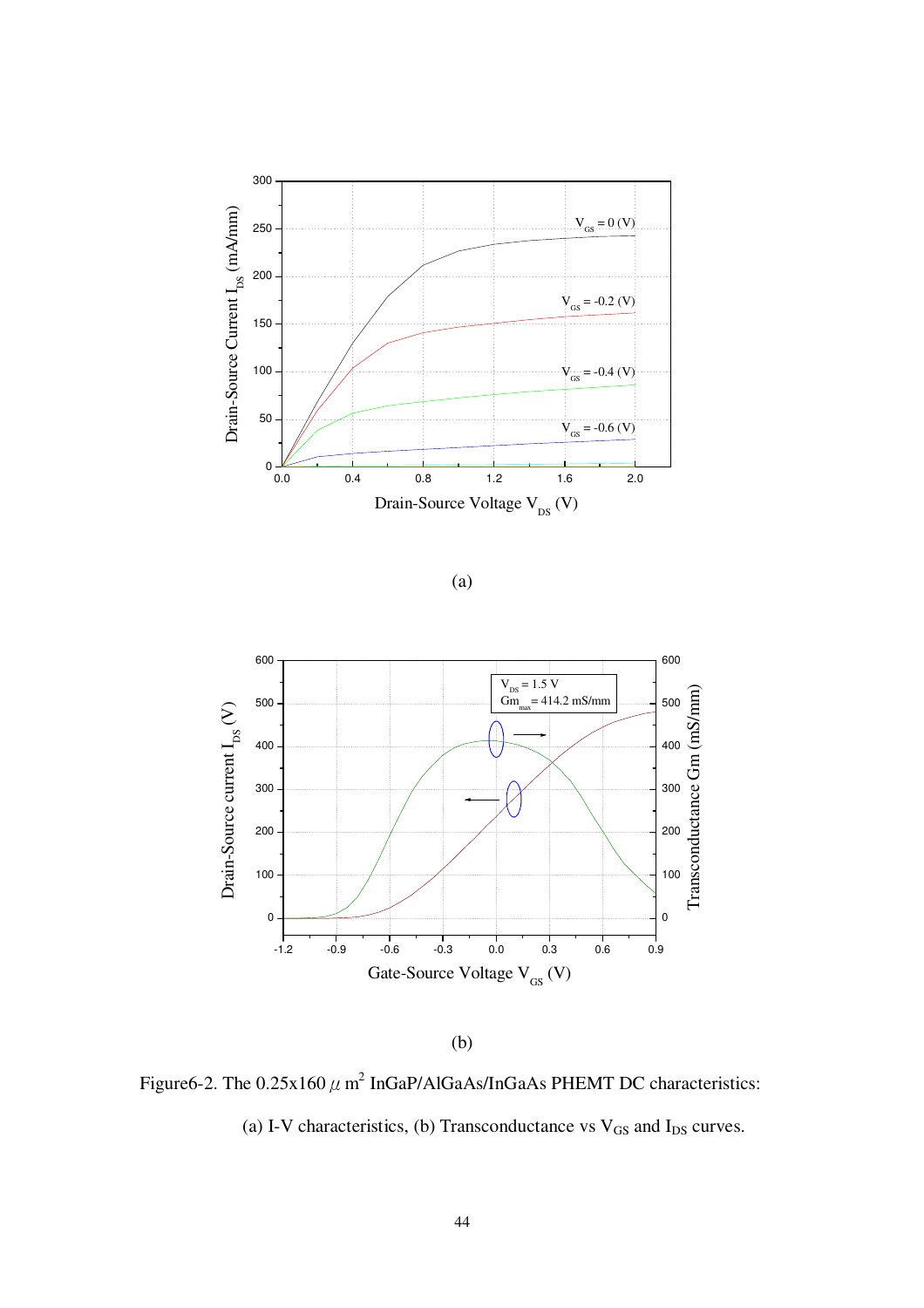

Figure6-3. The Drain to Gate breakdown voltage of the 0.25x160  $\mu$  m<sup>2</sup> InGaP/AlGaAs/InGaAs PHEMT.device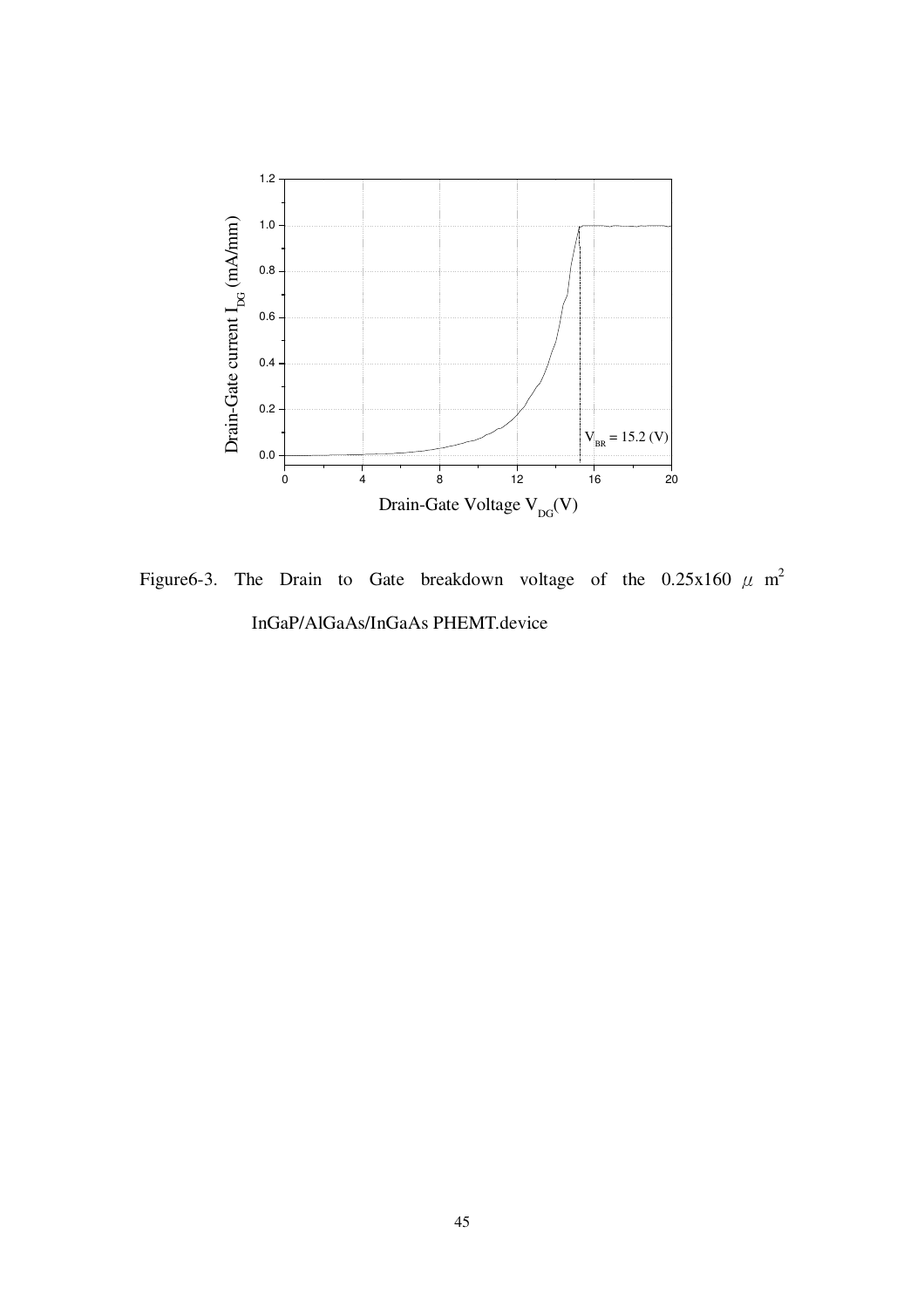

Figure6-4. Measured Third-Order Products and Fundamental Power of a  $0.25$ x300  $\mu$  m $^2$  InGaP/AlGaAs/InGaAs PHEMT.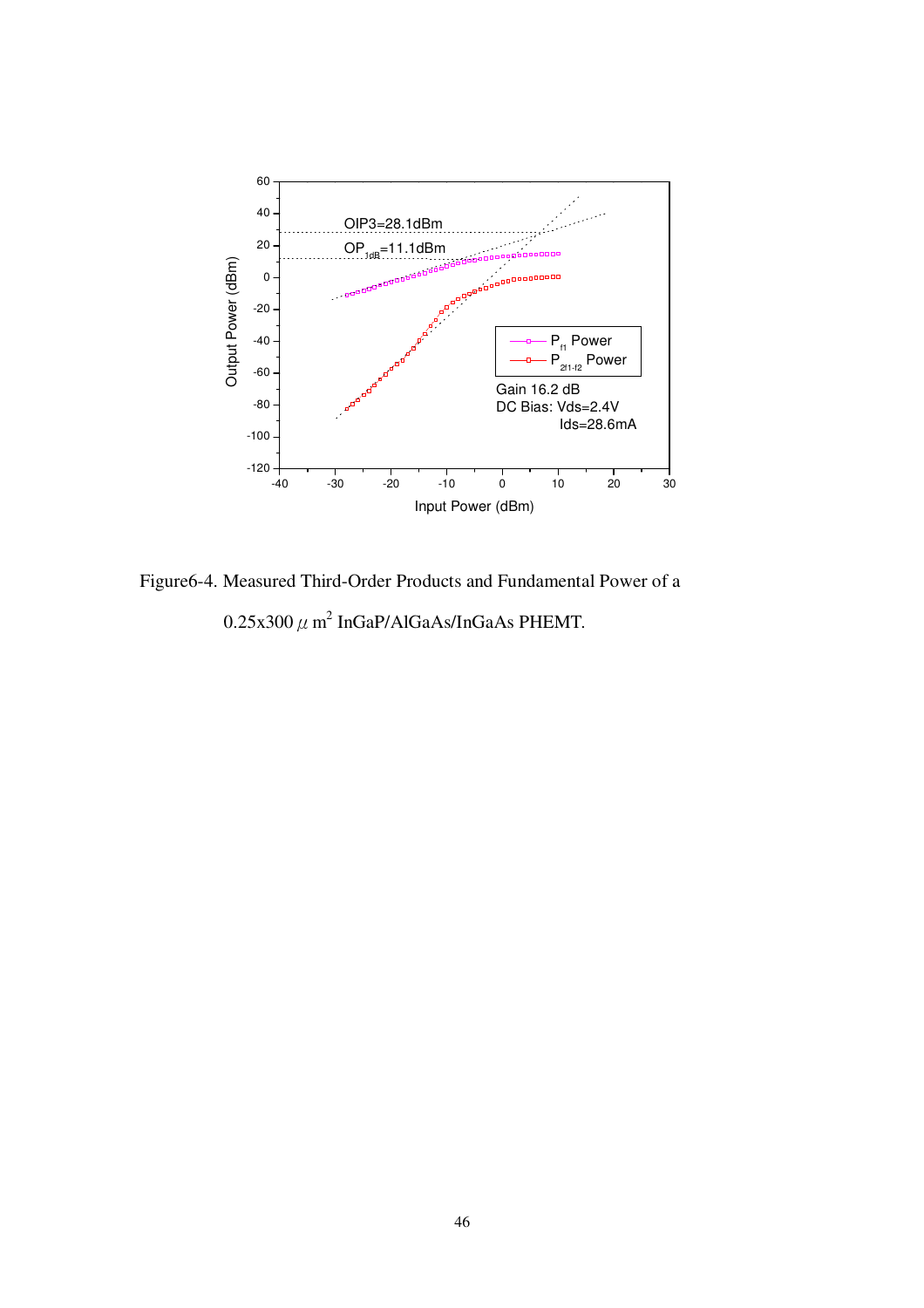

Figure6-5 InGaP/AlGaAs/InGaAs PHEMT Gate leakage current.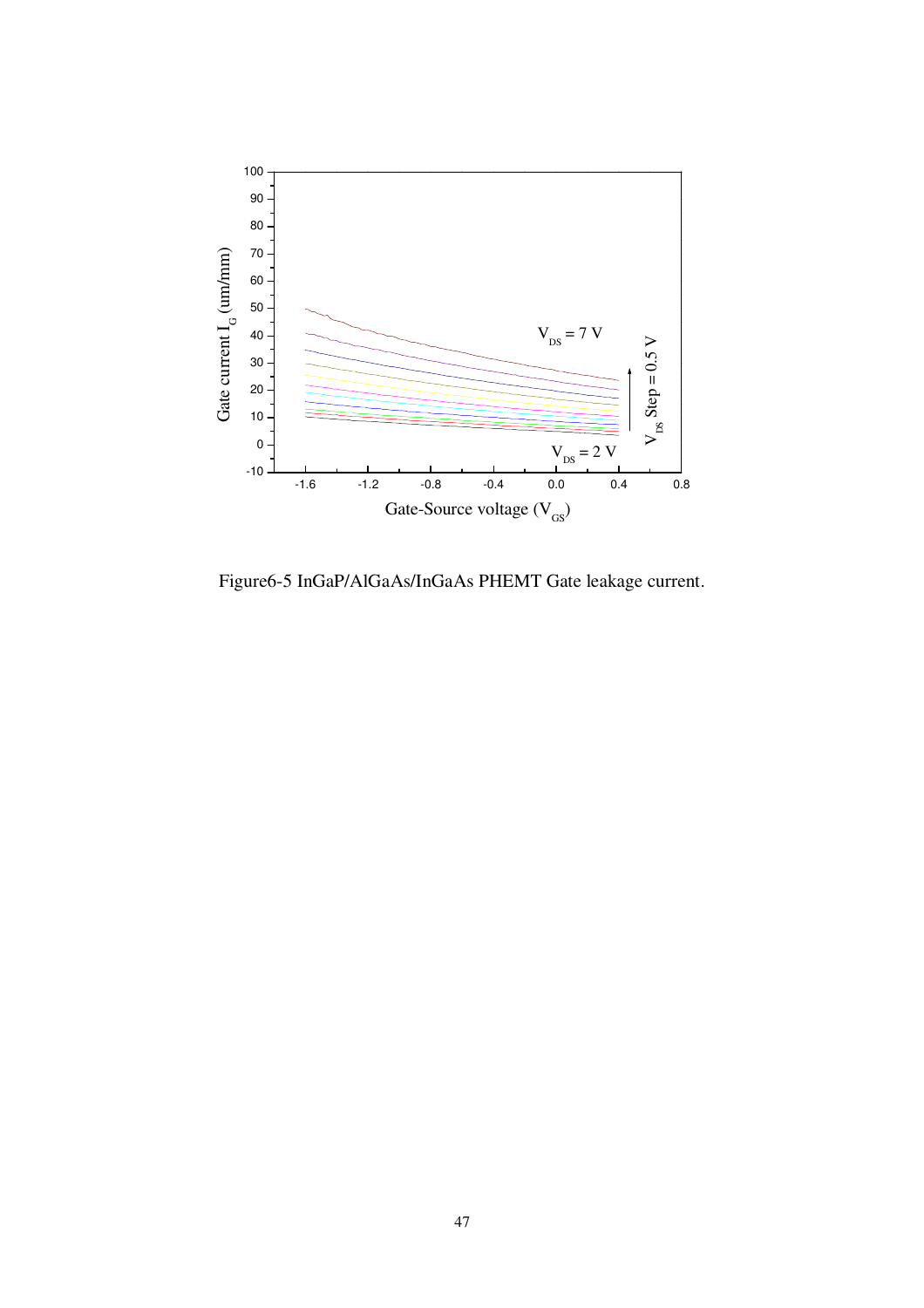|                     |         | Fmin(dB)       |           |       | IP3 with $Wg = 300 \mu m$ at 6GHz |              |
|---------------------|---------|----------------|-----------|-------|-----------------------------------|--------------|
| Device Type         | Gm      | at 6GHz        | 1dB comp  | IP3   | $\Delta$ (IP3-P1dB)               | $IP3/P_{DC}$ |
|                     | (mS/mm) | $Wg=160 \mu m$ | Pout(dBm) | (dBm) | (dB)                              |              |
| InGaP/AlGaAs/InGaAs |         |                |           |       |                                   |              |
| Double delta-doped  | 414.2   | 0.4            | 11.1      | 28.1  | 17.0                              | 9.4          |
| <b>PHEMT</b>        |         |                |           |       |                                   |              |
| AlGaAs/InGaAs       |         |                |           |       |                                   |              |
| Double delta-doped  | 432.0   | 0.6            | 12.7      | 23.0  | 10.3                              | 1.6          |
| <b>PHEMT</b>        |         |                |           |       |                                   |              |

Table6-1 Comparison noise figure and IP3 with AlGaAs/InGaAs PHEMT.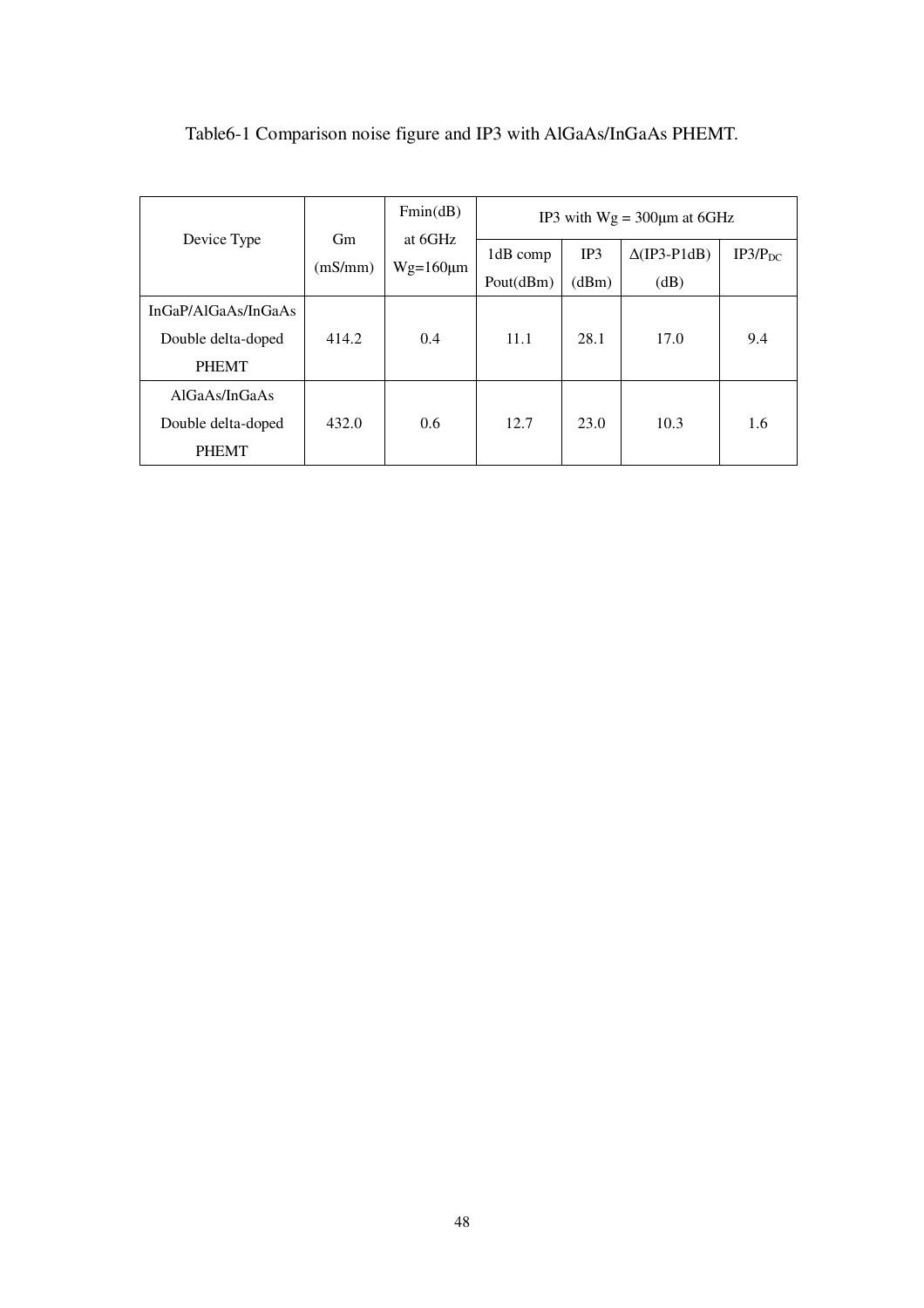## **Chapter 7**

# *The* δ *Doped InGaP/InGaAs PHEMTs with Doping Profile Modification for Device Linearity Improvement*

### **7.1 Introduction**

Multi-channel transmission is a common practice used for signal transmission in modern wireless communication systems. When the operating frequencies of the system are more than two and the neighboring frequencies are located closely to each other, the device used in such system will generate intermodulation distortion. Among all the intermodulation distortions incurred by the devices, third-order intermodulation distortion (IM3) usually dominates and thus determines the linearity performance of the device. Therefore, IM3 has become the important figure of merit for the devices used for modern wireless communication applications.

InGaP/InGaAs PHEMT has been widely used in various high performance wireless communications systems [19, 20]. It was popular because the InGaP Schottky layer does not form deep-complex (DX) center at the desired doping level as the conventional AlGaAs layer does. High etch selectivity between InGaP and GaAs materials also results in better controllability for the device fabrication [21]. Consequently, in this paper, we study the  $\delta$  doped InGaP/InGaAs pseudomorphic high-electron-mobility transistor (PHEMT) with extra-doping at the Schottky layer (Schottky layer doped) and the channel region (channel doped) for device linearity improvement through lowering the overall IM3 distortion level incurred by the device.

For linearity assessment, nonlinear transfer function based analysis method was used. Previously published results revealed that the variation of extrinsic transconductance (Gm) with respect to the gate bias plays an important role in the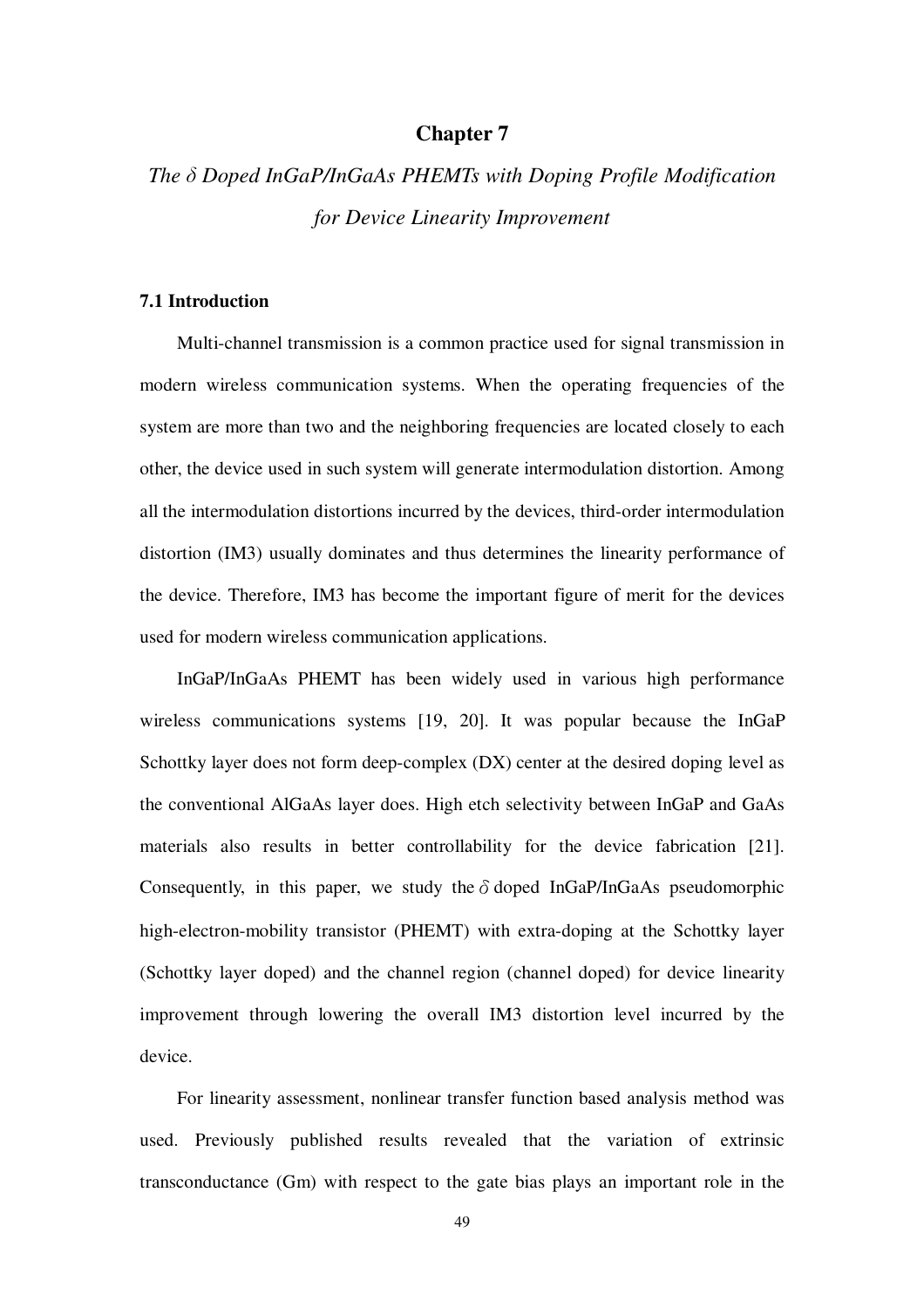IM3 levels. Hence, improving the flatness of the Gm profile will result in lower IM3 levels and higher third-order intercept point (IP3), and thus improve the device linearity [12]. The structure of the  $\delta$  doped InGaP/InGaAs PHEMT is shown in Figure7-1. Two Si-planar-doped layers with doping concentration of 4 x  $10^{12}/\text{cm}^2$  and 2 x  $10^{12}$ /cm<sup>2</sup> were used to supply high carrier concentration in the quantum well at the spacer and channel interface. For linearity improvement, the effects of light doping in the Schottky layer and in the channel layer were studied to improve the flatness of the Gm distribution under different gate bias conditions. The concentration of the extra doping in these layers was  $n = 5 \times 10^{17}$ cm<sup>-3</sup>. However, the extra doping will result in more impurity scattering and decrease of the carrier mobility as compared to the conventional δ doped device especially for the channel doped device [22]. Note that the electron mobility of the channel doped device in this study was  $3500 \text{ cm}^2/\text{V}$ .sec which was smaller than the Schottky layer doped device (4100 cm<sup>2</sup>/V.sec) and the  $\delta$ doped device  $(4200 \text{ cm}^2/\text{V} \cdot \text{sec})$  due to the impurity scattering in the channel.

### **7.2 Device structure**

According to the device linearity analysis, the IM3 is direct proportion to the second derivatives of the extrinsic transconductance (Gm″). The IP3 is an inverse proportion to Gm″ and direct proportion to third power of Gm. For this reason, the lower IM3 can be achieved by improving the Gm distribution flatness across the gate bias region. Meanwhile, higher Gm with flat Gm distribution also will result in higher IP3. In this paper, the extra doping either in the Schottky layer or in the channel layer was used to modify the drain-source current  $(I_{DS})$  profile and to improve the Gm distribution flatness to improve device linearity.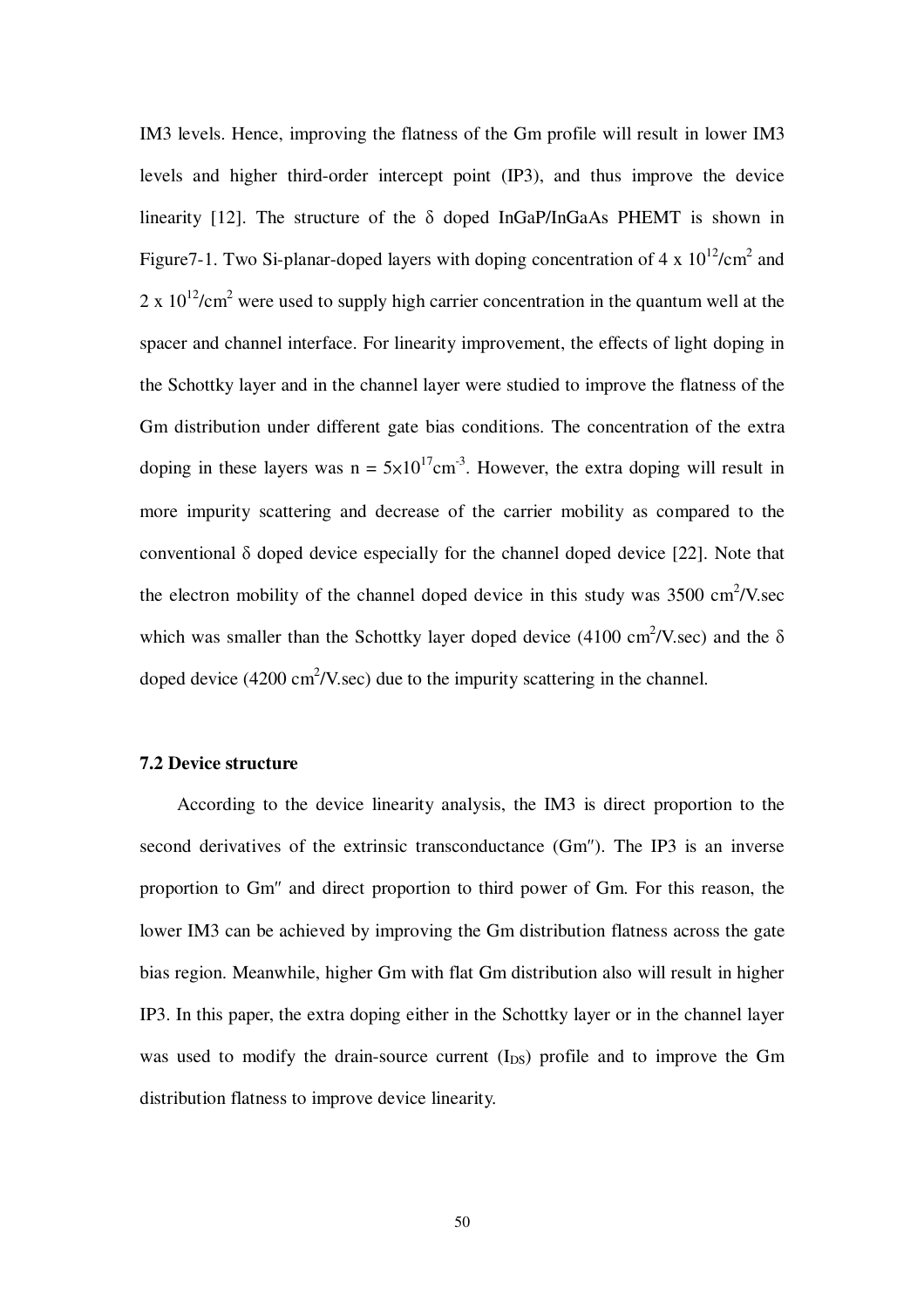#### **7.3 Result and discussion**

The three different types of InGaP/InGaAs HEMTs as shown in Fig.1 were fabricated, tested and compared. The device size was  $0.25\mu m \times 160\mu m$ . Figure 7-2(a) shows the gate bias dependence of the Gm characteristics for these devices. It is observed that extra doping either in the channel or in the Schottky layer of the conventional  $\delta$  doped InGaP/InGaAs PHEMT will result in more flat G<sub>m</sub> distribution, but both have lower maximum Gm value as compared to the conventional  $\delta$  doped device. The I<sub>DS</sub>-V<sub>GS</sub> curve comparison of these devices is shown in Figure7-2(b). It can be seen that the Schottky layer doped device results in higher I<sub>DSS</sub> (I<sub>DS</sub>  $\omega$  V<sub>GS</sub> = 0V), and the channel doped device has higher maximum I<sub>DS</sub> value. The DC characteristics of these three  $0.25 \text{ um} \times 160 \text{ um}$  devices are compared in Table 7-1.

To further investigate the linearity performance of the three devices, polynomial curve fitting technique was applied on the transfer characteristic functions of these devices. Equation (9) was transformed to  $I_{DS}$ - $V_{GS}$  curves that were expressed in terms of a high order polynomial as expressed in equation (2.17):

$$
I_{DS}(V_{GS}) = A_0 + a_1 V_{GS} + a_2 V_{GS}^2 + a_3 V_{GS}^3 + a_4 V_{GS}^4 + a_5 V_{GS}^5 + \dots
$$

Moreover, the IM3 levels incurred by the device can then be readily derived as equation (2.18) [5, 6]:

$$
IM3 = \frac{3}{8}a_3A^3 + \frac{50}{32}a_5A^5
$$

For a device with good linearity,  $I_{DS}$  should increase linearly with  $V_{GS}$ , therefore,  $a_1$  should be larger and the higher order constants  $a_3$  and  $a_5$  should be minimized [6]. The coefficients of these devices extracted from the measurement data with  $V_{DS}$  = 1.5V are listed in Table I. Compare the data of these three different devices in Table I, it is clearly observed that channel doped device has larger  $a_1$  and smaller  $a_3$  and  $a_5$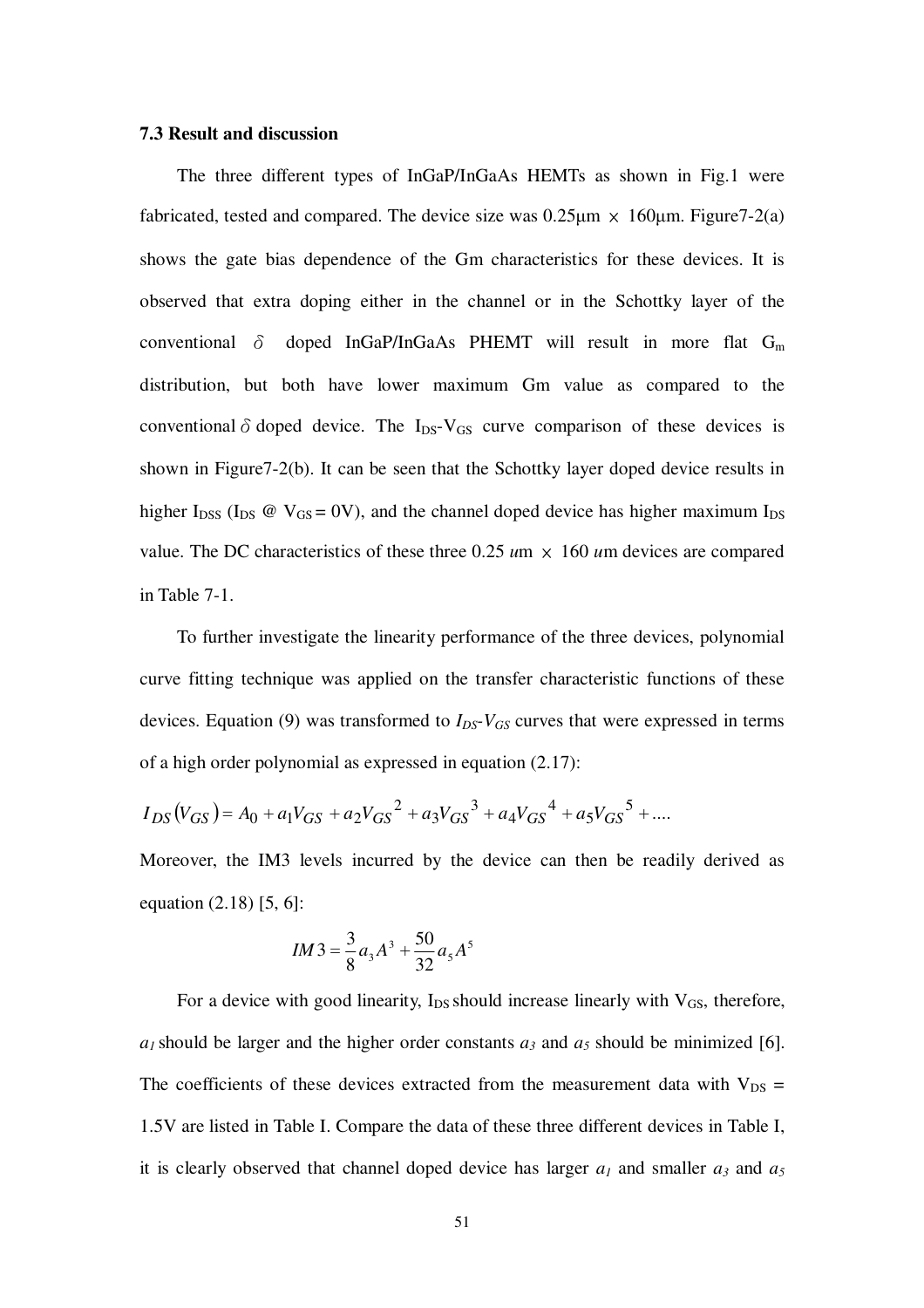values, while Schottky layer doped device only shows lower *a3*.

To evaluate the device linearity, IM3 and IP3 of these devices were measured. The IM3 and IP3 measurements were carried out by injecting two signals with the same amplitude but at two different frequencies: 5.8 GHz and 5.801GHz with the devices biased at  $V_{DS} = 1.5V$ , and adjust the  $I_{DS}$  to get the IP3 vs.  $I_{DS}$  curve. Figure 7-3 shows the IP3 vs. I<sub>DS</sub> curves of these three different 0.25  $\mu$  m x 160  $\mu$  m devices, the load impedance was firstly tuned for maximum power for each individual device. It shows that both devices with extra doping have higher IP3 value. The channel doped device has more wide high IP3 region versus different  $I_{DS}$ , but Schottky layer doped device has high IP3 in the lower  $I_{DS}$  DC bias region. The measured maximum IP3 of these devices are listed in Table II. The channel doped device shows higher IP3 of 21.02 dBm, higher  $\triangle$  (IP3-P<sub>1dB</sub>) of 14.23 dB, and higher IP3 to DC power consumption ratio (IP3/P<sub>DC</sub>) of 4.97. Overall, the channel doped device has hghest value of figure of merit for device linearity. Figure7-4 shows the IM3 value of these three devices with DC bias point at maximum IP3 condition. Measured IM3 levels at 20dB backed off from  $P_{1dB}$  are also included in Table II. Much lower IM3 levels for the devices with extra doping are observed compared to the conventional  $\delta$  doped device especially for the channel doped device (-82dBm). From the data in Figure7-2 to Figure7-4, it can be concluded that extra doping either in the channel region or in the Schottky layer can achieve flatter Gm distribution vs.  $V_{GS}$  bias and thus lower overall IM3 and higher IP3 of these devices even though the conventional δ doped device exhibits higher peak Gm.

The Gm distributions vs. different  $V_{DS}$  were also compared for these three different types of devices. Figure  $7-5$  shows the Gm vs.  $V_{GS}$  distribution curves of these devices under different  $V_{DS}$  (Drain to source voltage) bias. For the Schottky layer doped device, Gm decreases with  $V_{DC}$  at higher  $V_{GS}$  bias, meanwhile for the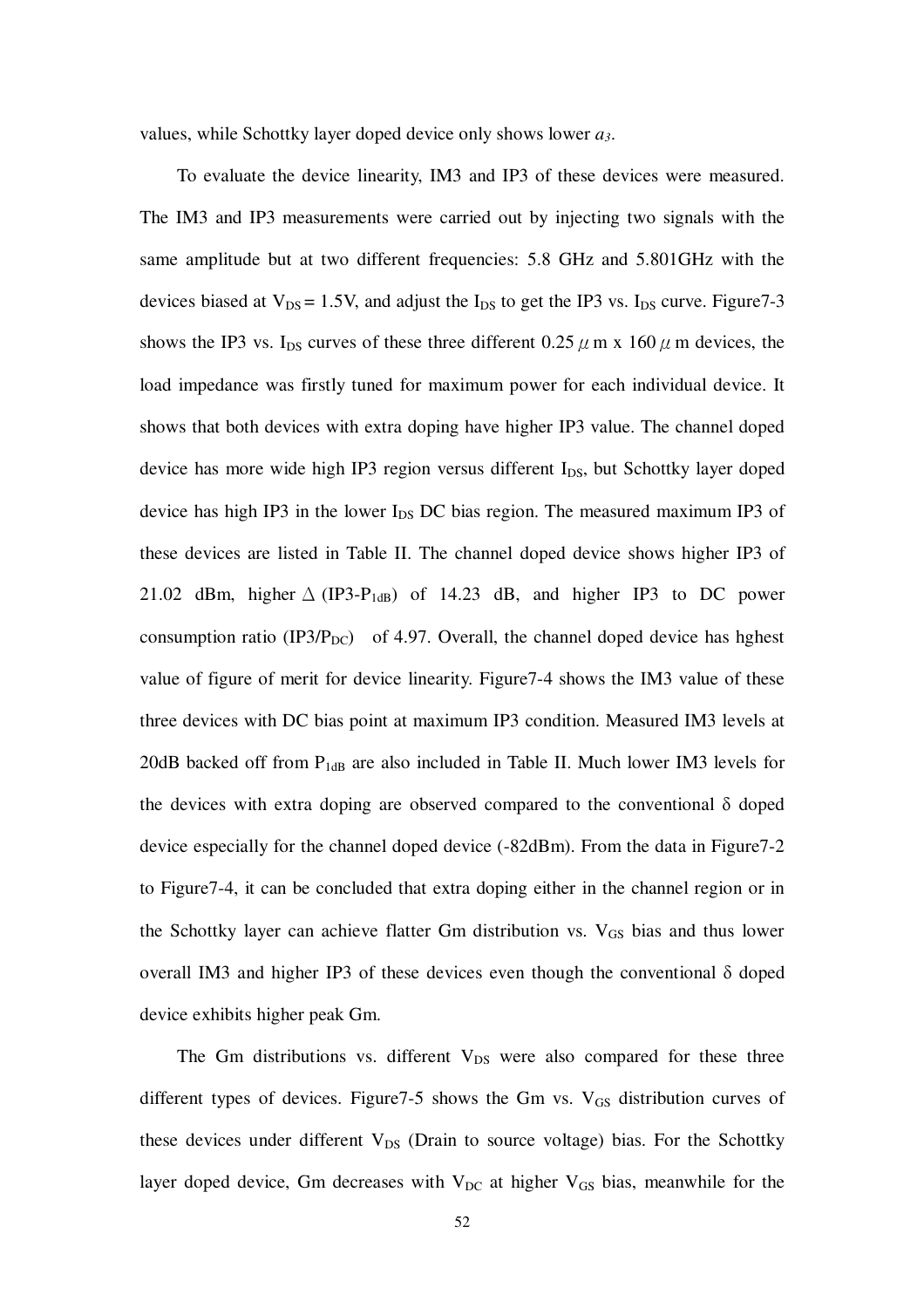channel doped device, Gm increases with  $V_{DS}$  biases. Load pull measurement was performed on these devices with W-CDMA modulation signal as the input to evaluate the device linearity at different DC biases.  $P_{1dB}$ , gain and power-added efficiency (PAE) of these devices were measured by single tone input power at 5.8GHz and tuning the maximum power with different  $V_{DS}$  at class AB bias point, W-CDMA modulation signal was used as the input signal to meet the adjacent-channel power ratio (ACPR) with  $P_{1dB}$  at  $+/-$  5 MHz offset and at  $+/-$  10 MHz offset from the center frequency. Table7-3 summarizes the device power performance and the ACPR value. The channel doped device shows higher  $P_{1dB}$  with higher PAE. The correlation between the Gm profile and ACPR performance was studied. When the  $V_{DS}$  bias point increases, the adjacent-channel leakage power of the channel doped device and the Schottky layer doped device decreases and increases respectively. The δ doped InGaP/InGaAs PHEMT with lightly doping in the channel results in flatter the Gm distribution and the flatness of Gm distribution extended with increasing  $V_{DS}$  bias. Meanwhile for the Schottky layer doped device, the Gm flatness distribution compressed with increasing  $V_{DS}$  bias. The ACPR test for two these two devices by 5.8GHz W-CDMA modulation signal are shown in Figure7-6 with device  $V_{DS}$  bias at 3V. The channel doped device shows better power performance with  $P_{1dB}$  of 14.20 dBm, PAE of 29.23% and ACPR of -40 dBc at  $+/-$  5 MHz offset and -55 dBc at  $+/-$  10 MHz offset from the center frequency. Meanwhile for the Schottky layer doped device, the performance is inferior to the channel doped device with  $P_{1dB}$  of 11.47 dBm, PAE of 11.41% and ACPR of -21 dBc at +/- 5 MHz offset and -38 dBc at +/- 10 MHz offset were obtained. The channel doped device demonstrates much better linearity under CDMA modulation than the Schottky doped device especially at high  $V_{DS}$  bias condition.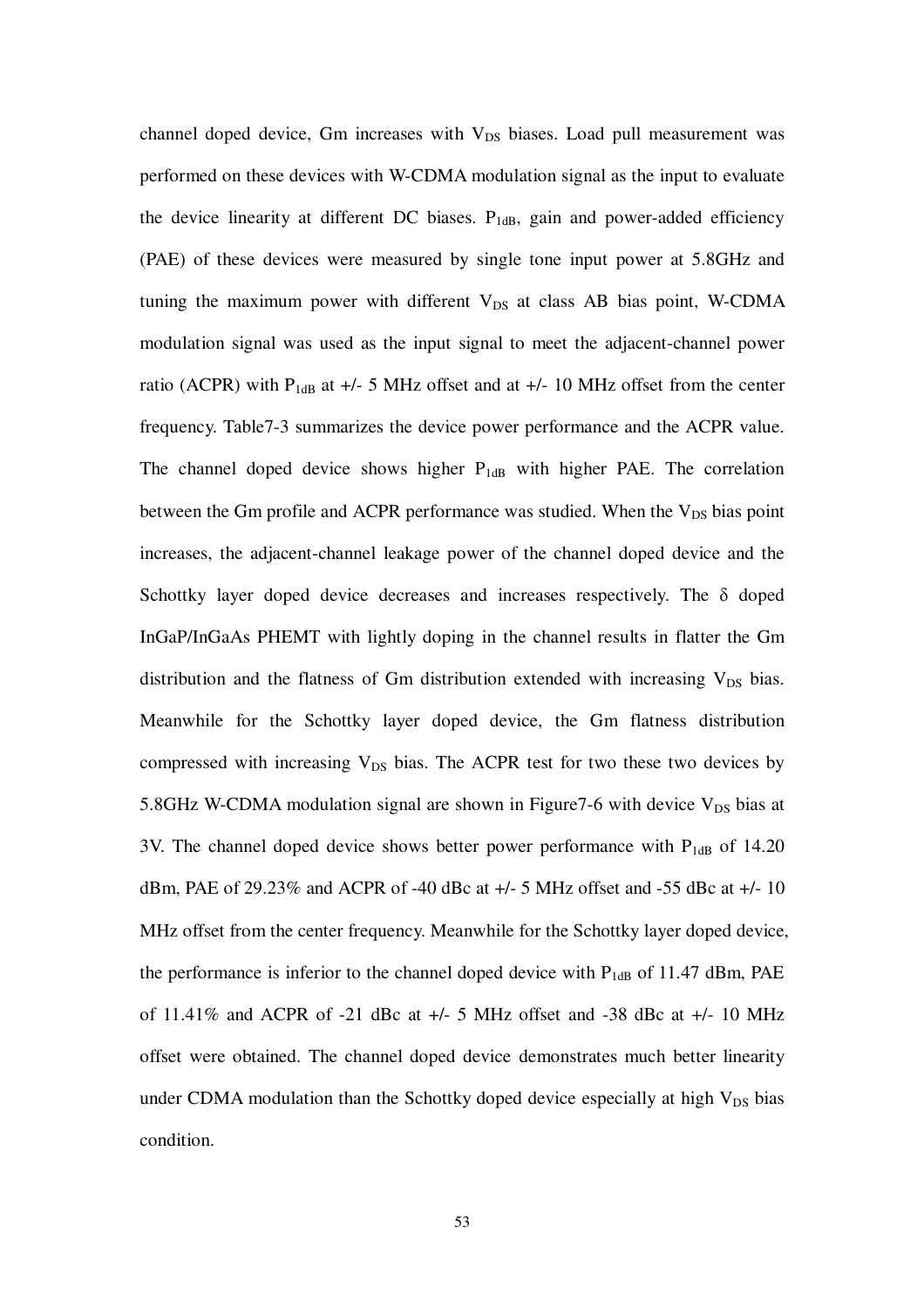### **7.4 Conclusions**

The δ InGaP/InGaAs PHEMT with extra doping to improve the device linearity is demonstrated. The extra doping either in the channel layer or in the Schottky layer results in the improvement of the Gm vs.  $V_{GS}$  curve flatness and thus leads to lower overall IM3 and higher IP3 for these devices, even though the conventional device exhibits higher peak Gm. With the three different types of δ doped devices studied, the channel doped device with a light doping of  $5 \times 10^{17}$ /cm<sup>3</sup> in the channel region demonstrated highest maximum  $I_{DS}$  and flattest  $G_m$  versus  $V_{GS}$  curve and the Gm value of this device increases with increasing  $V_{DS}$  bias. These DC characteristics lead to higher IP3 levels and lower IM3 and the best ACPR under CDMA modulation for the channel doped device as compared to the other two types of devices studied even though it has the lowest electron mobility among these three devices. The experimental result in this work is consistent with the theoretical analysis. In summary, doping modification either in the channel region or in the Schottky layer is proven to be effective in improving the device linearity for the InGaP/InGaAs PHEMT devices in this study, this approach can be practically used for the development of high linearity devices for wireless communication applications.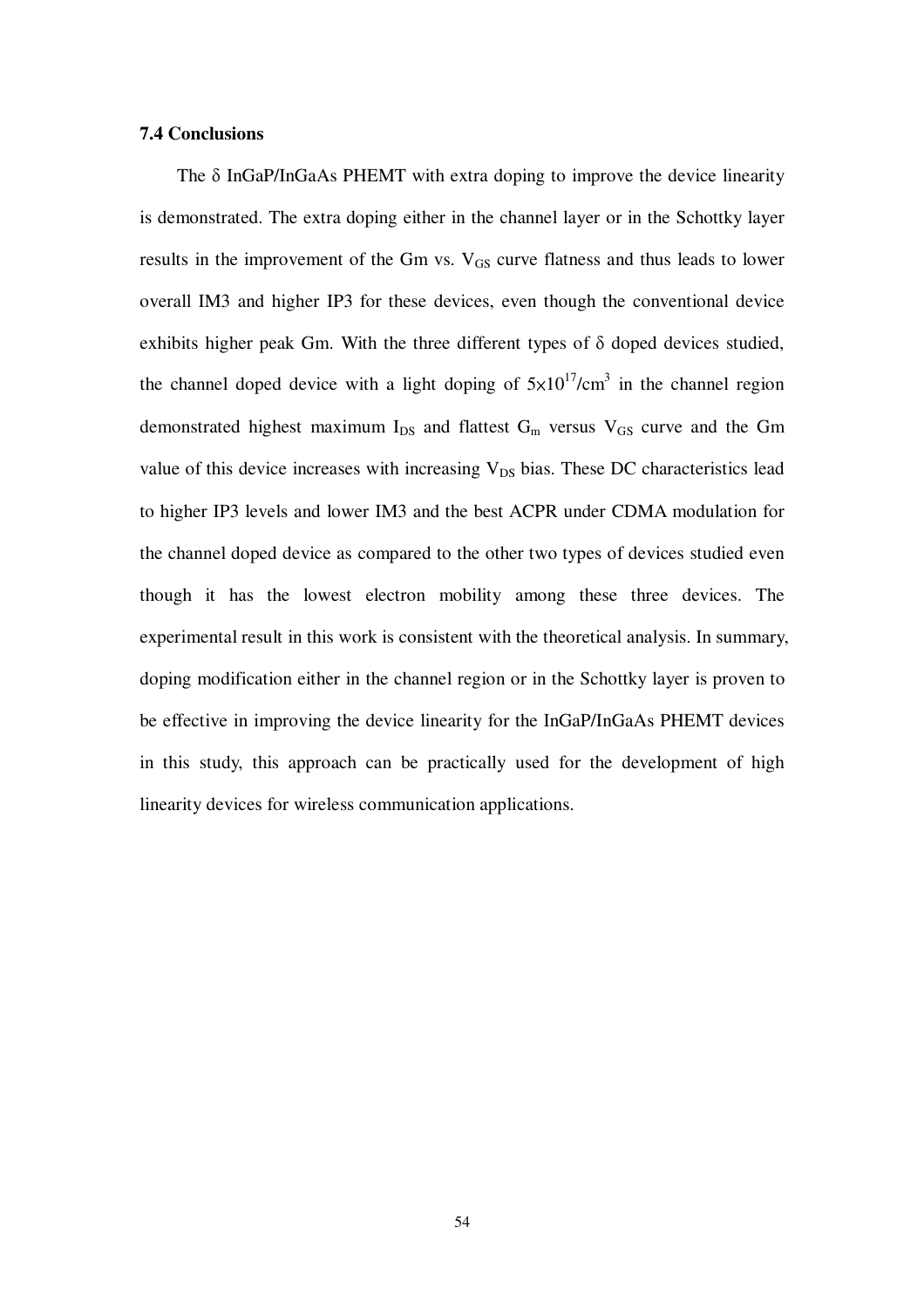| Au/Ge/Ni/Au           | Ti/Pt/Au                  | Au/Ge/Ni/Au |
|-----------------------|---------------------------|-------------|
| $n+$ -GaAs<br>i-InGaP |                           |             |
|                       |                           |             |
| i-InGaP               |                           |             |
| i-InGaAs              | $Si \delta$ -doping       |             |
| i-AlGaAs              |                           |             |
| i-AlGaAs              |                           |             |
| i-AlGaAs              |                           |             |
|                       | AlGaAs/GaAs supperlattice |             |
|                       | GaAs buffer               |             |
|                       | SI GaAs                   |             |

<sup>(</sup>a)



Figure 7-1. Structures of the three InGaP/InGaAs PHEMTs in this study:(a)  $\delta$ -doped

device, (b) Channel doped PHEMT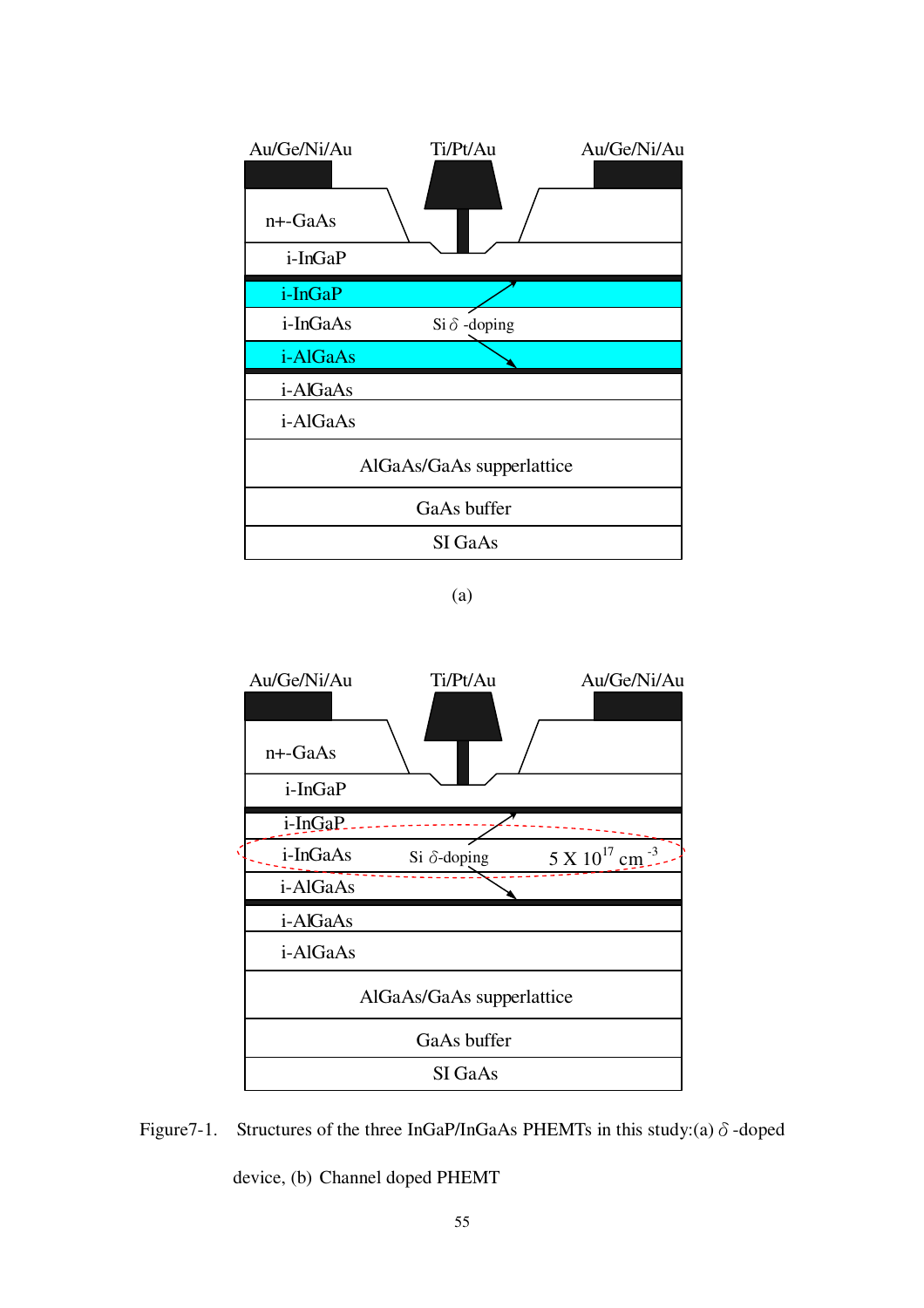

- Figure7-1. Structures of the three InGaP/InGaAs PHEMTs in this study:
	- (c) Schottky layer doped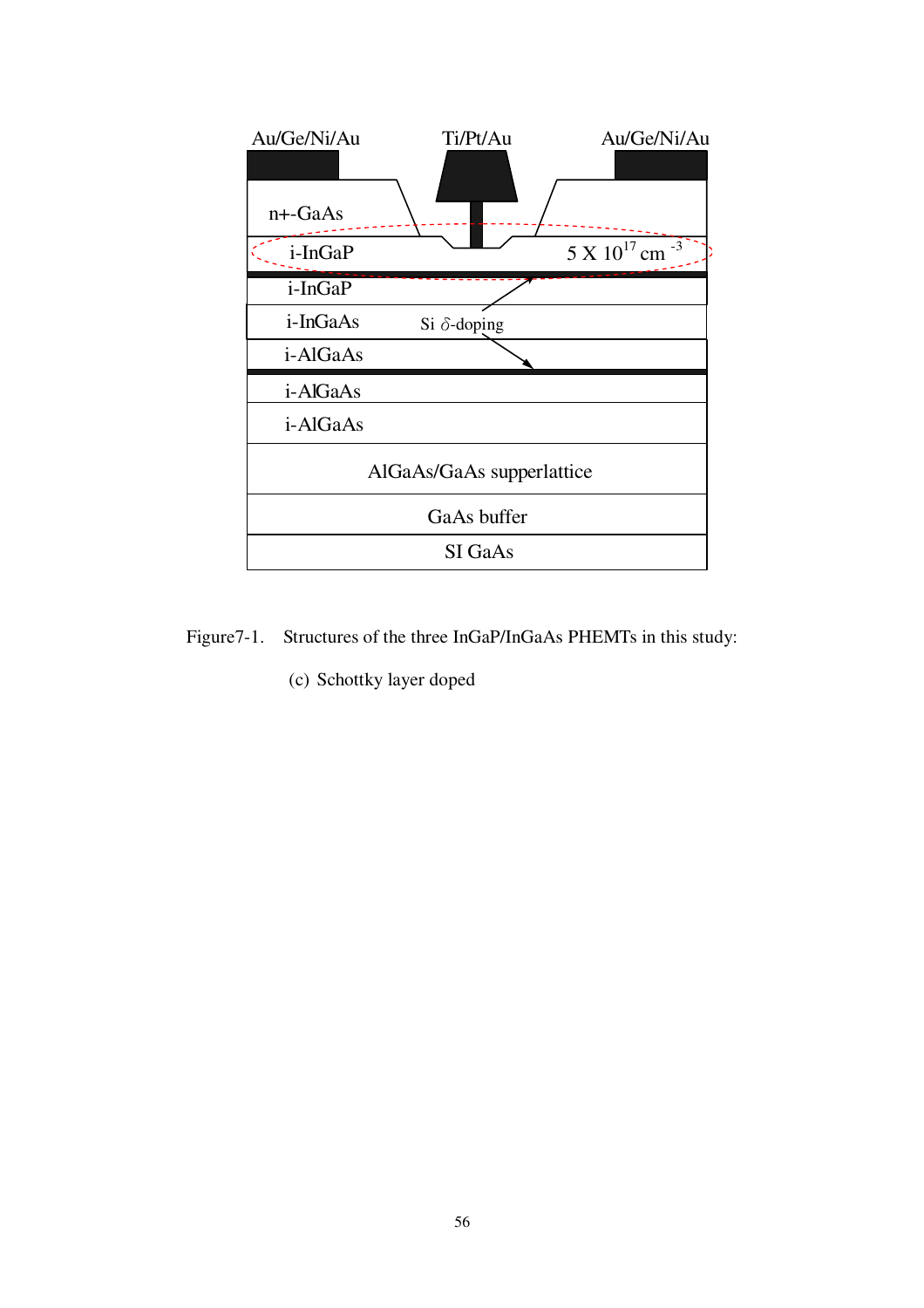



(b)

Figure 7-2 (a) Extrinsic transconductance  $(G_m)$  vs  $V_{GS}$  curve, (b)  $I_{DS}$  vs  $V_{GS}$  curves for the three different types of devices studied, the device size is 0.25 x 160  $\mu$ m<sup>2</sup> and the V<sub>DS</sub> bias is 1.5V.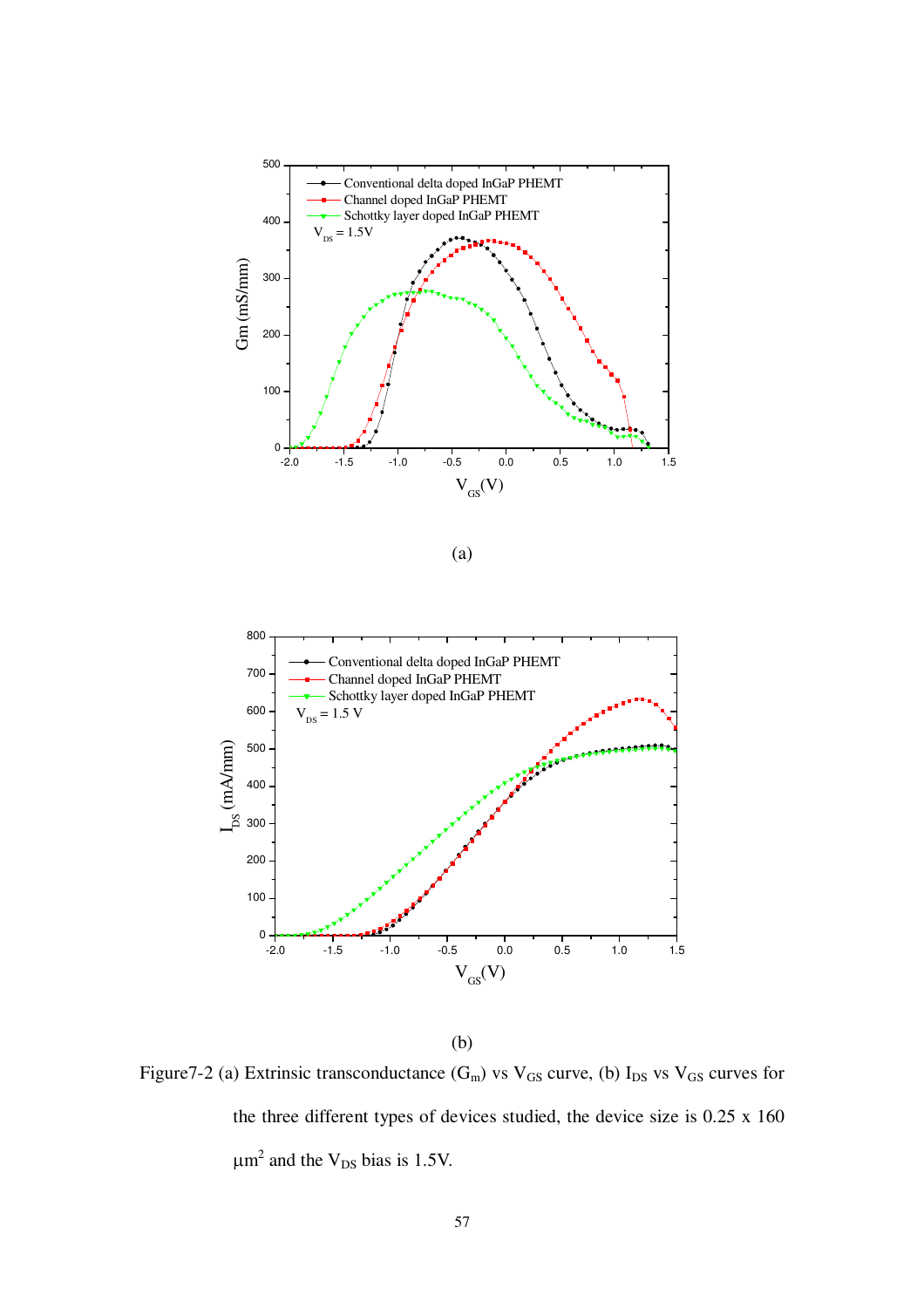

Figure7-3 IP3 vs. I<sub>DS</sub> curves of the three  $0.25x160 \mu$  m<sup>2</sup> InGaP/InGaAs PHEMTs in this study, the test frequency is  $5.8$ GHz and  $V_{DS} = 1.5$ V.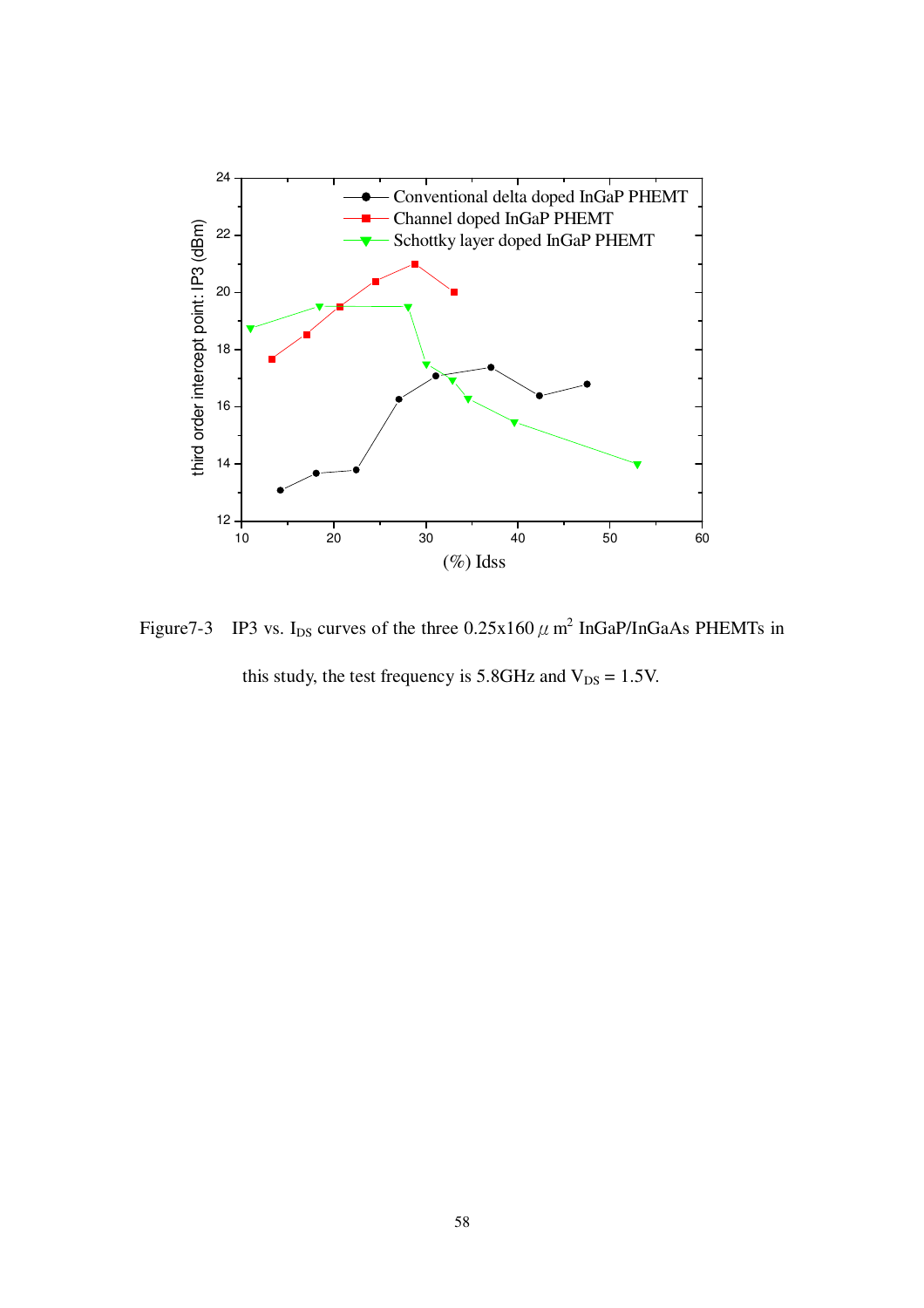

Figure7-4 IM3 vs. power backed off from P<sub>1dB</sub> curves for the three different types of InGaP/InGaAs PHEMTs, device size:  $0.25 \times 160 \mu m^2$ , test condition:  $V_{DS}=1.5V$ ,  $I_{DS}$  bias at maximum IP3 and the input signal frequency is 5.8GHz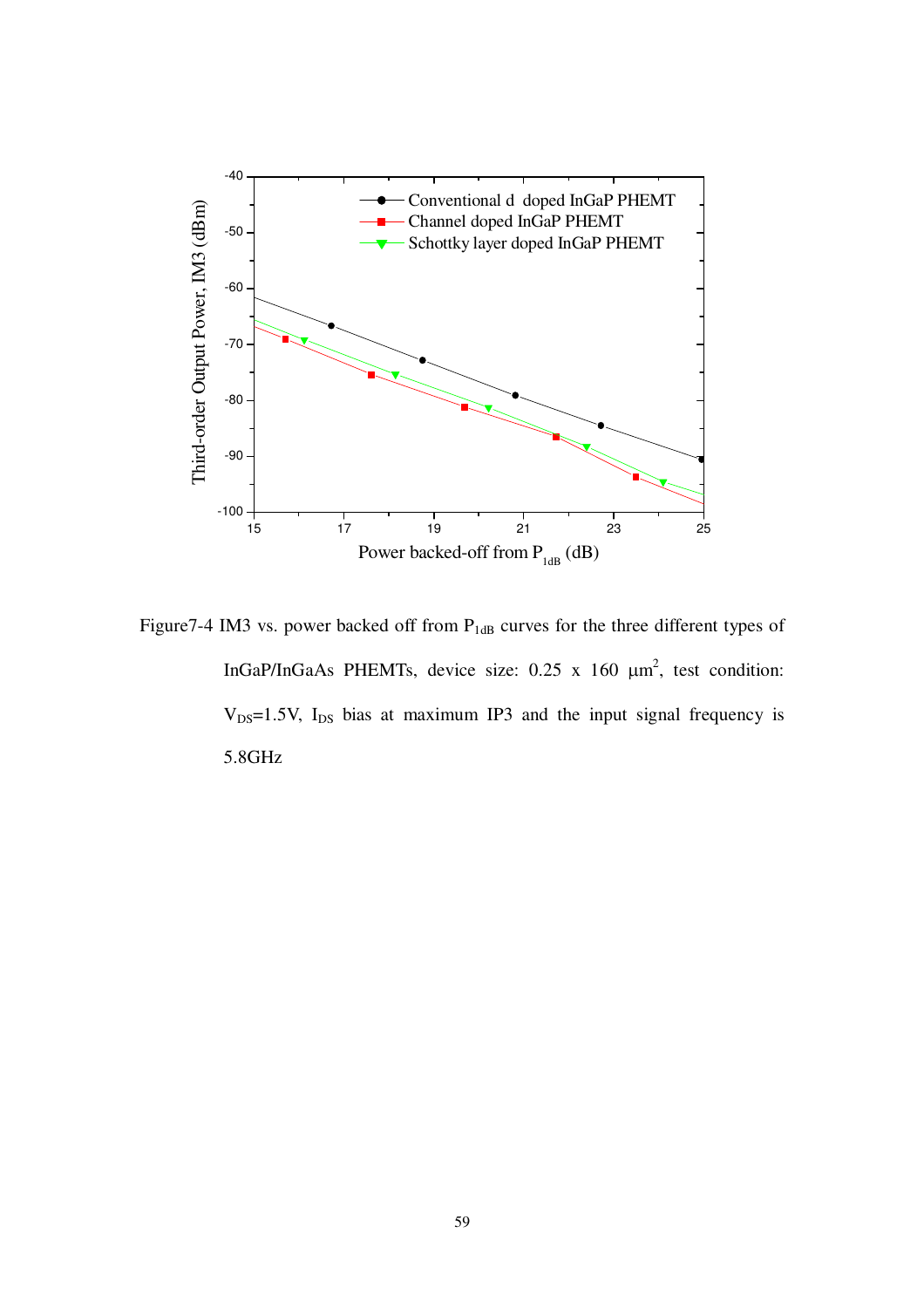



(b)

Figure7-5 Extrinsic transconductance  $(G_m)$  vs  $V_{GS}$  curves at different  $V_{DS}$  bias points for (a) The Schottky layer doped device, (b) The channel doped device.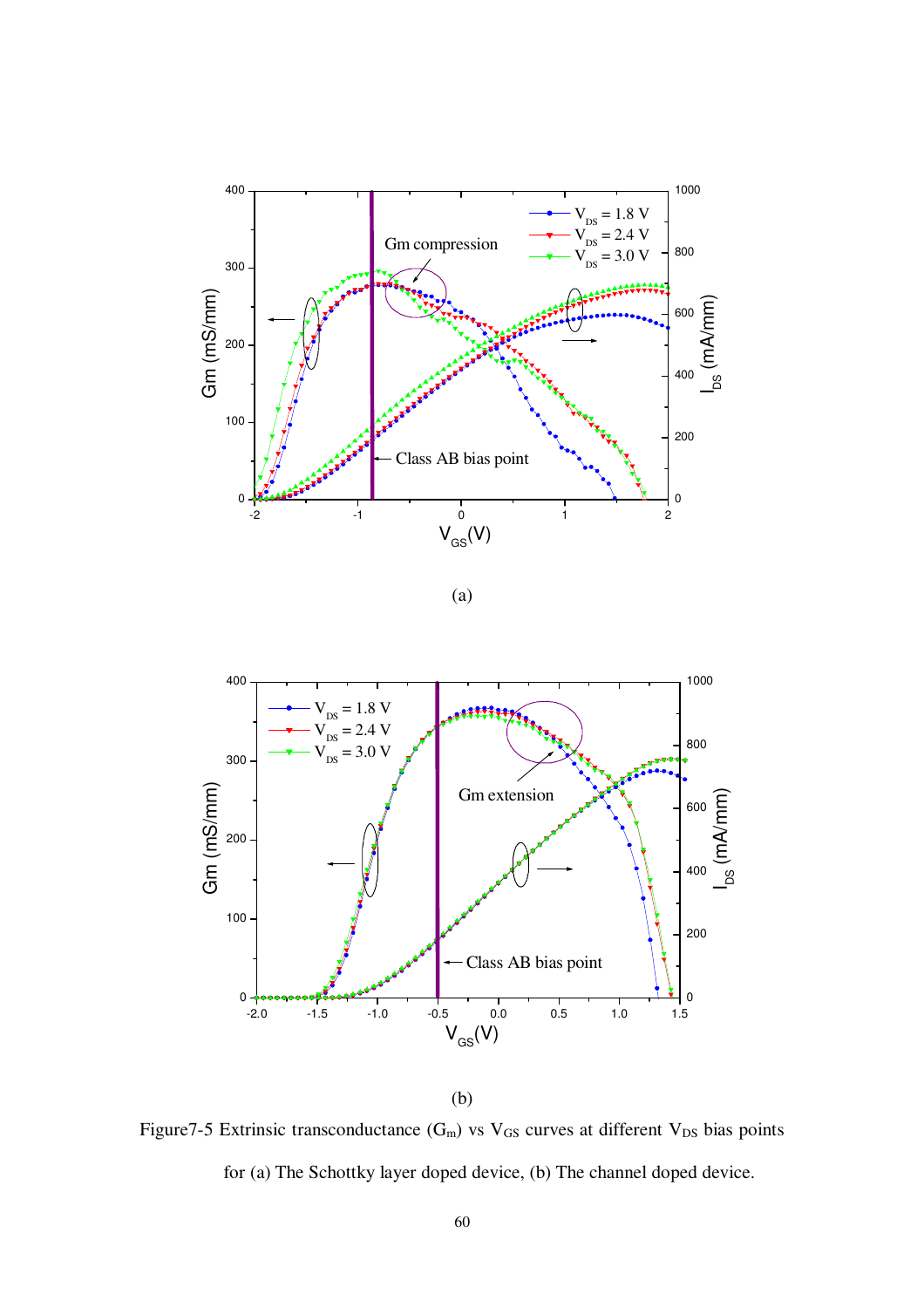

Figure7-6 ACPR spectrum of the InGaP/InGaAs PHEMTs (a) The Schottky layer doped device, (b) The channel doped device. (device size:  $0.25 \times 160 \mu m^2$ ), test condition:  $V_{DS} = 3V$ , class AB bias and the input signal frequency is 5.8GHz.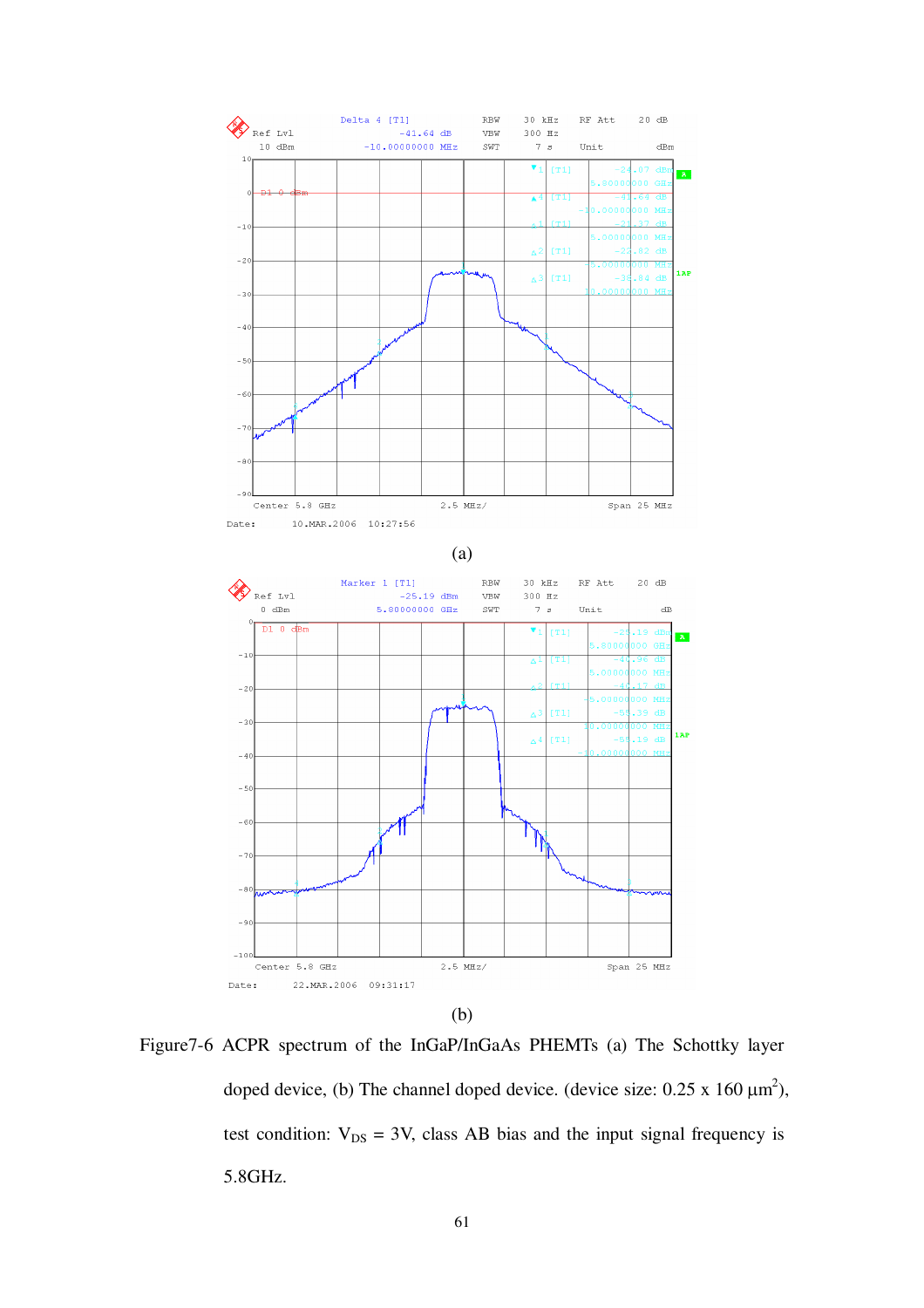| Device Type                                |                                                                              | Conventional $\delta$ doped | Schottky layer doped | Channel doped        |                      |
|--------------------------------------------|------------------------------------------------------------------------------|-----------------------------|----------------------|----------------------|----------------------|
|                                            |                                                                              |                             | InGaP/InGaAs         | InGaP/InGaAs         | InGaP/InGaAs         |
|                                            |                                                                              |                             | <b>PHEMT</b>         | <b>PHEMT</b>         | <b>PHEMT</b>         |
|                                            | Delta doping                                                                 | above                       | $4.0 \times 10^{12}$ | $4.0 \times 10^{12}$ | $4.0 \times 10^{12}$ |
| Doping<br>density                          | $(cm-2)$                                                                     | below                       | $2.0 \times 10^{12}$ | $2.0 \times 10^{12}$ | $2.0 \times 10^{12}$ |
|                                            |                                                                              | Channel layer $(cm-3)$      | undoped              | undoped              | $5.0 \times 10^{17}$ |
|                                            |                                                                              | Schottky layer $(cm-3)$     | undoped              | $5.0 \times 10^{17}$ | undoped              |
| $I_{DSS}$ ( $I_{DS}$ @ $V_{GS}=0$ , mA/mm) |                                                                              | 356.9                       | 408.7                | 359.6                |                      |
| $I_{DS}$ -max (mA/mm)                      |                                                                              | 509.3                       | 501.2                | 634.3                |                      |
| $Gmmax$ (mS/mm)                            |                                                                              | 372.1                       | 277.6                | 368.4                |                      |
|                                            | Pinch-off voltage                                                            |                             | $-1.25$              | $-1.80$              | $-1.35$              |
|                                            | $I_{DS}$ -V <sub>GS</sub> polynomial 1 <sup>st</sup> order coefficient $a_1$ |                             | 0.04978              | 0.03079              | 0.05742              |
|                                            | $I_{DS}$ -V <sub>GS</sub> polynomial 3 <sup>rd</sup> order coefficient $a_3$ |                             | $-0.01453$           | $-0.00592$           | $-0.00968$           |
|                                            | $a_3/a_1$                                                                    |                             | $-0.29188$           | $-0.19227$           | $-0.16858$           |
|                                            | $I_{DS}$ -V <sub>GS</sub> polynomial 5 <sup>th</sup> order coefficient $a_5$ |                             | 0.00385              | 0.00423              | 0.00015              |
|                                            | a <sub>5</sub> /a <sub>1</sub>                                               |                             | 0.07734              | 0.13738              | 0.00261              |

# Table7-1 Comparison of the DC characteristics of the three different types of devices.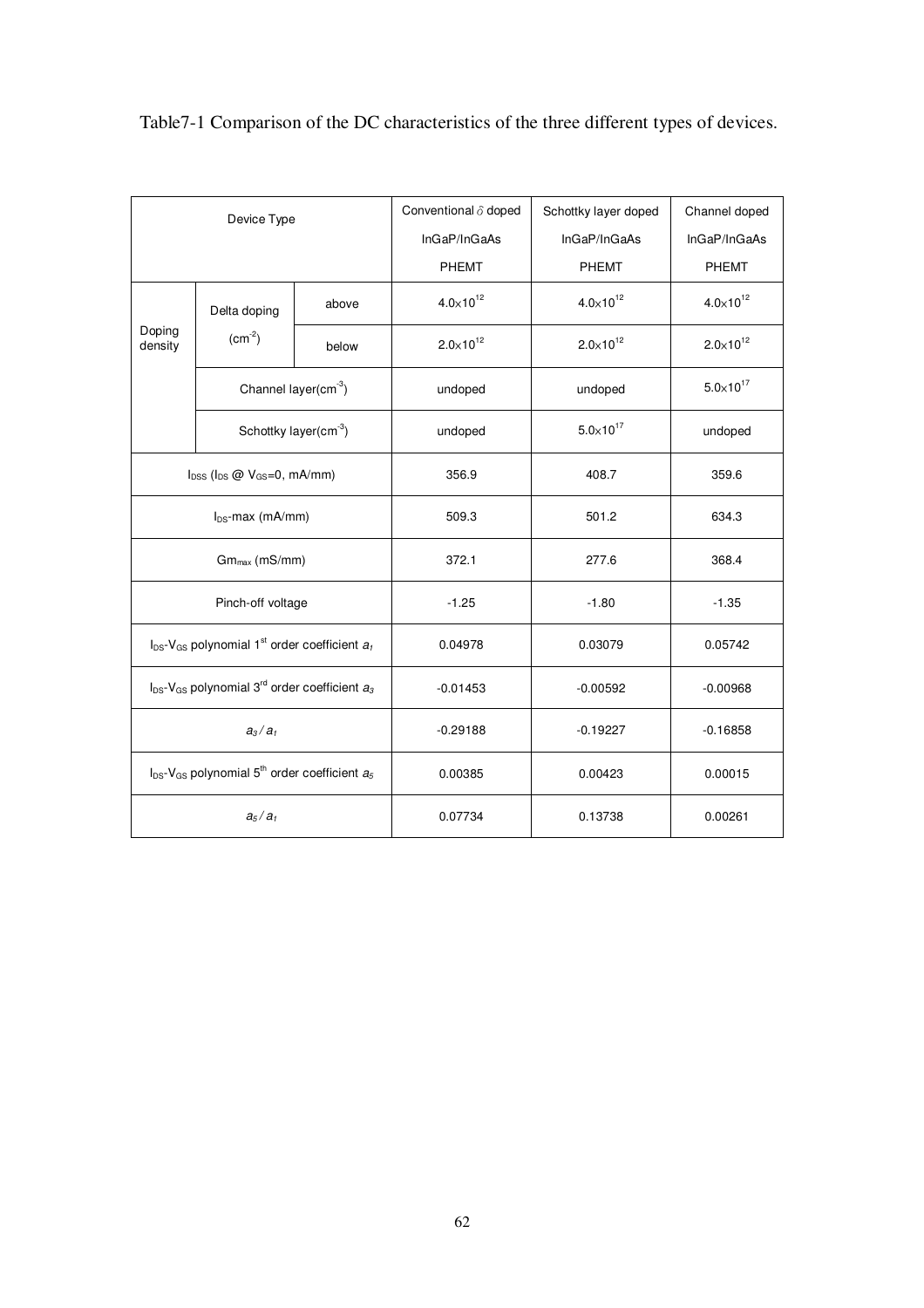|                          | DC bias point: $V_{DS} = 1.5V$ |                             |                   |                 |              |                     |
|--------------------------|--------------------------------|-----------------------------|-------------------|-----------------|--------------|---------------------|
| Device Type              |                                | Operation frequency: 5.8GHz |                   |                 |              |                     |
|                          | $I_{DS}$                       | IM3 level at 20dB           | P <sub>1</sub> dB | IP <sub>3</sub> | Δ            | IP3/P <sub>DC</sub> |
|                          | (mA)                           | back-off from               | (dBm)             | (dBm)           | $(IP3-P1dB)$ |                     |
|                          |                                | $P_{1dB}$ (dBm)             |                   |                 | (dB)         |                     |
| Conventional delta-doped | 22.34                          | $-75$                       | 5.79              | 17.38           | 11.59        | 1.63                |
| InGaP/InGaAs PHEMT       |                                |                             |                   |                 |              |                     |
| Schottky layer doped     | 14.72                          | -80                         | 5.43              | 19.52           | 14.10        | 4.06                |
| InGaP/InGaAs PHEMT       |                                |                             |                   |                 |              |                     |
| Channel doped            | 16.96                          | -82                         | 6.79              | 21.02           | 14.23        | 4.97                |
| InGaP/InGaAs PHEMT       |                                |                             |                   |                 |              |                     |

Table7-2 Comparison of the IM3 and IP3 of the three different types of devices.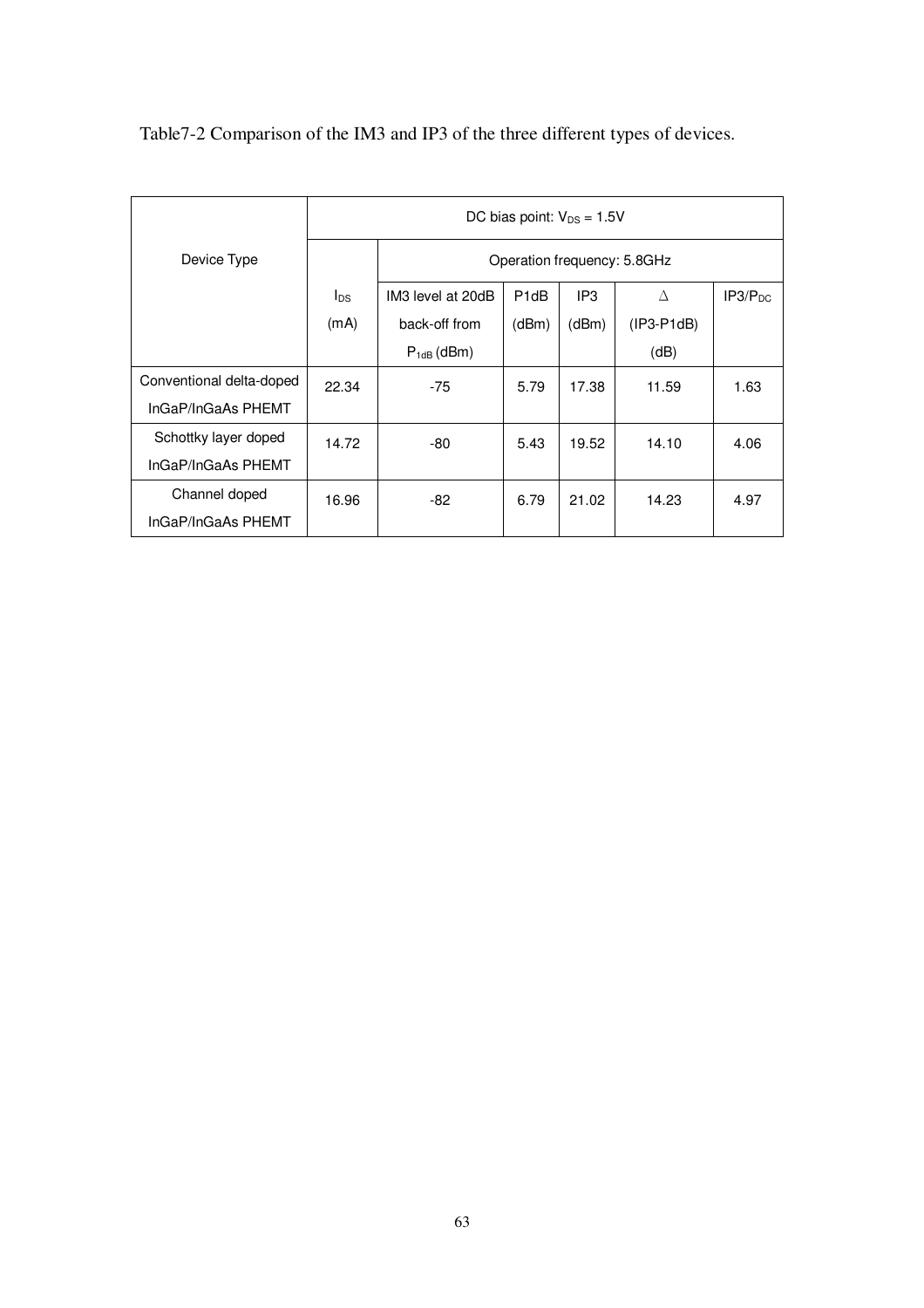| Table 7-3 $P_{1dB}$ , Gain, PAE and ACPR of the three different devices under different $V_{DS}$ |                   |  |  |  |  |  |
|--------------------------------------------------------------------------------------------------|-------------------|--|--|--|--|--|
|                                                                                                  | at class AB bias. |  |  |  |  |  |

| Device                                     | <b>RF</b> Performance |               | Class AB       |                |                |
|--------------------------------------------|-----------------------|---------------|----------------|----------------|----------------|
|                                            |                       |               | $V_{DS} = 1.5$ | $V_{DS} = 2.4$ | $V_{DS} = 3.0$ |
| Schottky layer doped<br>InGaP/InGaAs PHEMT | P1dB(dBm)             |               | 7.58           | 9.25           | 11.47          |
|                                            | Gain(dB)              |               | 20.11          | 21.98          | 22.49          |
|                                            | $PAE(\% )$            |               | 9.55           | 8.76           | 11.41          |
|                                            | <b>ACPR</b><br>(dBc)  | +5MHz offset  | $-28.75$       | $-28.33$       | $-21.37$       |
|                                            |                       | -5MHz offset  | $-30.19$       | $-28.28$       | $-22.82$       |
|                                            |                       | +10MHz offset | $-47.28$       | $-48.06$       | $-38.84$       |
|                                            |                       | -10MHz offset | $-51.20$       | $-49.75$       | $-41.64$       |
| Channel doped<br>InGaP/InGaAs PHEMT        | P1dB(dBm)             |               | 8.17           | 12.48          | 14.20          |
|                                            | Gain(dB)              |               | 13.63          | 13.89          | 14.01          |
|                                            | $PAE(\% )$            |               | 15.08          | 25.43          | 29.23          |
|                                            | <b>ACPR</b><br>(dBc)  | +5MHz offset  | $-32.30$       | $-37.03$       | $-40.96$       |
|                                            |                       | -5MHz offset  | $-32.43$       | $-36.58$       | $-40.17$       |
|                                            |                       | +10MHz offset | $-51.40$       | $-54.63$       | $-55.39$       |
|                                            |                       | -10MHz offset | $-53.05$       | $-54.75$       | $-55.19$       |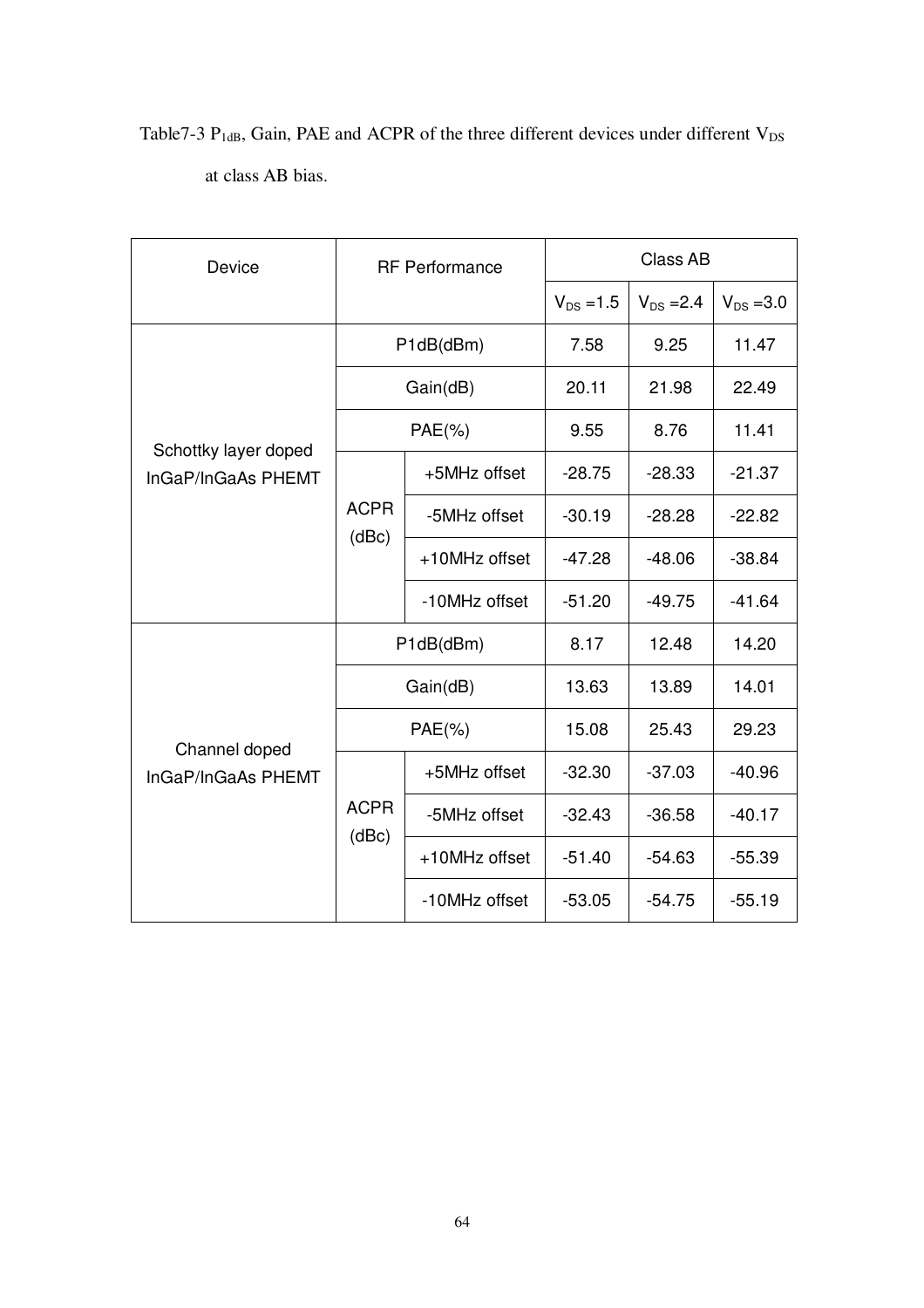## **Chapter 8**

### *Conclusions*

Theoretical base for achieving high linearity device is first discussed. The relationships between IM3 and IP3 with two current source  $Gm (V_{GS})$  and  $Gds (V_{DS})$ were derived. According to the linearity analysis in this study, the device linearity can be improved either by layer structure design or electron doping profile modification. Four different types of HEMT devices are studied based on the theoretical analysis in this study. They are: composite-channel MHEMT, uniformly doped MHEMT, InGaP/AlGaAs/InGaAs PHEMT, and δ doped InGaP PHEMT with doping channel and Schottky layer doping.

In the uniformly-doped  $In<sub>0.52</sub>Al<sub>0.48</sub>As/In<sub>0.6</sub>Ga<sub>0.4</sub>As MHEMTs study, even though$ the  $\delta$  doped device has higher peak transconductance, the uniformly-doped MHEMT shows much better device linearity. This is because the uniform doped device has more uniform electron distribution in the quantum well region which enables the device to possess straight  $I_{DS}$  versus  $V_{GS}$  curve and more flat  $G_m$  versus  $I_{DS}$ curve, and in turn results in much higher IP3 levels, higher  $\Delta$  and higher IP3/P<sub>DC</sub>. Thus, the uniformly-doped MHEMT device is more suitable than δ doped MHEMT for the modern digital wireless communication system application which impose very stringent linearity requirement for the devices.

For InGaP HEMT study, a novel InGaP/AlGaAs/InGaAs HEMT structure is proposed for the InGaP/AlGaAs/InGaAs PHEMT, the device shows very low noise figure, low third-order distortion, and low dc power consumption is developed. The outstanding performance of the device is attributed to the use of high band gap InGaP as the Schottky layer so as to improve the noise figure and reduce the gate leakage current, along with the use of AlGaAs as the spacer to improve the electron mobility,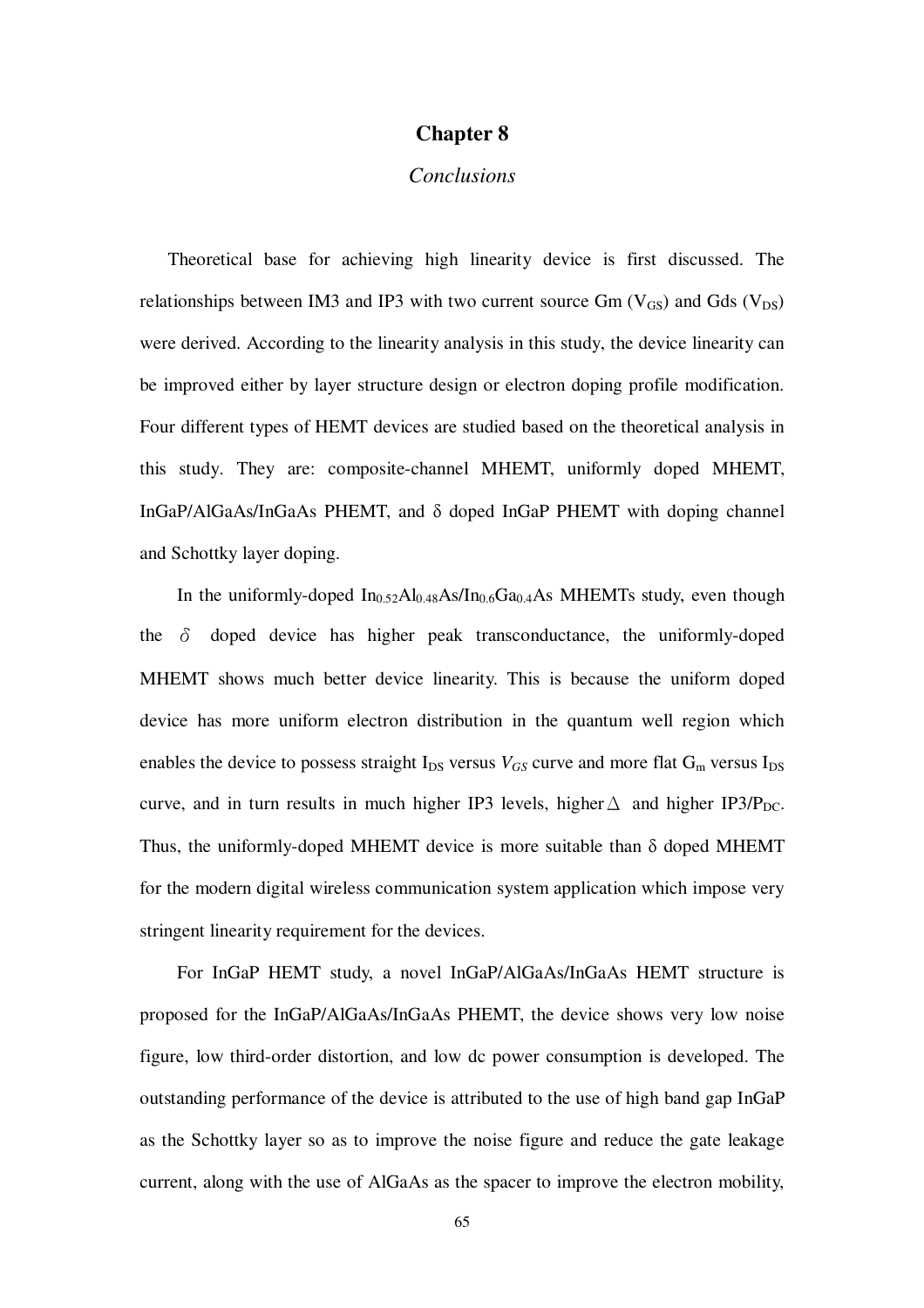and the use of dual delta doped layers to improve the device linearity. The developed InGaP/AlGaAs/InGaAs PHEMT with very low noise figure and leakage current and very high IP3 is of great use for the wireless communication applications.

In the δ doped InGaP/InGaAs PHEMT with extra doping study, the δ InGaP/InGaAs PHEMT with extra doping to improve the device linearity is demonstrated. The extra doping either in the channel layer or in the Schottky layer results in the improvement in the Gm vs.  $V_{GS}$  curve flatness and thus leads to lower overall IM3 and higher IP3 for the channel doped and Schottky layer doped devices even though the conventional device exhibits higher peak Gm. With the three different types of  $\delta$  doped devices studied, the channel doped device with light doping  $5x$  $10^{17}$ /cm<sup>3</sup> in the channel region demonstrated highest maximum I<sub>DS</sub> and flattest G<sub>m</sub> versus  $V_{GS}$  curve and the Gm value increases with increasing  $V_{DS}$  bias. These DC characteristics lead to higher IP3 levels and lower IM3 and the best ACPR under CDMA modulation for the channel doped device as compared to the other two types of devices studied even though it has lowest electron mobility among these three devices.

Overall, in this study, the experimental results in this work are consistent with the theoretical analysis. Layer structure design and doping modification either in channel region or in Schottky layer are proven to be effective in improving the device linearity for the HEMT devices in this study, this approach can be practically used for the development for high linearity devices for wireless communication application in the future.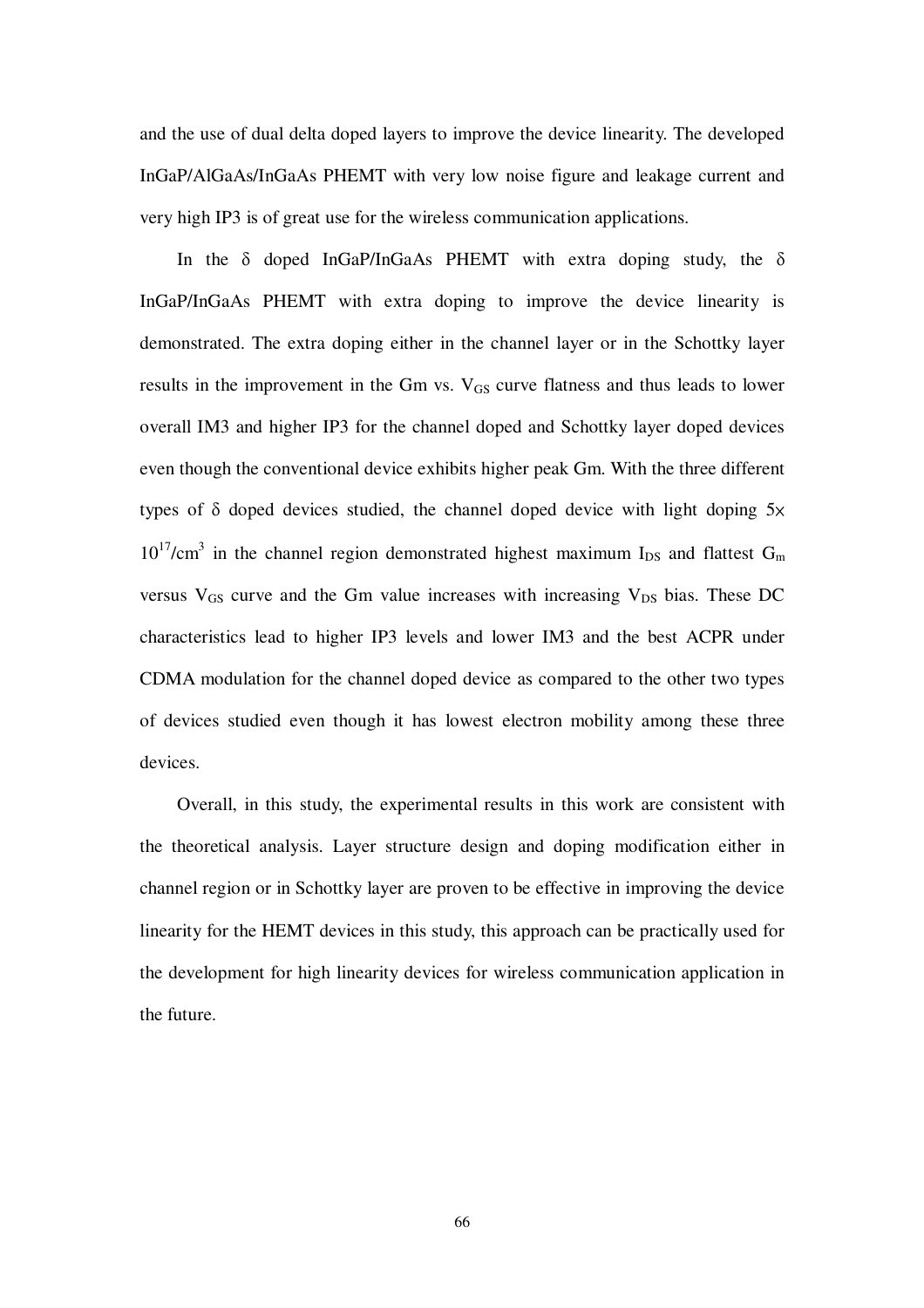#### **REFERENCE**

- [1] Michael Jon Bailey, "Intermodulation Distortion in Pseudomorphic HEMT's and an Extension of the Classical Theory," IEEE TRANSACTIONS ON MICROWAVE THEORY AND TECHNIQUES, VOL. 48, NO. 1, pp. 104-110, JANUARY 2000.
- [2] RODNEY S. TUCKER, "Third-Order Intermodulation Distortion and Gain Compression in GaAs FET's," IEEE TRANSACTIONS ON MICROWAVE THEORY AND TECHNIQUES, vol. MTT-27, no. 5, pp. 400-408, MAY 1979.
- [3] H.Q. Zheng, G.I. Ng, Y.Q. Zhang, K. Radhakrishnan, K.Y. Lee, P.Y. Chee, M.S. Tse, J.X. Weng, and S.F. Yoon," High linearity, current drivability and fmax using pseudomorphic GaAs double -heterojunction HEMT (DHHEMT)', Semicond. Electron., pp.12-14,1996.
- [4] Yi-Ien Chan and Ming-Ta Yang, "Device Linearity Improvement by  $\text{Al}_{0.3}\text{Ga}_{0.7}\text{As}/\text{In}_{0.2}\text{Ga}_{0.8}\text{As}$  Heterostructure Doped-Channel FET's," IEEE ELECTRON DEVICE LETTERS, VOL. 16, NO. 1, pp. 33-35, JANUARY 1995.
- [5] K.Y. Hur, K.T. Hetzler, R.A. McTaggart, D.W. Vye, P.J. Lwmonias and W.E. Hoke, "Ultralinear double pulse doped AlInAs/GalnAs/lnP HEMTs," ELECTRONICS LETTERS, Vol. 32, No. 16, pp. 1516 – 15181, Aug. 1996.
- [6] ANDREA M.CROSMUN, and STEPHEN A. MAAS, "Minimization of Intermodulation Distortion in GaAs MESFET Small-Signal Amplifiers," IEEE TRANSACTIONS ON MICROWAVE THEORY AND TECHNIQUES, VOL. 37, NO. 9, pp. 1411-1417, SEPTEMBER 1989.
- [7] José Carlos Pedro and Jorge Perez, " Accurate Simulation of GaAs MESFET's Intermodulation Distortion Using a New Drain-Source Current Model," IEEE TRANSACTIONS ON MICROWAVE THEORY AND TECHNIQUES, VOL. 42, NO. 1, pp. 25-33, JANUARY 1994.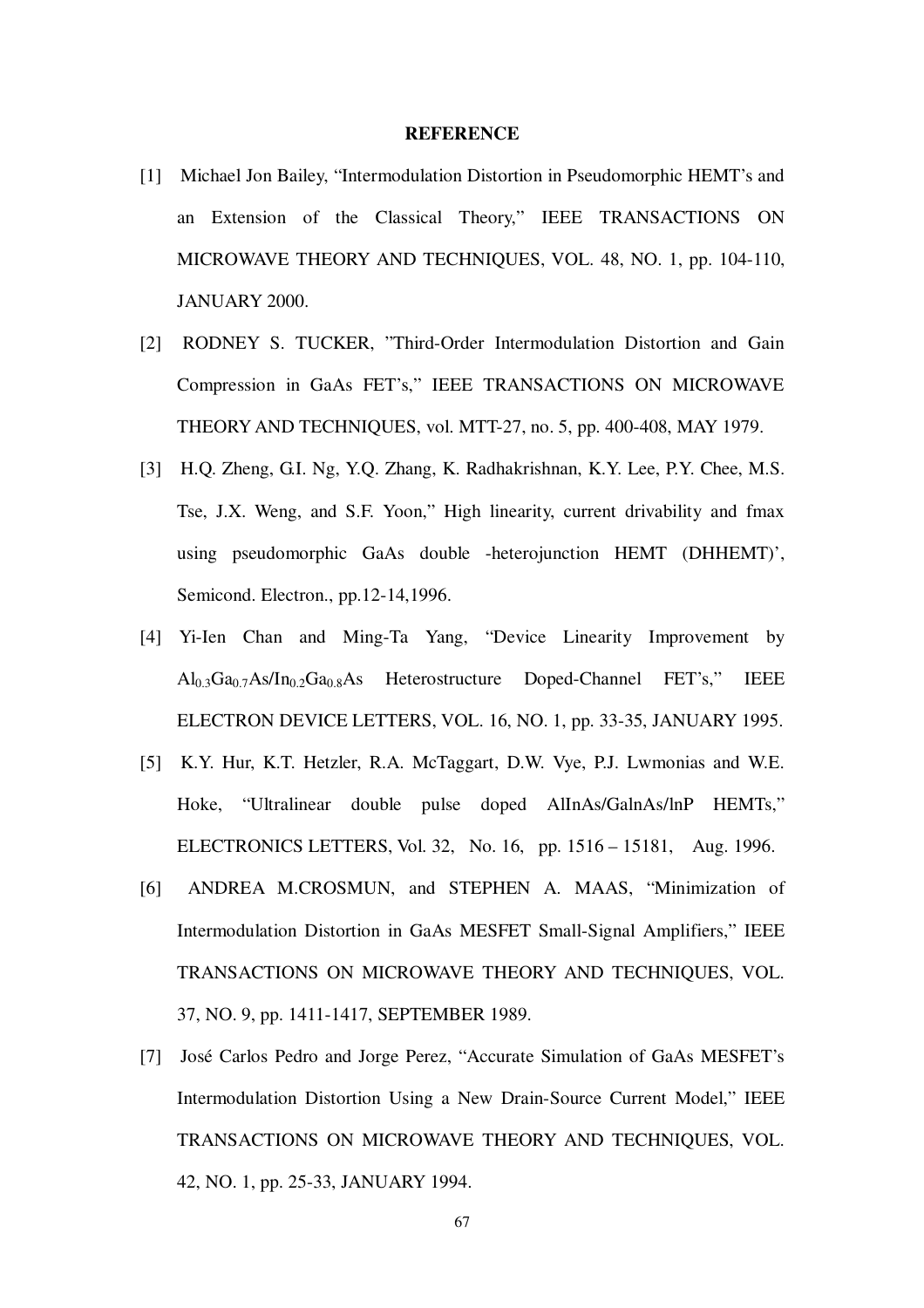- [8] Nuno Borges de Carvalho, and José Carlos Pedro, "Large- and Small-Signal IMD Behavior of Microwave Power Amplifiers," IEEE TRANSACTIONS ON MICROWAVE THEORY AND TECHNIQUES, VOL. 47, NO. 12, pp. 2364-2374, DECEMBER 1999.
- [9] Hsien-ChinChiu, Shin-Cheng Yang, Feng-Tso Chien, and Yi-Jen Chan, "Improved Device Linearity of AlGaAs/InGaAs HFETs by a second Mesa Etching," IEEE ELECTRON DEVICE LETTERS, VOL. 23, NO. 1, JANUARY 2002.
- [10] S.R. Bahl, M.H. Leary, and J.A. del Alamo, "Mesa-sidewall gate leakage in InAlAs/InGaAs heterostructure filed-effect transistors," IEEE Trans. Electron. Devices, Vol. 39, Issue 9, pp. 2037-2043, Sept. 1992.
- [11] Y. Okamoto, K. Matsunaga, M. Kuzuhara, and M. Kanamori, " Novel InGaP/AlGaAs/InGaAs heterojunction FET for X-Ku band power applications," IEEE MTT-S Int. Microw. Symp. Dig., 1997, 3, pp. 1191-1194.
- [12] C. Gaquiere, F. Bue, P. Delemotte, Y. Crosnier, B. Carnez and D. Pons, "Effects" on the Linearity in Ka Band of Single or Double-Recessed PHEMT's," IEEE MICROWAVE AND GUIDED WAVE LETTERS, VOL. 10, NO. 7, pp. 267- 269, JULY 2000.
- [13] K. Onda, A. Fujihara, A. Wakejima, E. Mizuki, T. Nakayama, H. Miyamoto, Y. Ando, and M. Kanamori," InAlAs/InGaAs channel composition modulated transistors with InAs channel and AlAs/InAs superlattice barrier layer," IEEE ELECTRON DEVICE LETTERS, VOL. 19, NO 8, pp. 300-302, AUGUST 1998.
- [14] M.S. Heins, J.M. Carroll, M. Kao, J. Delaney, and C.F. Campbell, "X-band GaAs mHEMT LNAs with 0.5dB Noise Figure," IEEE MTT-S Digest, pp. 149-152, 2004.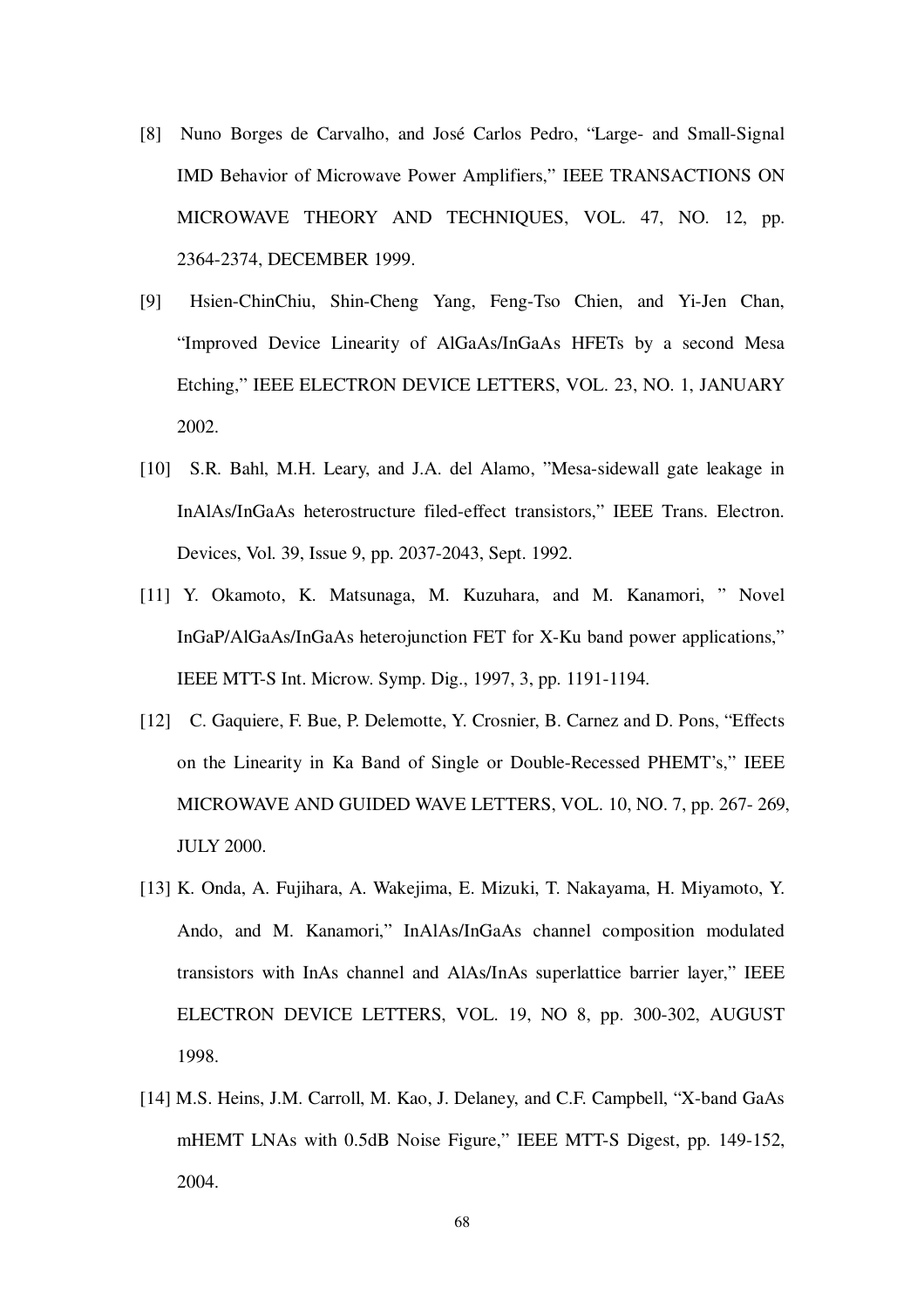- [15] C.S. Whelan, W.E. Hoke, R.A. McTaggart, S.M. Lardizabal, P.S. Lyman, P.F. Marsh, and T.E. Kazior, "Low Noise  $In_{0.32}(AlGa)_{0.68}As/In_{0.43}Ga_{0.57}As$ Metamorphic HEMT on GaAs Substrate with 850 mW/mm Output Power Density," IEEE ELECTRON DEVICE LETTERS, VOL. 21, NO. 1, pp. 5-8, JANUARY 2000.
- [16] Colin S. Whelan, Phil F. Marsh, William E. Hoke, Rebecca A. Mc Taggart, Peter S. Lyman, Peter J. Lemonias, Steven M. Lardizabal, Robert E. Leoni III, Steven J. Lichwala, and Thomas E. Kazior, "Millimeter-Wave Low-Noise and High-Power Metamorphic HEMT Amplifiers and Devices on GaAs Substrates," IEEE JOURNAL OF SOLID-STATE CIRCUITS, VOL. 35, NO. 9, pp. 1307-1311, SEPTEMBER 2000.
- [17] Edward Yi Chang, Yueh-chin Lin, Guan-Ji Chen, Huang-Ming Lee, Guo-Wei Huang, D. Biswas, and Chun-Yen Chang, "Composite-Channel Metamorphic High Electron Mobility Transistor for Low-Noise and High-Linearity Applications," JJAP, Vol. 43, No. 7A, pp. L871-L872, 2004.
- [18] Feng-Tso Chien and Yi-Jen Chan, "Improved AlGaAs/InGaAs HFETs due to double doped-channel design," ELECTRONICS LETTERS, Vol. 35, No. 5, pp. 427-428, 4<sup>th</sup> March 1999.
- [19] E. Lan, E. Johnson, B. Knappenberger, and M. Miller, "InGaP PHEMTs for 3.5GHz W-CDMA applications," IEEE MTT-S Digest, vol. 2, pp.1039-1042, 2-7 June 2002.
- [20] Ming-Yih Kao, Edward A. Beam III, Paul Saunier, and Willian R. Frensley, "X-BAND InGaP PHEMTs WITH 70% POWER-ADDED EFFICIENCY," IEEE MTT-S Digest, vol. 3, pp.1671-1674, 7-12 June 1998.
- [21] Y. C. Lin, E. Y. Chang, G. J. Chen, H. M. Lee, G. W. Huang, D. Biswas and C. Y. Chang,"InGaP/InGaAs PHEMT with high IP3 for low noise applications,"